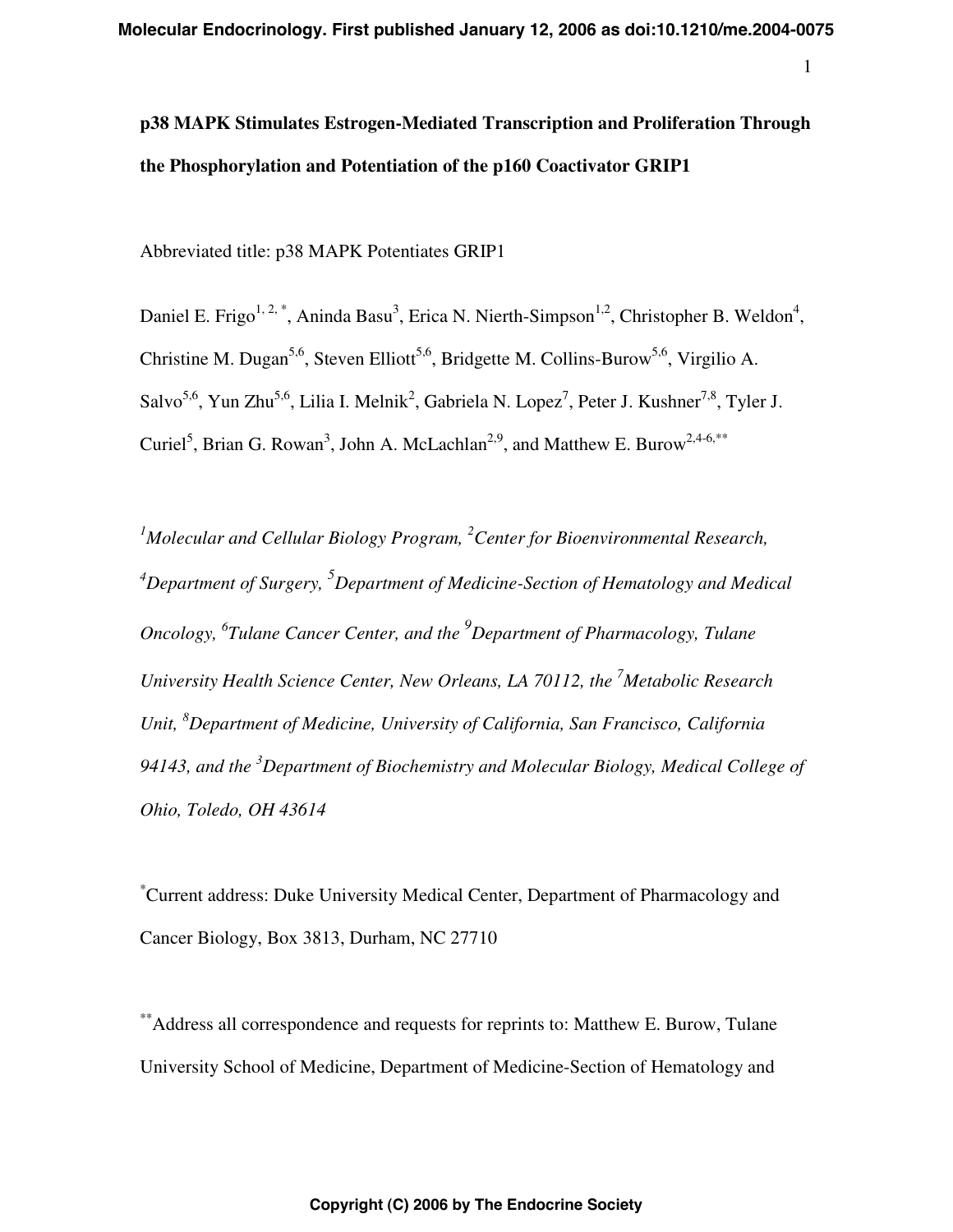Medical Oncology, 1430 Tulane Ave. SL-78, New Orleans, LA 70112. Phone: (504) 988-6688; Fax: (504) 588-5483; E-mail: mburow@tulane.edu.

Key Words: ER, DDT, HEK 293, Ishikawa, MAPK, MCF-7, p38, GRIP1

This work was supported by Department of Energy Grant DE-FC26-00NT40843 (to J.A.M.), Office of Naval Research Grant N00014-99-1-0763 (to J.A.M. and M.E.B.), Center for Disease Control Grant RO6/CCR419466-02 (to J.A.M.), National Institutes of Health Grant DK059389 (to M.E.B.), and the Cancer Association of Greater New Orleans (to D.E.F.).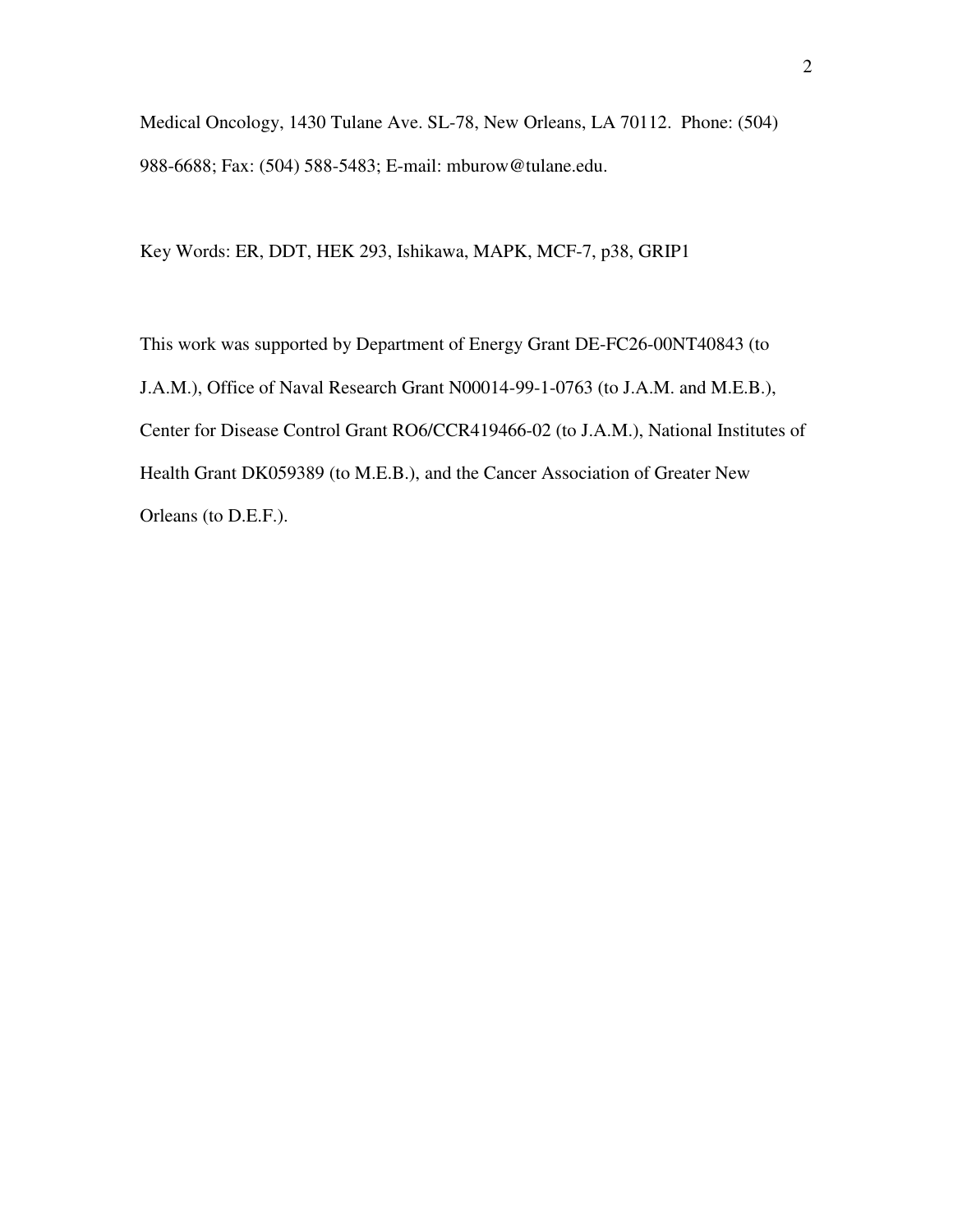# **Abstract**

Nuclear hormone receptors, such as the estrogen receptors (ERs), are regulated by specific kinase signaling pathways. Here, we demonstrate that the p38 MAPK stimulates both  $ER\alpha$ – and  $ER\beta$ -mediated transcription in MCF-7 breast carcinoma, Ishikawa endometrial adenocarcinoma, and human embryonic kidney 293 cells. Inhibition of this potentiation using the p38 inhibitor, RWJ67657, blocked estrogen-mediated transcription and proliferation. Activated ERs promote gene expression in part through the recruitment of the p160 class of coactivators. Because no direct p38 phosphorylation sites have been determined on either  $ER\alpha$  or  $\beta$ , we hypothesized that p38 could target the p160 class of coactivators. We show for the first time using pharmacological and molecular techniques that the p160 coactivator glucocorticoid receptor interacting protein 1 (GRIP1) is phosphorylated and potentiated by the p38 MAPK signaling cascade *in vitro* and *in vivo*. S736 was identified as a necessary site for p38 induction of GRIP1 transcriptional activation. The C-terminus of GRIP1 was also demonstrated to contain a p38-responsive region. Taken together, these results indicate that p38 stimulates ERmediated transcription by targeting the GRIP1 coactivator.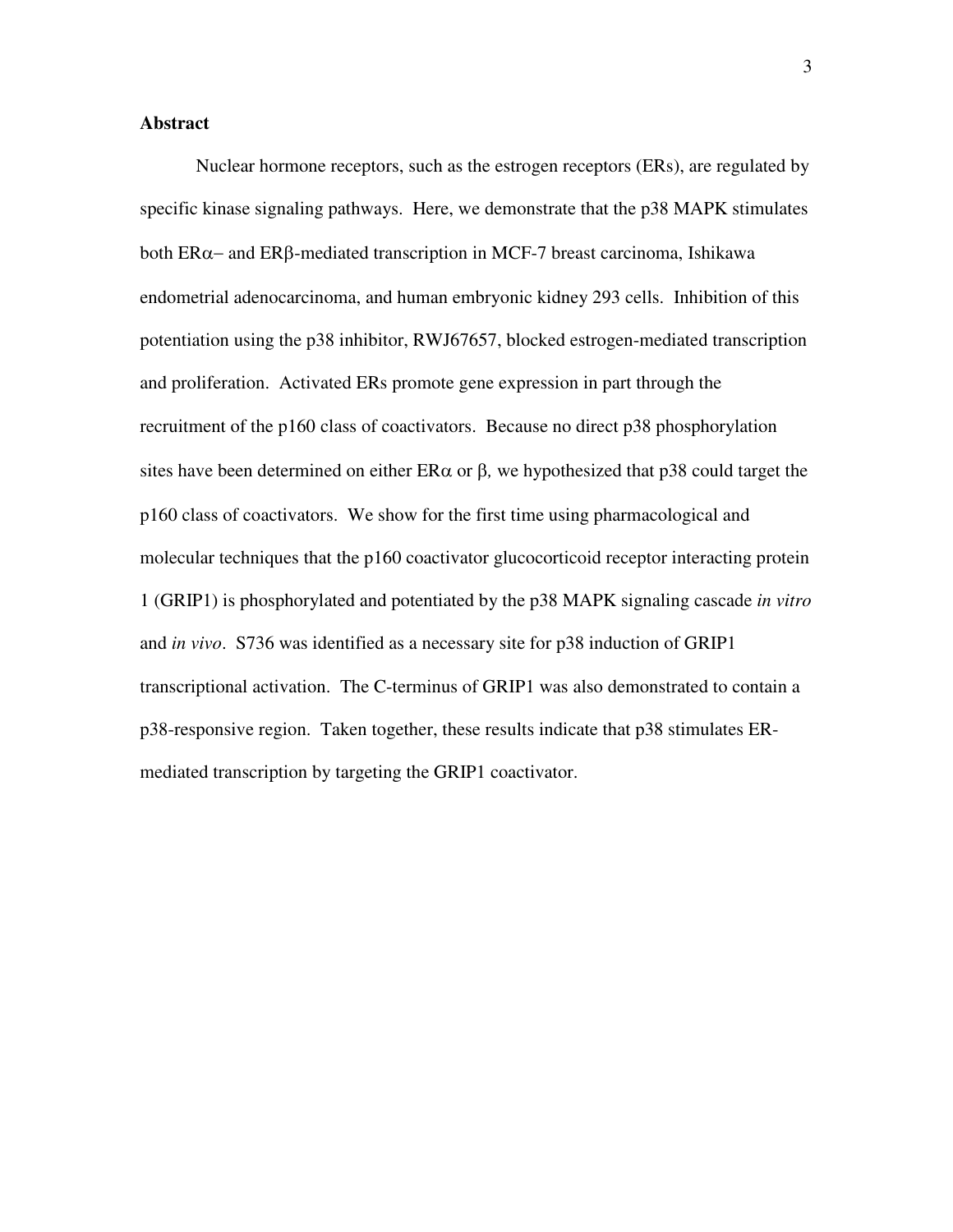# **Introduction**

Nuclear hormone receptors (NRs), such as the estrogen receptors (ERs), bind specific DNA response elements located in the promoter regions of target genes, thus driving transcription. Initiation of transcription requires the recruitment and binding of coactivators to specific regions located within the activation domains of the nuclear factors. For example, agonist bound ER forms a hydrophobic cleft in its AF-2 domain that recruits the p160 class of coactivators through specific LXXLL motifs located in the nuclear receptor interaction domain (NID) of the p160s (1). Furthermore, a C-terminal glutamine-rich region in the general coactivator p300/CREB-binding protein (CBP) binds the activation domain AD1 of p160s, creating a large coactivator complex that helps diverse nuclear transcription factors transcribe particular genes (2).

The p160 family of coactivators consists of three functionally similar proteins: steroid receptor coactivator-1 (SRC-1) (also known as nuclear coactivator 1 (N-CoA1) (3), glucocorticoid receptor interacting protein 1 (GRIP1) (also know as transcriptional intermediary factor 2 (TIF2), N-CoA2, and SRC-2) (1), and p300/CBP-interacting protein (p/CIP) (also known as activator of the thyroid and retinoic acid receptors (ACTR), receptor-associated coactivator 3 (RAC3), AIB1, thyroid hormone receptor activator molecule 1 (TRAM-1), SRC-3) (4). These coactivators help recruit histone acetyltransferases (p300/CBP) and methyltransferases (coactivator-associated arginine methyl-transferase-1 (CARM1)) to specific promoter regions, which combined with their own intrinsic histone acetyl transferase (HAT) activity, stimulate chromatin remodeling, recruit general transcription factors, and ultimately enhance gene expression (5). All three p160 members are able to significantly enhance liganded NR-mediated gene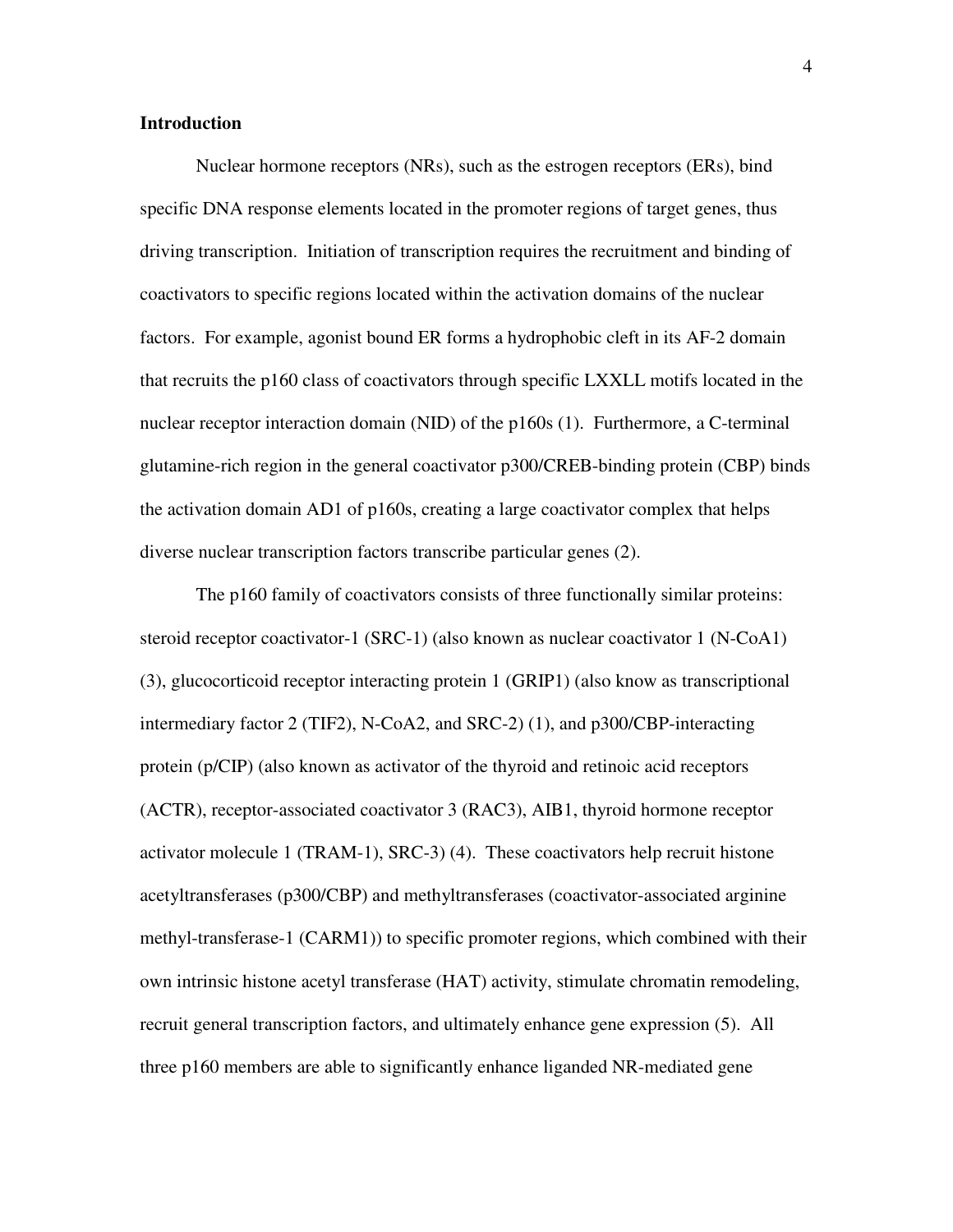expression. While much is known about how coactivators such as the p160s function to enhance transcription, relatively little is known about the regulation of these proteins.

Several labs have shown that kinase signaling cascades promote gene expression through the phosphorylation of coactivators. Protein kinase C (PKC), protein kinase A (PKA), and select CaM kinases can phosphorylate and potentiate CBP (6-9). Additionally, members of the MAPK signaling pathways including ERK, c-Jun Nterminal kinase (JNK), and MEK kinase 1 (MEKK1) phosphorylate and potentiate p300/CBP and the p160 coactivators SRC-1, GRIP1, and p/CIP (10-18).

p38 MAPK potentiates, in a ligand-inducible manner, nuclear hormone receptors such as the thyroid hormone receptor (TR),  $ER\alpha$ , and  $ER\beta$  as shown here and by others (19-22). However, no direct p38 phosphorylation sites have been determined. Additionally, interaction between TR and GRIP1 is synergistically potentiated by activation of p38 MAPK (21). Thus, we hypothesized that p38 MAPK phosphorylates and potentiates the p160 coactivator GRIP1. To test this hypothesis, we used dichlorodiphenyltrichloroethane (DDT), which we have previously shown activates p38 MAPK (23), as a pharmacological tool to determine if the p38 MAPK signaling cascade potentiates GRIP1. This data was supported using a variety of molecular mechanisms and pharmacological inhibitors. Finally, a combination of mammalian one-hybrid, *in vitro*, and *in vivo* kinase assays were used to test the ability of p38 MAPK to phosphorylate and stimulate GRIP1-mediated transcription.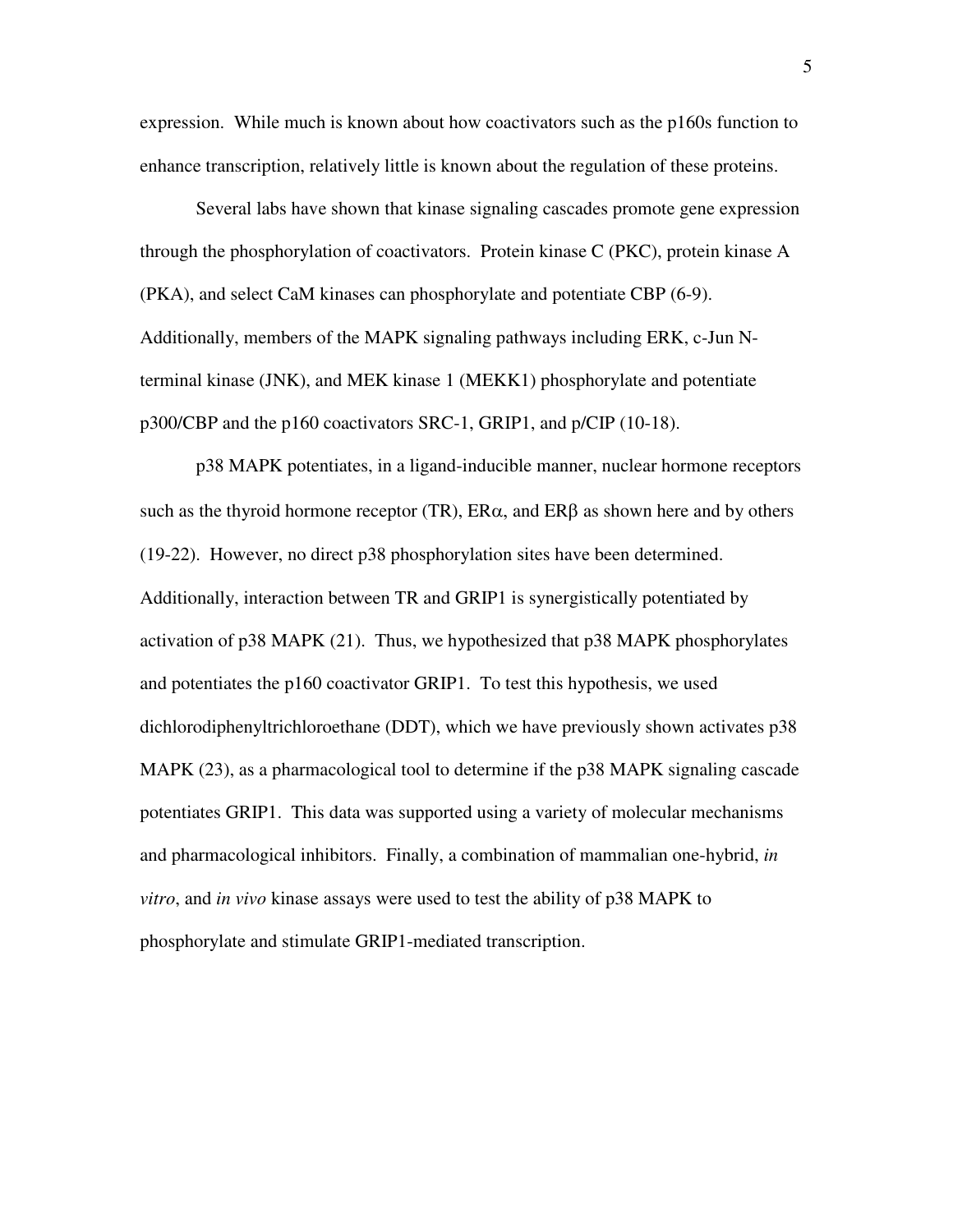# **Results**

*Constitutively active MKK6 enhances ERα- and β-mediated transcription.* MAPK signaling cascades are known to regulate the ERs. For example, ERK can phosphorylate S118 of ER $\alpha$ , inducing ER $\alpha$  in a ligand-independent manner (24). JNK has previously been shown to potentiate  $ER\alpha$  in an S118-independent mechanism (25). Here, we show both MCF-7 breast and Ishikawa endometrial carcinoma cells transfected with constitutively active MKK6, which selectively phosphorylates and activates p38 MAPK (26), enhances estrogen response element (ERE) activity treated with increasing amounts of E2 (Fig. 1). In MCF-7 cells this effect could be blocked by addition of a potent p38 inhibitor, RWJ67657 (27-29) (Fig. 2). Interestingly, RWJ67657 (10  $\mu$ M) also inhibited vector transfected (VEC+Veh) cells, indicating that MCF-7 cells have basal p38 activity. This finding is consistent with our previous findings as well as the findings of other laboratories (30-32). Furthermore, using the anti-estrogens 4-OH-tamoxifen or ICI 182,780, we demonstrate the MKK6 enhancement of ERE-mediated transcription is ERdependent (Fig. 3). Both anti-estrogens significantly inhibited MKK6 potentiation of E2-induced ERE activity. Human embryonic kidney (HEK) 293 cells, which do not contain functional ER, exhibit enhanced ERE-mediated transcription following transfection with expression plasmids for hER $\alpha$  (Fig. 4A) or hER $\beta$  (Fig. 4B) in conjunction with constitutively active MKK6, indicating the p38 MAPK cascade enhances  $ER\alpha$  and  $ER\beta$  activity.

*Inhibition of p38 blocks estrogen-stimulated MCF-7 colony formation.* To test the biological impact of p38 signaling on estrogen-mediated signaling, MCF-7 cells were treated with vehicle or E2 in combination with vehicle or RWJ67657 for 24 h. E2-treated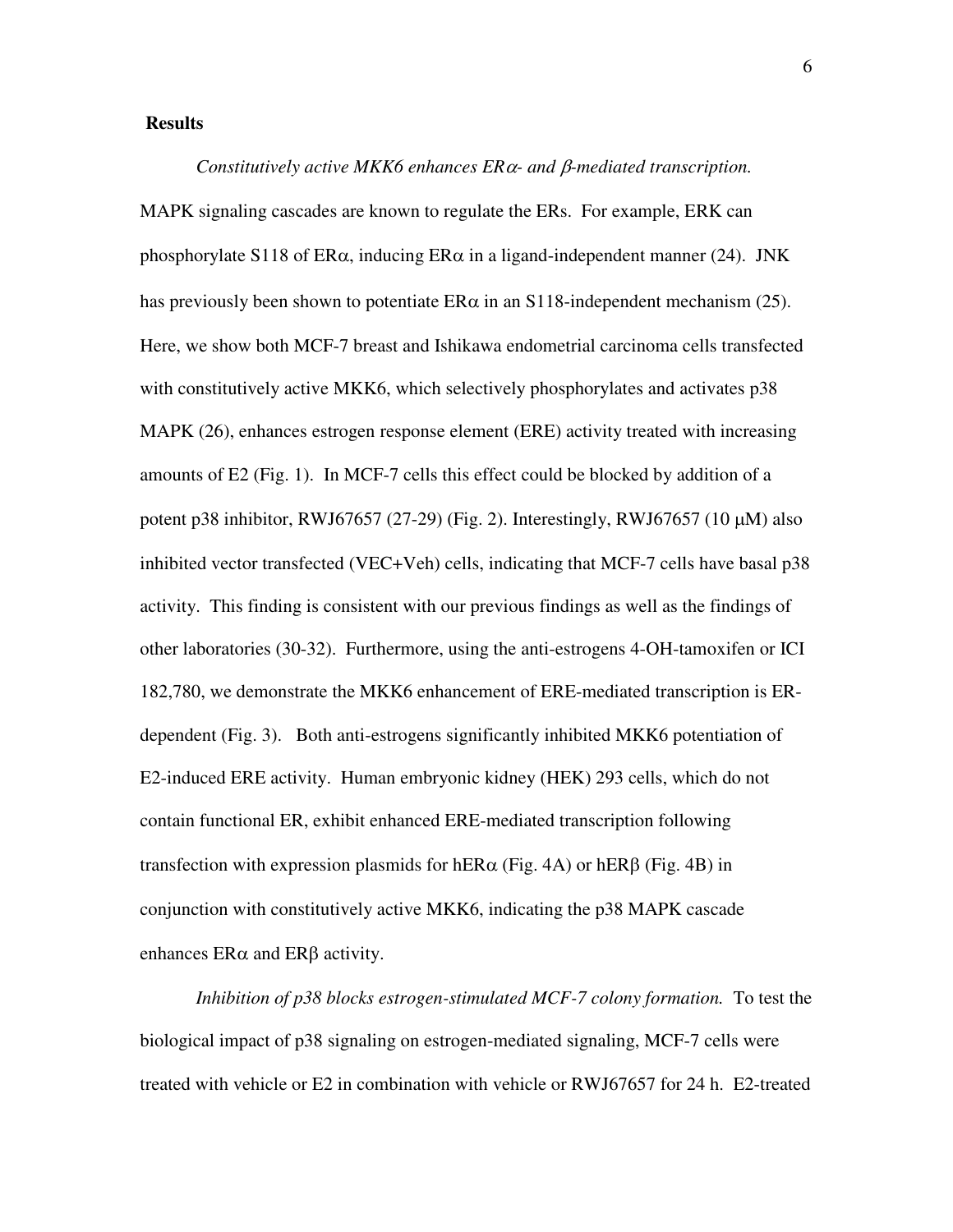cells grew almost 200 colonies per test group over the following two weeks as compared to less than 115 colonies per group for cells treated with both E2 and RWJ67657 (Fig. 5). Cells treated with only RWJ67657 did decrease colony formation, consistent with our findings that MCF-7 cells have a basal level of p38 signaling. These data indicate p38 activity is required for normal growth in MCF-7 cells and inhibition of p38 activity leads to decreased MCF-7 cell proliferation.

*The p38 MAPK signaling cascade activates GRIP1.*Despite p38's ability to potentiate the ERs, no phosphorylation sites have ever been identified, raising the possibility that p38 may target ER-associated proteins such as GRIP1. To test this, constitutive active MKK mutants transfected into HEK 293 cells in conjunction with the GAL4-coactivator systems demonstrated that CA-MKK6 was the only MKK that significantly stimulated GRIP1 transcriptional activity (Fig. 6).

Previously, we demonstrated o,p'DDT, p,p'DDT, and o,p'DDT's metabolite, o,p'DDD, potently activate the p38 MAPK pathway. Hence, using the DDT congeners as pharmacological activators of p38, we exposed HEK 293 cells to o,p'DDT, p,p'DDT, or o,p'DDD. Treatment with these compounds lead to the potentiation of GAL4 fusion proteins of full length GRIP1, but not empty GAL4 expression vector (Fig. 7A). To demonstrate that DDT-induced coactivator activity is mediated through p38, we blocked o,p'DDT-stimulated coactivator activity with both molecular and pharmacological inhibitors of the various MAPK pathways. HEK 293 cells were transfected with increasing amounts of dominant negative (DN) ERK2, JNK1, or  $p38\alpha$  along with a GAL4 reporter-plasmid and full length GAL4-GRIP1 chimera followed by treatment with vehicle (DMSO) or 50  $\mu$ M o,p'DDT. DN-p38 $\alpha$ , and to a lesser degree DN-ERK2,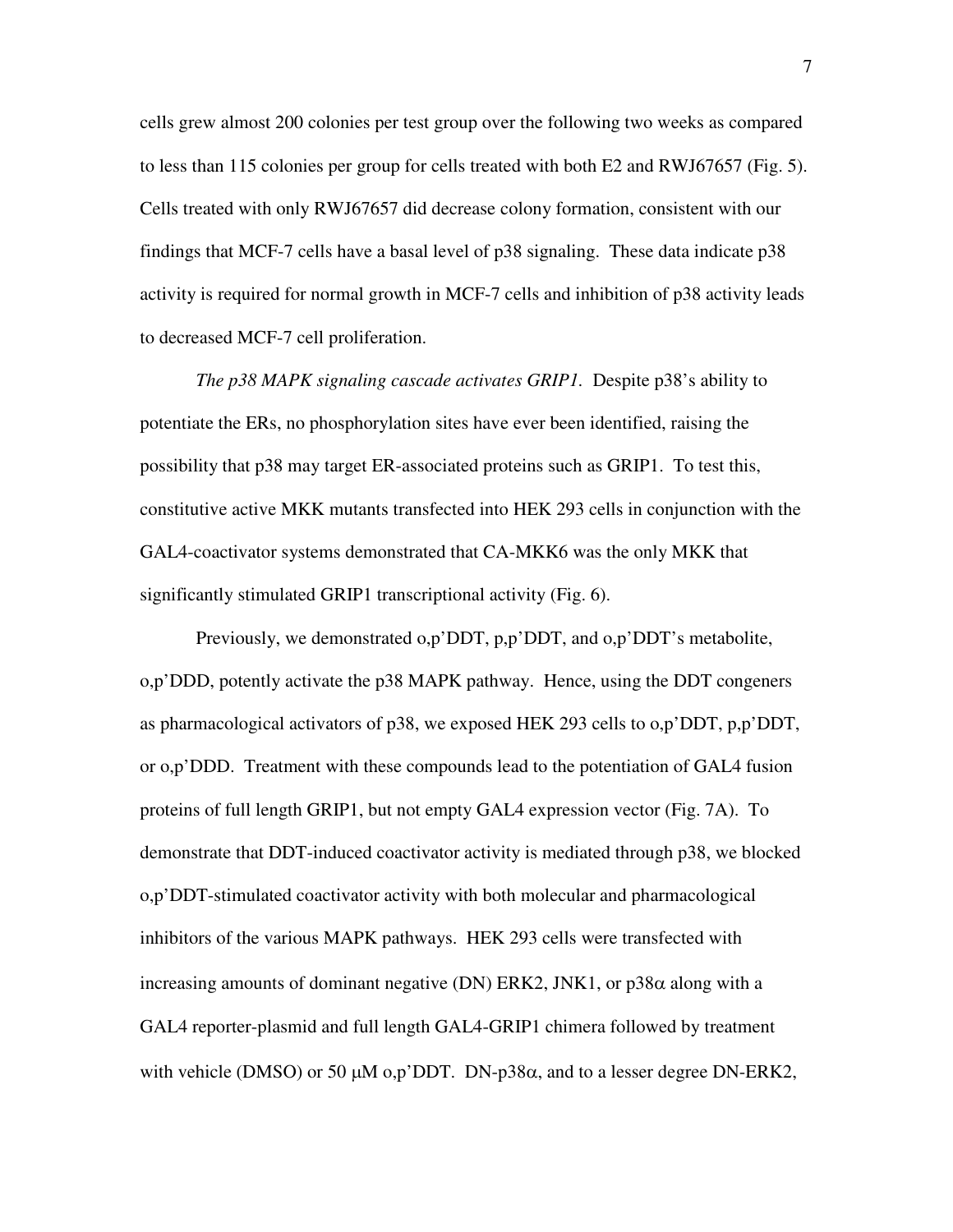but not DN-JNK1, inhibited DDT-induced GRIP1 activity (Fig. 7, B and C). All inhibitory effects were significantly greater  $(p < 0.05)$  in  $o, p'$ DDT treated cells versus vehicle treated cells. DN-p38 $\alpha$ , significantly inhibited (p < 0.001)  $\alpha$ , p'DDT-induced GRIP1 activity 50-60%.

To confirm our molecular inhibitory findings, we blocked DDT-induced coactivator activity with pharmacological inhibitors of the MAPK pathways. GAL4 empty expression vector or GAL4-GRIP1 was transfected into HEK 293 cells and treated with vehicle or different MAPK inhibitors for 1 h, followed by treatment with vehicle or 50 µM o,p'DDT. The p38 pharmacological inhibitor SB203580 significantly blocked (p  $< 0.001$ )  $<sub>o,p</sub>$ <sup>'</sup>DDT induction GRIP1, whereas there was no effect on cells transfected with</sub> empty GAL4 expression plasmid (Fig. 7D). Surprisingly, both U0126 and SP600125 also inhibited ( $p < 0.001$ ) DDT-induced GRIP1 activity, indicating multiple MAPKs may converge on GRIP1. Collectively, these data confirm that DDT activates the transcriptional coactivator GRIP1 via the p38 MAPK pathway.

*p38 phosphorylates GRIP1 in vitro and in vivo.*Recent reports have demonstrated various kinases, including the MAPKs ERK and JNK, can potentiate coactivators such as p300/CBP and p160 coactivators through phosphorylation (6-9, 12- 14, 16-18). We hypothesized that p38 MAPK phosphorylates GRIP1, leading to its potentiation. To test this hypothesis *in vitro*, we bacterially expressed a recombinant GRIP1 fragment using GST purification. Western blots using antibodies against GST revealed GST-fusion proteins broke down into smaller fragments (data not shown), consistent with what others have seen (16). A map of the GST-fusion proteins tested is shown in Fig. 8A. Purified fusion proteins were then subjected to an *in vitro* kinase assay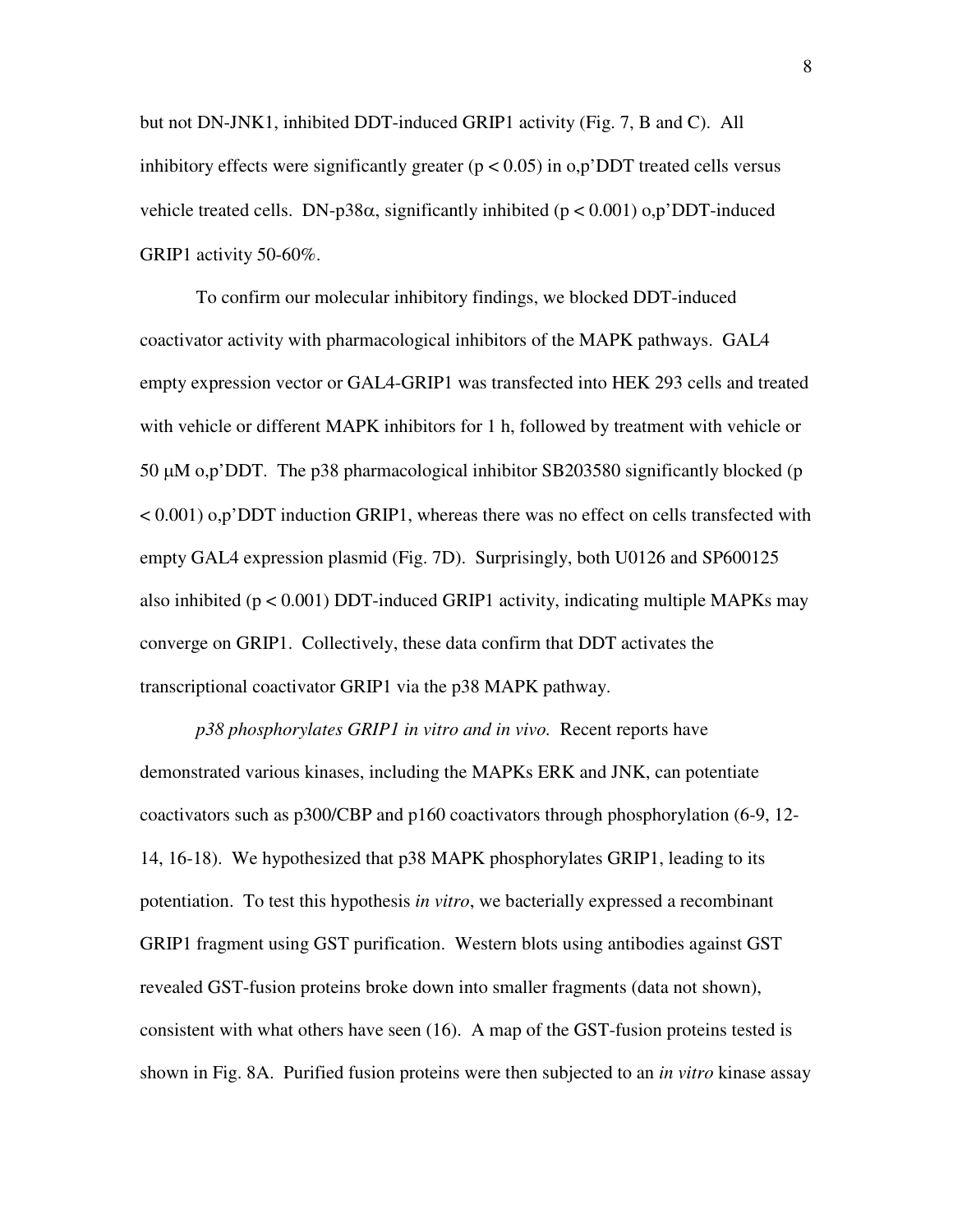in the presence of  $^{32}P$  and activated p38 MAPK. The GST-GRIP1 fusion protein fragment containing amino acids 184-766, which has previously been reported to be responsive to ERK phosphorylation, was also phosphorylated by activated p38 MAPK (Fig. 8B). Our negative control, GST alone, was not phosphorylated by p38 MAPK. However, our positive control, a GST fusion protein containing MAPKAPK-2, a bona fide p38 substrate, was phosphorylated by p38 *in vitro*.

To show that phosphorylation of GRIP1 protein is regulated by p38 MAPK *in vivo*, a GAL4-GRIP1-NRID (aa 5-756) expression vector was transfected into COS-1 cells using an adenovirus-mediated DNA transfer technique to increase protein expression. High-level expression in COS-1 cells was necessary to visualize phosphorylated GRIP1 as expression of GAL4-GRIP1-NRID in 293 cells yielded insufficient protein to visualize a [<sup>32</sup> P]-labeled phosphorylated band. Following *in vivo* labeling of cells with  $\left[\right]^{32}P\right]H_3PO_4$  and incubation with SB203580 (SB), o,p'DDT (DDT), or SB+DDT, an immunopurified GAL4-GRIP-NRID protein band was visualized by Western blot and autoradiography. Incubation with SB resulted in a reproducible decrease in GRIP1 phosphorylation whereas DDT treatment increased GRIP1 phosphorylation. Combined incubation of DDT+SB abrogated the increased GRIP1 phosphorylation by DDT (Fig. 9A, upper panel). Western blot for Gal-GRIP-NRID with the identical membrane shown directly below the autoradiogram (Fig. 9A, lower panel) was used to normalize the relative change in GRIP1 phosphorylation due to SB and DDT treatments (Fig. 9B). Remarkably, the relative level of GRIP1 phosphorylation regulated by SB and DDT was directly correlated to the relative activity of GRIP1 induced by these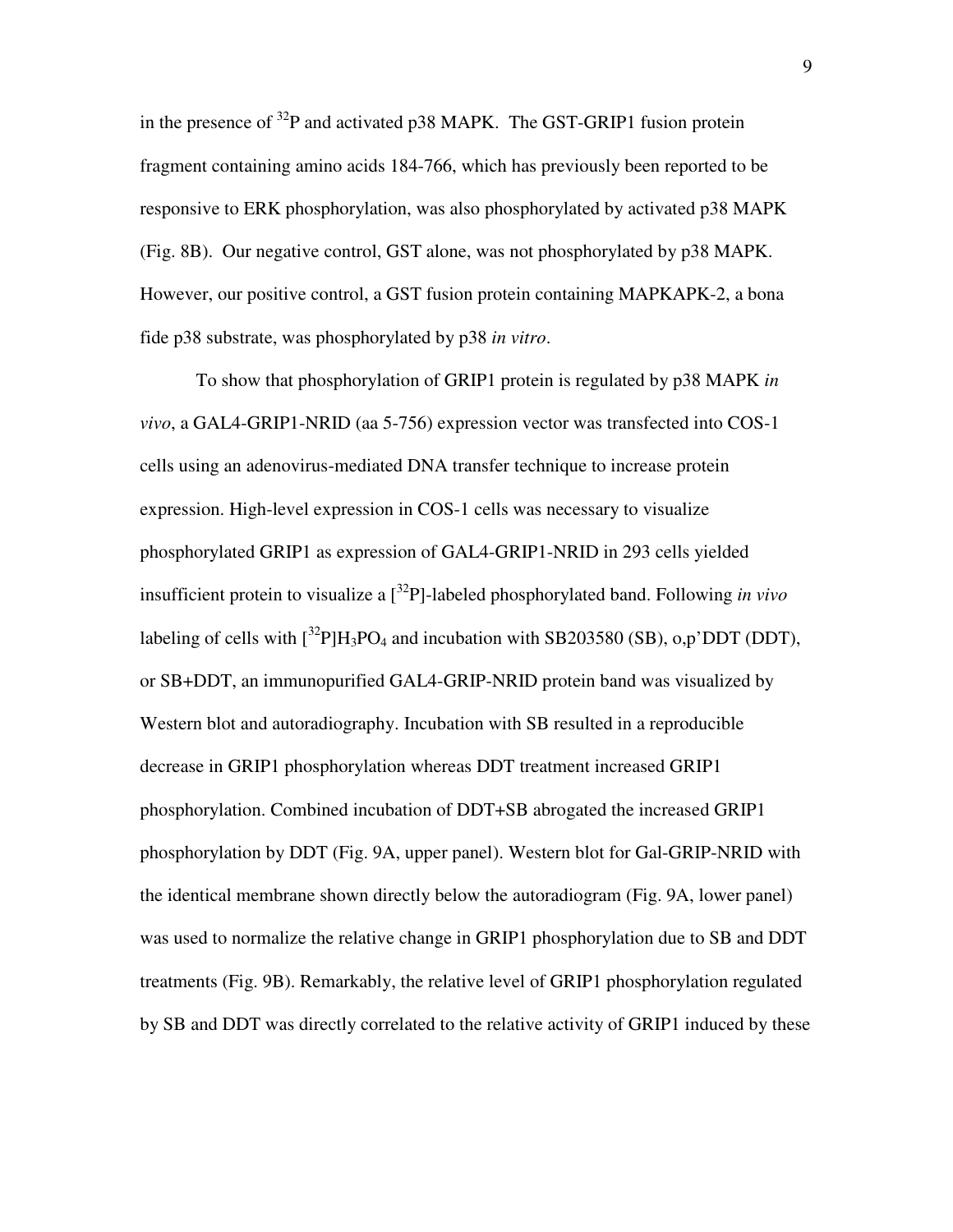two agents, singly or in combination (see Fig. 7). Taken together, these data demonstrate for the first time that p38 MAPK phosphorylates the coactivator GRIP1.

*Identification of sites of GRIP1 involved in p38 responsiveness.*To determine the specific regions p38 potentiates and to compliment our kinase data, we transfected HEK 293 cells as before with either empty expression vector or CA-MKK6 for 6 h in conjunction with GAL4-coactivator systems using GAL4-GRIP1 fragment and site mutant constructs. A map of the GAL4-protein fusions is shown in Fig. 10A. Cells were then treated with vehicle or  $o,p'DDT (50 \mu M)$  overnight. Hence, p38 was stimulated both by molecular (CA-MKK6) and pharmacological (o,p'DDT) means. Both CA-MKK6 and o,p'DDT were able to potentiate full length GAL4-GRIP1 as expected. However, both CA-MKK6 and o,p'DDT were unable to potentiate GAL4-GRIP1 when the putative MAPK phosphorylation site S736 (18) was mutated to an alanine (Fig. 10B). This data supports our GRIP1 kinase data that used GST-GRIP1 and GAL4-GRIP fragments that encompassed S736. Also, potentiation of p38 stimulated a GAL4-GRIP1 fragment containing amino acids 730-1121, which contains the S736 site. Additionally though, both CA-MKK6 and  $o,p'$ DDT significantly potentiated ( $p < 0.05$  and  $p < 0.001$ , respectively) the GAL4-GRIP1 fragment containing the C-terminal region of amino acids 1121-1462, indicating that another, more C-terminal, p38 target site exists. Thus, our kinase data strongly correlates with the GAL4 studies, but suggests that other potential p38 phosphorylation sites most likely exist. S736, as well as an unknown C-terminal site(s) are targeted by the p38 MAPK signaling cascade.

Next, to confirm whether S736 is a major site for p38 MAPK-regulated phosphorylation *in vivo*, GAL4-GRIP1-NRID-S736A was transfected into COS-1 cells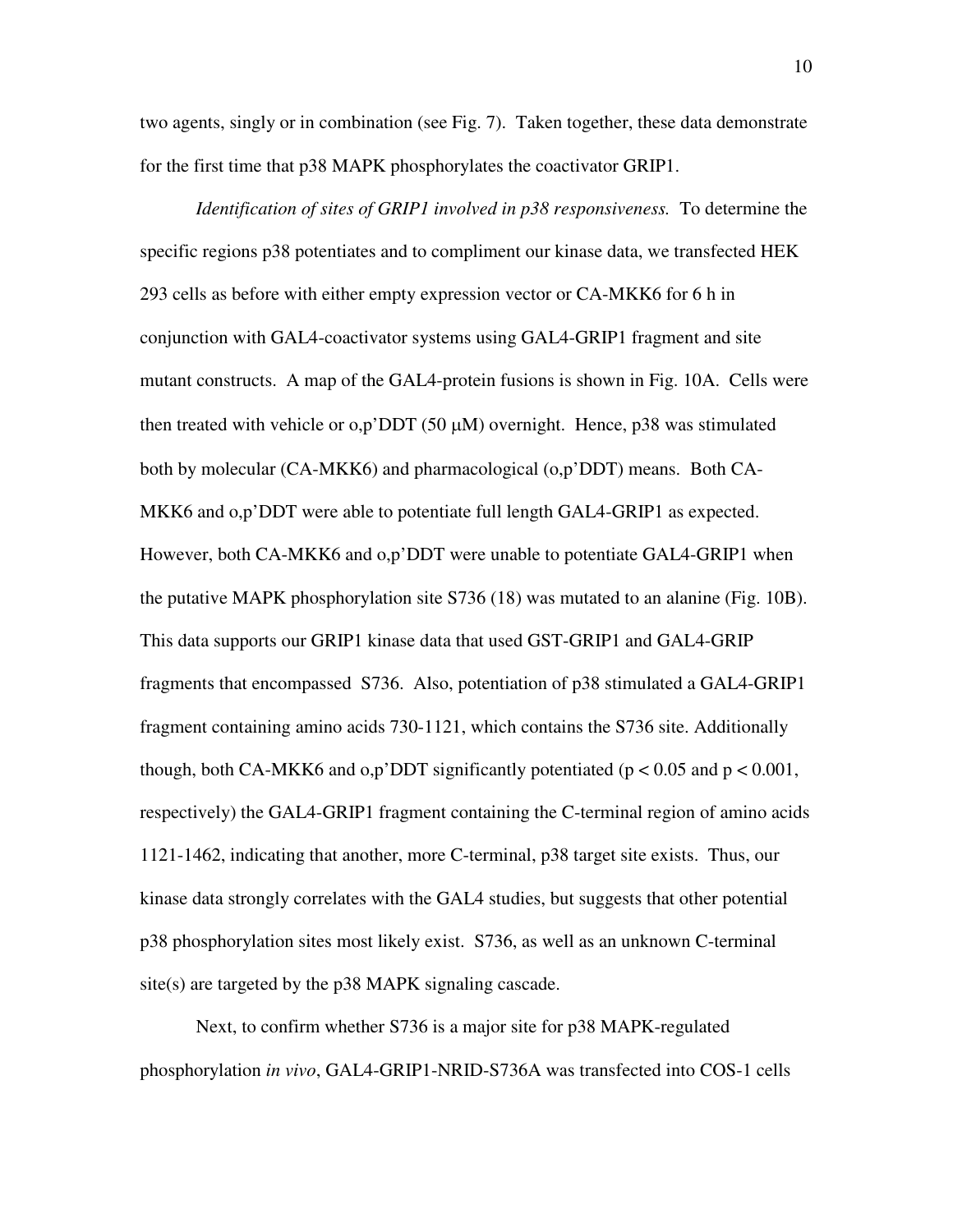using the adenovirus-mediated DNA transfer technique followed by *in vivo* labeling with  $[^{32}P]$  H<sub>3</sub>PO<sub>4</sub> and overnight incubation with vehicle, SB, DDT or SB+DDT. Vehicletreated wild type GAL4-GRIP1-NRID and mutant GAL4-GRIP1-NRID-S736A were also transfected and labeled with  $\left[ \frac{32}{2}P \right] H_3PO_4$  to compare differences in phosphorylation levels. Compared to wild type (GAL4-GRIP1-NRID), the phosphorylation level of GAL4-GRIP1-NRID-S736A was significantly lower ( $p < 0.05$ ) (Fig. 11), consistent with our earlier findings that indicate there is a basal p38 phosphorylation of GRIP1 (Figs 2, 5, 9) (23). However, when the GAL4-GRIP1-NRID-S736A mutant transfected cells were treated with p38 inhibitor (SB), p38 activator (DDT), or SB+DDT no significant change was observed in the normalized phosphorylation levels of treated cells (Fig. 11) unlike wild type GAL4-GRIP1-NRID (Fig. 9).

Finally, we directly linked the suspected p38 target site S736 to ER-mediated transcription.MCF**-**7 cells stably expressing either empty expression vector or CA-MKK6 were transiently transfected with pERE-Luc and empty, wild-type GRIP1, or GRIP1 S736A expression vectors and treated with vehicle or E2 (100 pM). CA-MKK6 potentiated ERE-mediated transcription in GRIP1 transfected cells, an effect that was increased upon E2 treatment (Fig. 12). However, in agreement with our GAL4-GRIP1 data (see Figs. 10+11), mutation of S736 blocks the MKK6 stimulation of ERE-mediated gene transcription to empty expression vector transfected levels, an effect not seen in the MCF-7-Vec cell line. Previously, we demonstrated that mutation of serine 736 to an alanine does not affect the expression or the localization of GRIP1 (18). Collectively, these findings indicate the MKK6-p38 MAPK signaling cascade increases ER-mediated expression through S736 of GRIP1.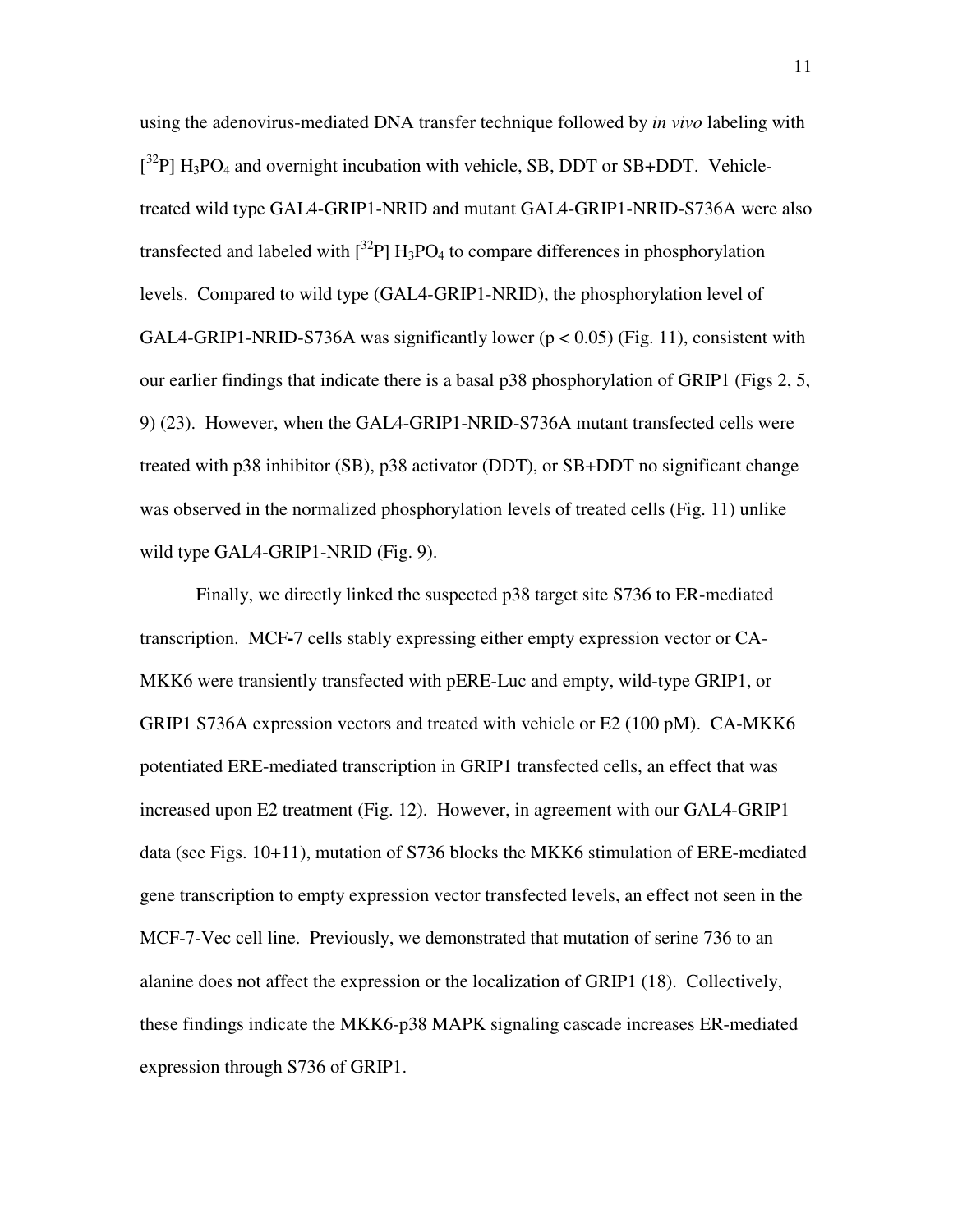# **Discussion**

Coactivators are critical components involved in the process of transcriptional initiation and elongation. The p160 coactivator GRIP1 is needed for normal reproductive behavior and function, in addition to playing a major role in lipid metabolism and energy balance (5). Thus, determining the regulation of this coactivator is central to understanding how signaling mechanisms control gene expression and ultimately biological function. Here, we demonstrate that the p38 MAPK signaling cascade phosphorylates and potentiates the nuclear coactivator GRIP1.

p38 was shown to target the ERs. We stimulated ER-mediated transcription by potentiating the p38-signaling cascade and blocked this potentiation using the p38 inhibitor RWJ67657 (Figs. 1-3,12). Additionally, we also demonstrated that inhibition of p38 signaling blocks estrogen-induced MCF-7 cell proliferation (Fig. 5). However, how p38 potentiated the ERs was unexplained (19, 20). Steroid hormone receptors recruit common coactivators (2, 5), indicating that perhaps p38 signaling to the NRs could be explained by an indirect potentiation, one favoring the shared coactivators. Mammalian one-hybrid assays using GAL4-GRIP1 constructs demonstrate constitutively active MKK6 significantly increased GRIP1 activity (Fig. 6). In addition, o,p'DDT, p,p'DDT, and o,p'DDD, which all were previously shown to stimulate p38 activity (23), stimulated GRIP1 transcriptional activity (Fig. 7A). Another DDT metabolite found in humans, p,p'DDA, which does not affect p38 signaling (23), likewise had no effect on GRIP1 activity. While DDT was used primarily as a pharmacological tool to stimulate p38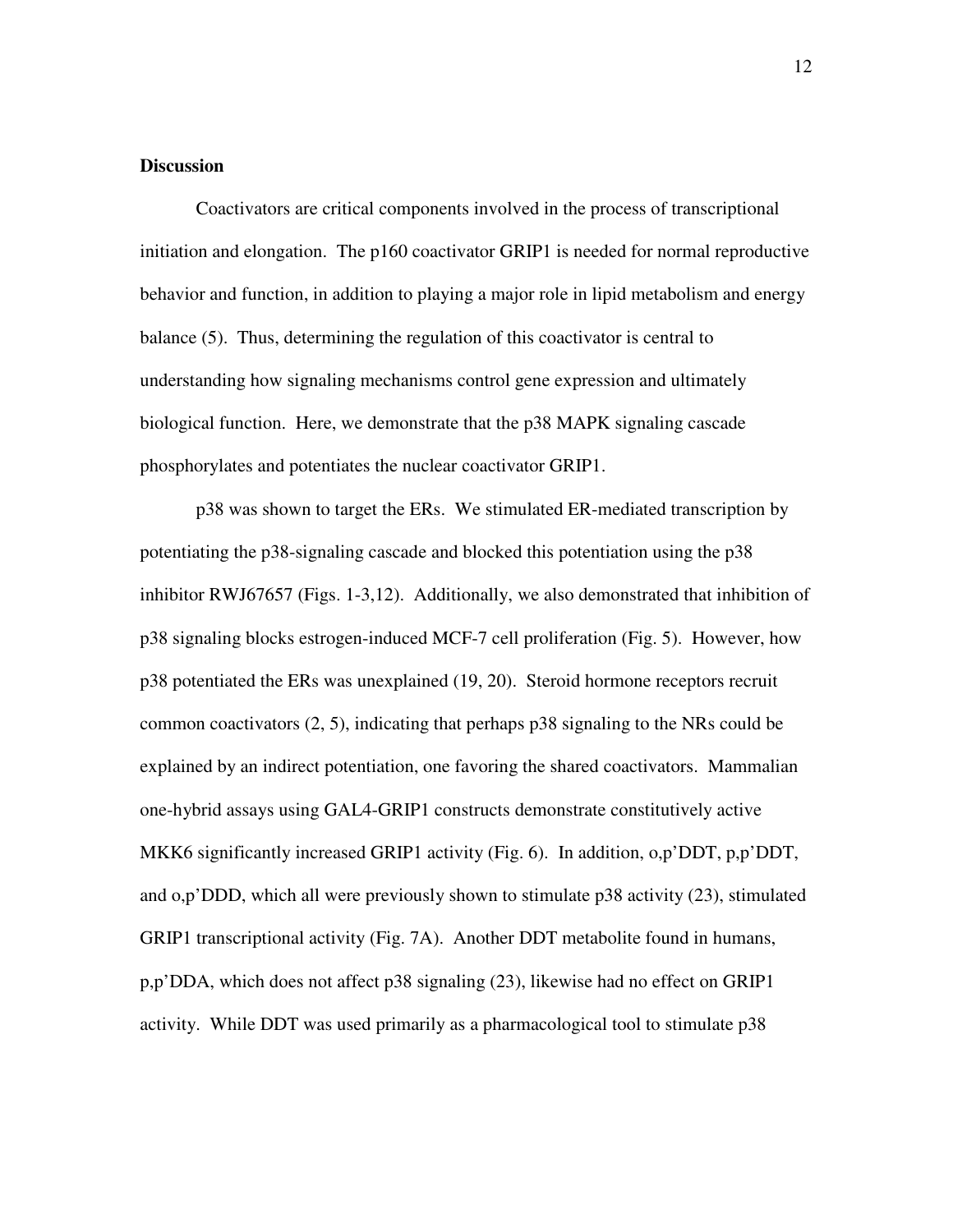activity, these data also represent a novel mechanism by which environmental compounds can mediate transcriptional regulation.

Contrary to the effects of DDT alone, both a dominant negative mutant and a pharmacological inhibitor of p38 (SB203580), blocked DDT-induced GRIP1 signaling (Figs. 7B-D,9). This potentiation also appeared to be due, in part, to the ERK signaling cascade, although to a lower degree. ERK has previously been demonstrated to potentiate the p160s (12, 14, 17, 18). Here, we demonstrate for the first time that p38 targets GRIP1. These data explain the findings that  $p38$  potentiates  $ER\alpha$  and  $\beta$ , despite the presence of a known p38 phosphorylation site on the ERs (19, 20).

Sequence analysis indicates several possible p38 MAPK sites in GRIP1. We demonstrated *in vitro* and *in vivo* that p38 leads to the phosphorylation of GRIP1 (Figs. 8 and 9). A fragment of GRIP1 containing amino acids 184-766 was previously demonstrated to be ERK responsive (18). This same region is also phosphorylated by the p38 MAPK. We believe this roughly 2-fold phosphorylation *in vivo* is highly significant. Proteins are multiply phosphorylated *in vivo* and it is likely that only one or at most a few of the phosphorylation sites in GRIP1 are actually responsible for the functional activity of GRIP1. Hence, if p38 alters phosphorylation of only one site in a multiply phosphorylated protein and this one site is critical for function, then the overall phosphorylation of GRIP1 will not be greatly altered. Functional analysis demonstrates S736, which is also targeted by ERK (18), is necessary for p38 induction of GRIP1 activity (Figs. 10+11) and ER-mediated transcription (Fig. 12). Insight can also be obtained from the breakdown products of the GST fusion proteins. Western blots using antibodies against GST demonstrate that the fusion proteins breakdown on the C-terminal

13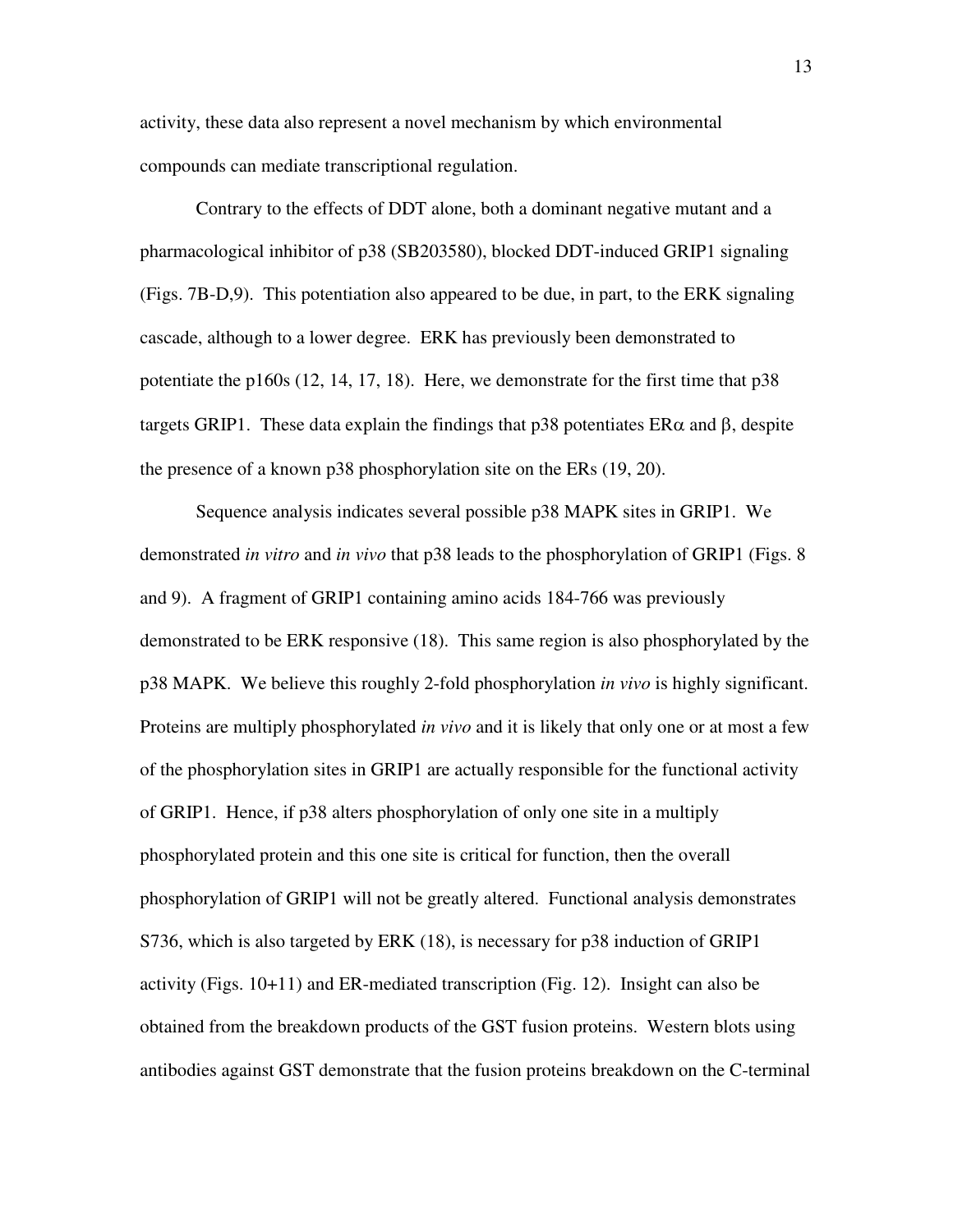side, opposite GST, since the GST bands can be detected all the way down to a fragment roughly the size of GST alone (data not shown). Phosphorylation by p38 at only the largest GST-GRIP fusion protein products supports the idea that a site at the extreme Cterminus of my fusion protein fragment is phosphorylated. This would support S736 as a likely phosphorylation site. This site is located in the NID and may play a role in nuclear receptor recruitment of GRIP1. A GAL4-GRIP1 fusion protein containing amino acids 730-1121 was stimulated by both o,p'DDT and CA-MKK6, further supporting the region containing S736 is stimulated by p38. Although, we can not rule out that other sites in this region may also be targeted. Interestingly, S736 is not conserved in any of the other p160 coactivators, indicating GRIP1 may be regulated differently than other homologous proteins. However, p38 regulation of the other p160s remains unknown. Whether S736 is directly phosphorylated by p38 MAPK requires further biochemical analysis. Additionally, o,p'DDT and CA-MKK6 were both able to potentiate a C-terminal fragment of GRIP1 containing amino acids 1121-1462 (Fig. 10). These data indicate another p38-responsive region exists in the C-terminus of GRIP1. The related p160 coactivator, SRC-1, was previously reported to be phosphorylated and activated on several C-terminal sites (14). However, none of the targeted sites appear to be conserved in GRIP1. But, there are predicted p38 sites at T1318, S1321, and S1325. These sites all lie in the AD2 domain of GRIP1 that is responsible for recruitment of the methyltransferase coactivator CARM1 (33, 34). Thus, p38 potentiation of the GRIP1 Cterminus may lead to recruitment of CARM1.

Our results demonstrate a novel mechanism for p38-induced transcription. Transcription factors such as Elk1, activating transcription factor 2 (ATF2), and ER are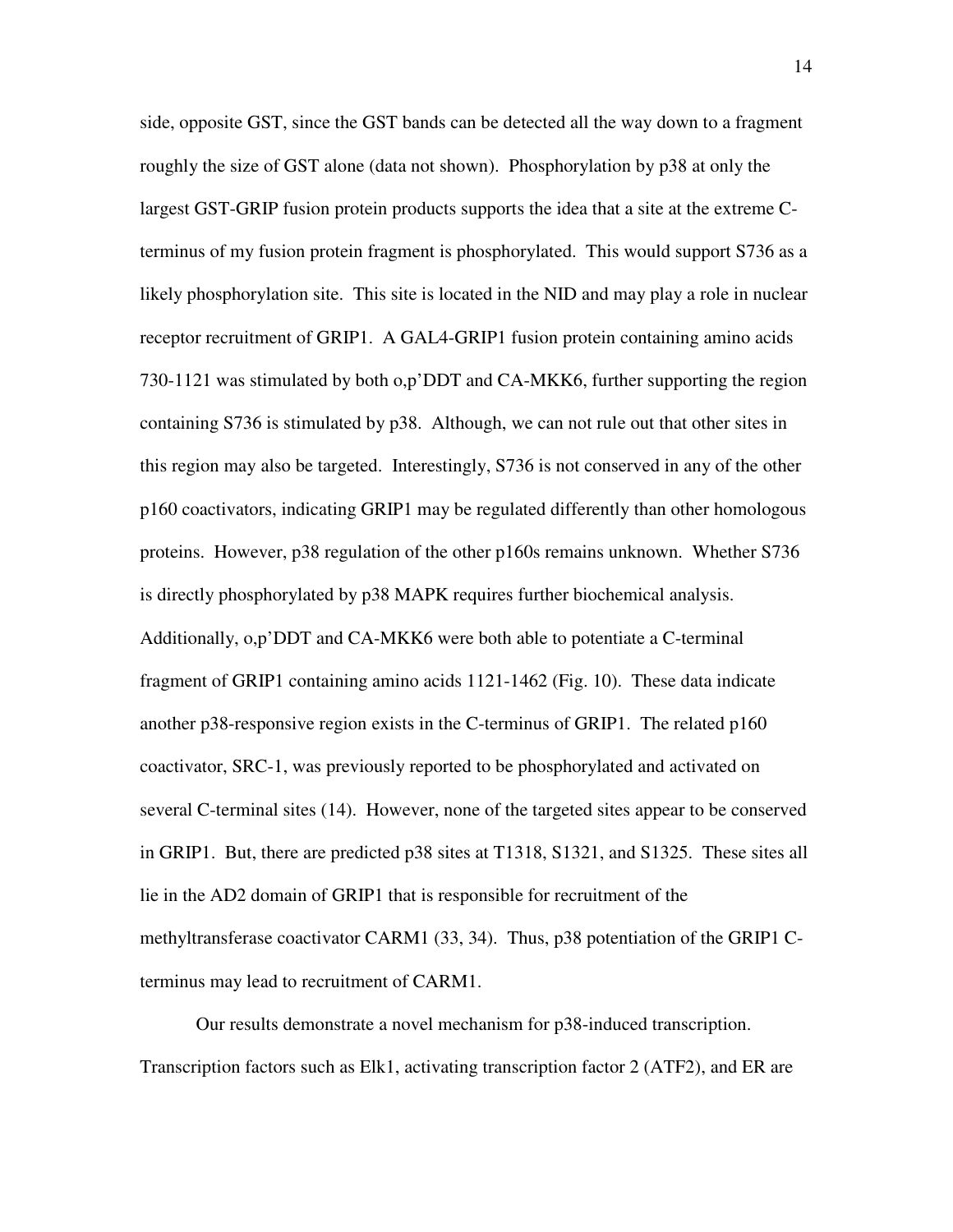all convergent points for p38 signaling pathways (22, 35, 36). Some transcription factors such as Elk1 and ATF2 are directly phosphorylated by p38 (36, 37). Here, we show another level of p38-transcriptional regulation, p38 targeting of the recruited coactivator GRIP1. This added requirement may help p38 selectively activate target genes.

## **Materials and Methods**

*Chemicals***.** o,p'DDT, p,p'DDT, o,p'-dichlorodiphenyldichloroethane (DDD), and p,p'-dichlorodiphenyl acetic acid (DDA) were purchased from AccuStandard (New Haven, CT). All DDT metabolites were dissolved in dimethyl sulfoxide (DMSO).  $17\beta$ estradiol (E2), 4-OH-tamoxifen, and tetradecanoyl-13-phorbol acetate (PMA) were purchased from Sigma and dissolved in DMSO or DMEM respectively. U0126 (MAPK/ERK kinase (MEK)1/2 inhibitor) was purchased from Promega (Madison, WI). SP600125 (JNK inhibitor) was purchased from BIOMOL Research Laboratories Inc. (Plymouth Meeting, PA). SB203580 (p38 inhibitor) was purchased from Calbiochem (San Diego, CA). RWJ67657 (p38 inhibitor) was a gift from Johnson and Johnson Pharmaceutical Research and Development, L.L.C. (Raritan, NJ). ICI 182,780 was purchased from ICI 182,780 was purchased from TOCRIS (Ballwin, MO). All pharmacological inhibitors were dissolved in DMSO.

*Cell culture and transient transfection.*MCF-7, Ishikawa, and HEK 293 cells were grown as previously described (23, 38-40). Cultures of cells were transferred to phenol red-free DMEM supplemented with 5% dextran coated charcoal-stripped-FBS (DCC-FBS), BME amino acids, MEM non-essential amino acids, sodium pyruvate, and penicillin-streptomycin for 24 h prior to plating. Cells were plated at a density of 5 x  $10^5$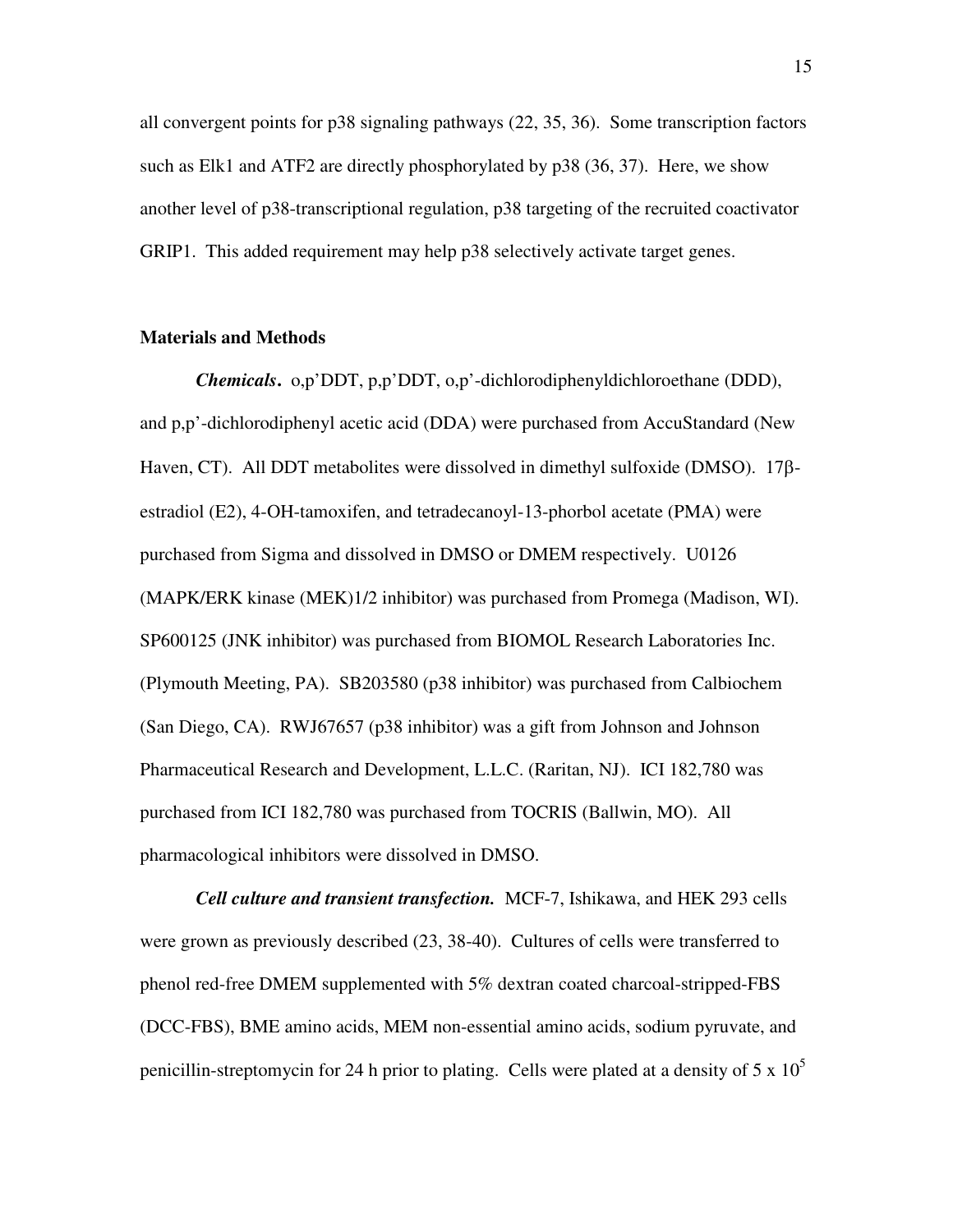cells/well in 24-well plates (approximately 80% confluency) and maintained for an additional 24 h in DMEM with 5% DCC-FBS.

For ERE assays MCF-7, Ishikawa, or HEK 293 cells (Figs. 1-4) were then transfected for 4-6 h as indicated in figure legend with 100 ng of pERE-Luc using Effectene (Qiagen) according to the manufacturer's protocol in combination with 200 ng pcDNA3-CA-MKK6b (CA-MKK6; constitutive active) or empty expression vector. HEK 293 cells were additionally transfected with 50 ng of pcDNA3.1-hER $\alpha$  or  $pcDNA3.1-hER\beta$  expression plasmids.

For ERE assays in stably transfected MCF-7 cells (Fig. 11), cells were transfected for 5 h with 300 ng of pERE-Luc and 200 ng of empty pSG5, pSG5-GRIP1 full-length, or pSG5-GRIP1 S736A using Effectene in a 20:1 ratio (µl lipid: µg DNA) according to the manufacturer's instructions.

For GAL4 one-hybrid assays, 50 ng of pFR-Luc (Stratagene, La Jolla, CA) was transfected with FuGENE  $6^{TM}$  lipofection reagent according to the manufacturer's protocol for 6 h in combination with 25 ng of CMV-GAL4 (negative control), 200 ng GAL4-GRIP1 full length (aa: 5-1462), GAL4-GRIP1 (aa: 730-1121), GAL4-GRIP1 (aa: 1121-1462) (Michael Stallcup, University of Southern California), or GAL4-GRIP1 S736A (previously been described (18)) with or without 100 ng pcDNA3.1 expression vector (Invitrogen, Carlsbad, CA), pFC-MEK1 (CA-MKK1; constitutive active MKK1) (Stratagene), pcDNA3-CA-MKK5 (constitutive active) (Jiing-Dwan Lee, Scripps Research Institute), pcDNA3-CA-MKK6b, or pcDNA3-CA-MKK7 (constitutive active) (Jiahuai Han, Scripps Research Institute) as indicated. CA-MKK1, CA-MKK6, and CA-MKK7 were previously demonstrated to activate Elk-1, ATF2, and c-Jun respectively,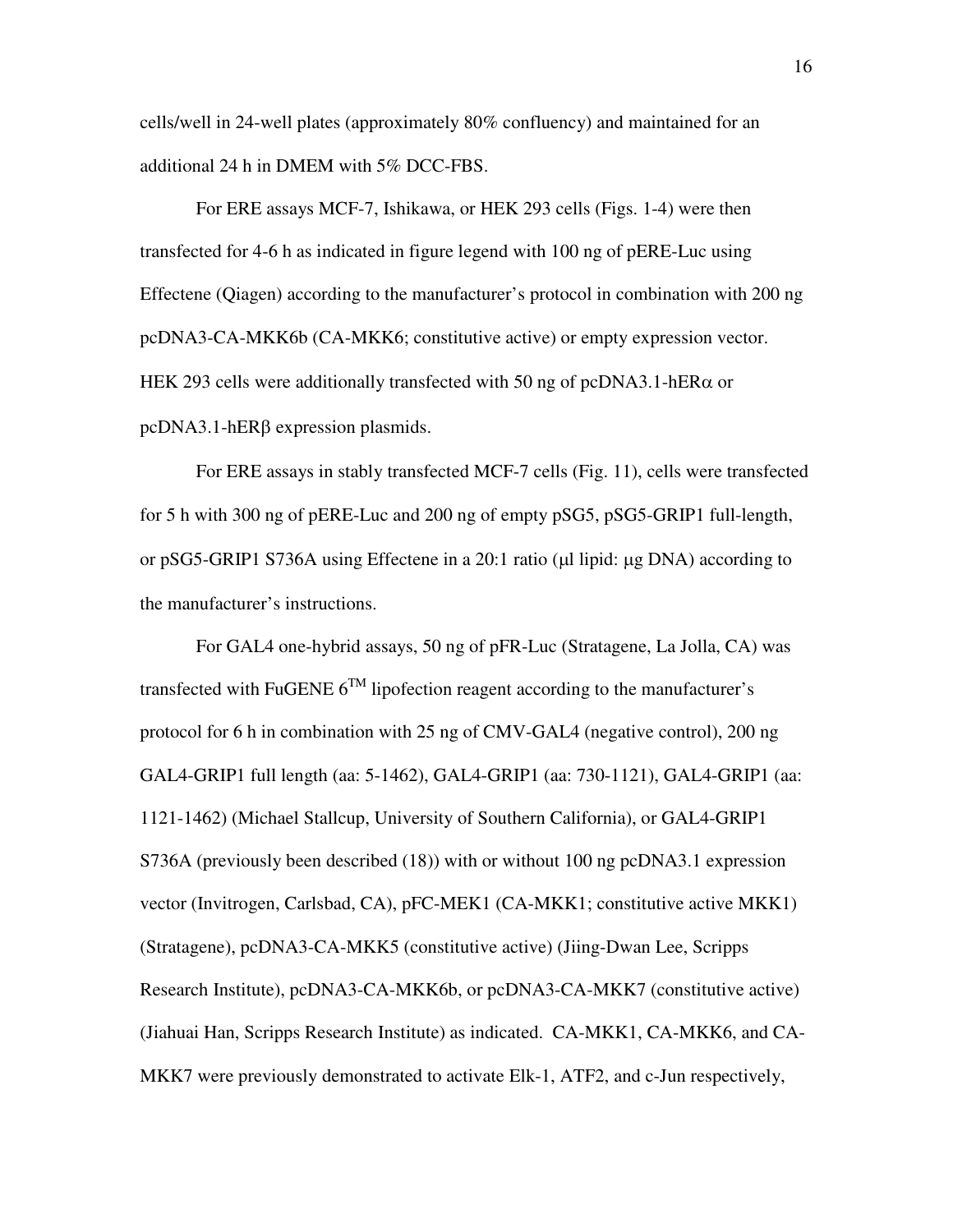known targets of ERK, p38, and JNK MAPKs (26, 41-44). CA-MKK5 has previously been shown to phosphorylate and potentiate BMK1 (45). Cytomegalovirus (CMV) promoters drove all expression vectors.

For dominant negative experiments, HEK293 cells were transfected with FuGENE  $6^{TM}$  lipofection reagent according to the manufacturer's protocol for 24 h using 50 ng of pFR-Luc (Stratagene) and 200 ng GAL4-GRIP1 full length in conjunction with 0, 50, 100, or 150 ng of dominant negative mutant plasmid. Total DNA volume was brought up, if necessary, using empty pcDNA3.1 expression vector. MAPK dominant negative mutants were kindly provided by Jiing-Dwan Lee (Scripps Research Institute, La Jolla, CA) (ERK2) and Roger Davis (University of Massachusetts Medical School, Worcester, MA)(JNK1 and p38 $\alpha$ ). CMV promoters drove all dominant negative mutant expression vectors.

**Reporter gene assay.** For all luciferase assays, transfected cells were incubated for 18-24 h in DMEM with 5% DCC-FBS in the presence of vehicle or various chemicals as previously described (23, 39). Where indicated, inhibitors were added 1 h prior to the addition of DMSO, E2, PMA, or DDT metabolites and maintained during the remainder of the incubation period. Inhibitor concentrations were chosen based on non-toxic levels, published  $IC_{50}$  values from manufacturers, and previous experiments demonstrating inhibition of known MAPK signaling pathways (27-30) and unpublished data. In our results we have shown the data from treatments using 25-50 µM DDT and its metabolites, which gave significant p38 activity as previously demonstrated (23). Finally, cells were harvested and luciferase activity was measured using 30 µl of cell extract and 100 µl of Luciferase Assay Substrate (Promega) in a Berthold AutoLumat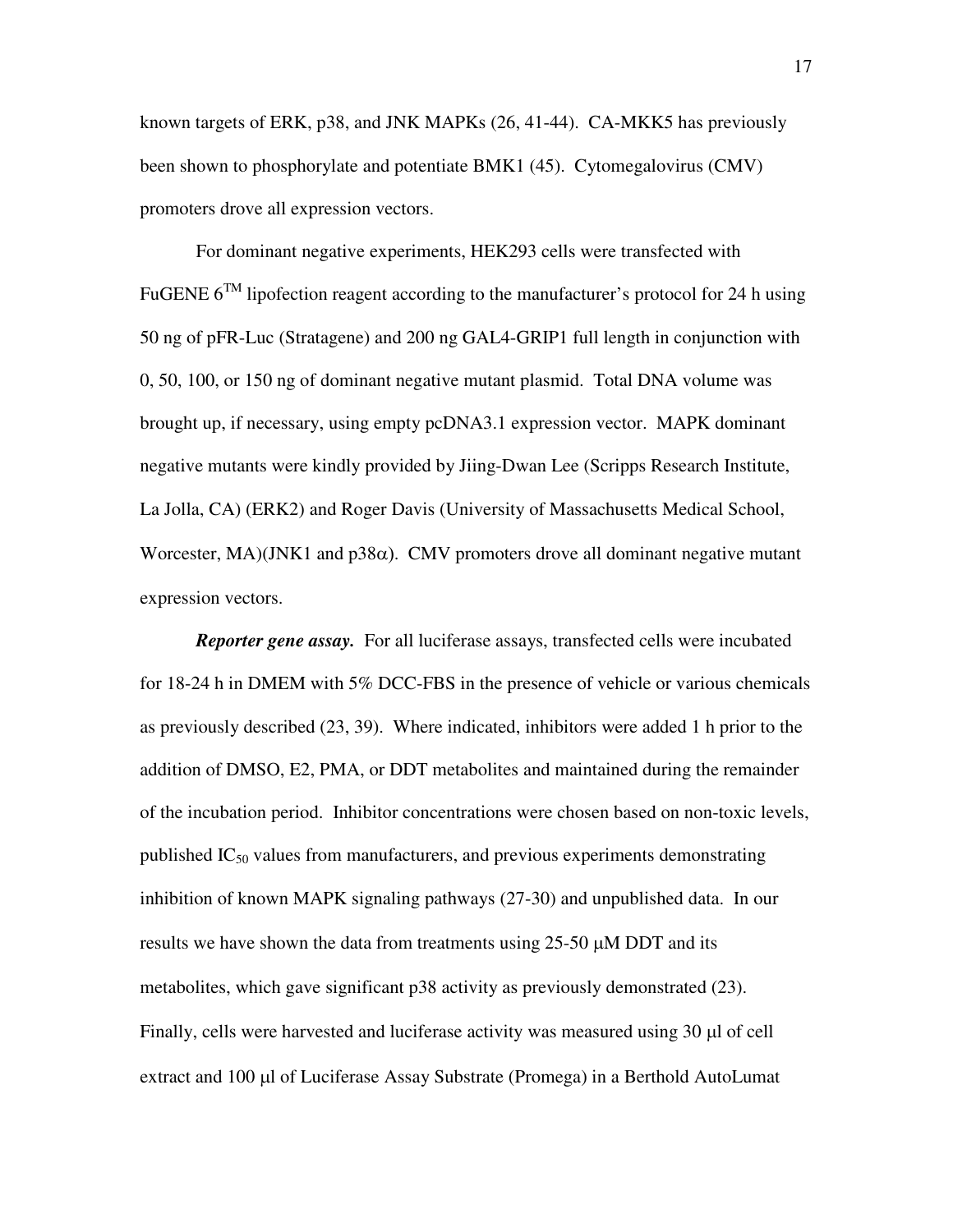Plus luminometer. The data shown are an average of at least three independent experiments with two replicates.

*Colony Assay.* MCF-7 cells were plated in 6 well plates at 1,000 cells per well in DMEM with 5% DCC-FBS. The following day the cells were pre-treated with DMSO or RWJ67657 at 10µM followed by either DMSO or E2 (1nM). The cells were then monitored microscopically for colony growth. The cells were fixed by adding glutaraldehyde (2.5% final concentration) directly to the well. 15 to 30 minutes later the plates were washed and stained with a 0.4% solution of crystal violet in 20% methanol for 15 to 30 minutes. The crystal violet solution was removed and the plates washed and dried. Colonies with a cell confluence of 50 or greater were counted.

*GST fusion protein purification.* The glutathione-S-transferase (GST) and GSTcoactivator fusion proteins were generated using pGEX empty GST expression vector (Amersham Biosciences, Piscataway, NJ) or pGEX-GRIP1 (aa: 184-766) (Michael Stallcup, University of Southern California) transformed into BL21star cells (Invitrogen). Bacteria were grown overnight in LB supplemented with 50  $\mu$ g/ml ampicillin at 37 $^{\circ}$ C with shaking. The following morning, bacteria was diluted 1:100 in fresh LB supplemented media and grown at 37 $^{\circ}$ C to an A<sub>600</sub> = .5-2. Protein expression was then induced for 3 h with  $0.1M$  isopropyl- $\beta$ -D-thiogalactopyranoside (IPTG). After induction, cells were collected by centrifugation at 7500 x g for 10 min at  $4^{\circ}$ C. The supernatant was discarded; the pellet was resuspended in cold 1X PBS supplemented with .1 mM phenylmethylsulfonyl fluoride (PMSF) and 10 µl protease inhibitor cocktail for use with bacterial cell lysates (Sigma). Resuspensions were frozen overnight at –80°C. The following morning, suspensions were thawed and then sonicated mildly twice for 45 sec.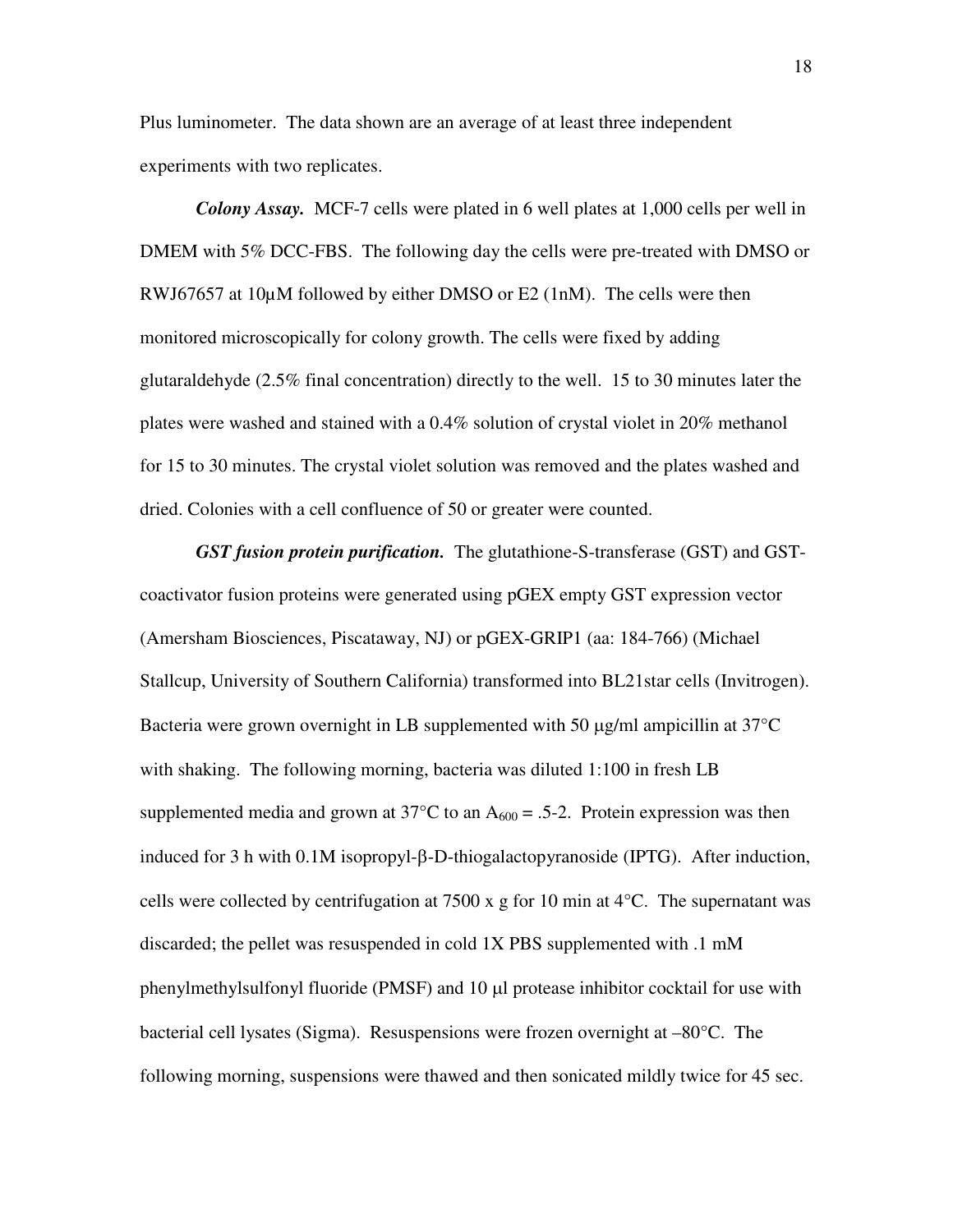20% Triton X-100 was added to the suspensions to a final concentration of  $1\%$  and mixed gently for 30 min to help solubilize the fusion proteins. The suspensions were then centrifuged at 12,000 x g for 10 min at 4°C. The supernatants were transferred to fresh tubes and GST fusion proteins were purified using the Bulk GST Purification Module (Amersham Biosciences) according to the manufacturer's protocol.

*In vitro kinase assay.*Roughly 3-5 µg of eluted purified GST fusion protein or 200 ng of purified MAPK activated protein kinase-2 (MAPKAPK-2) (Upstate Biotechnology, Lake Placid, NY) was then incubated for 30 min at 30°C with shaking with  $0.06U$  of activated  $p38\alpha$  (Upstate Biotechnology, Lake Placid, NY) in the presence of Magnesium/ATP cocktail containing  $[\gamma^{-32}P]$  (Upstate Biotechnology, Lake Placid, NY) according to the manufacturer's protocol. Reactions were stopped by the addition of 20 µl 2X SDS sample buffer containing .1M PMSF, protease inhibitor cocktail, phosphatase inhibitor cocktail (Sigma), and  $\beta$ -mercaptoethanol and boiling samples for 5 min. Samples were analyzed by 4-12% SDS-PAGE (Invitrogen), stained with coomassie blue to monitor expression, and subjected to autoradiography.

*Western blot.* Western blots were performed as previously described using approximately 50 µg of crude bacterial lysate or 10 µg of purified GST fusion proteins analyzed by 4-12% SDS-PAGE. Proteins were transferred to nitrocellulose membranes and probed using a 1:1000 dilution of Goat anti-GST antibody (Amersham Biosciences) in blocking solution followed by rabbit anti-goat peroxidase labeled antibody (1:2500 dilution in blocking solution) (Kirkegaard and Perry Laboratories, Gaithersburg, MD).

*In vivo phosphorylation of GAL4-GRIP1-NRID and GAL4-GRIP1-NRID-***S736A.** 4 x 10<sup>6</sup> COS-1 cells were plated onto 150 mm dishes in DMEM with 5% DCC-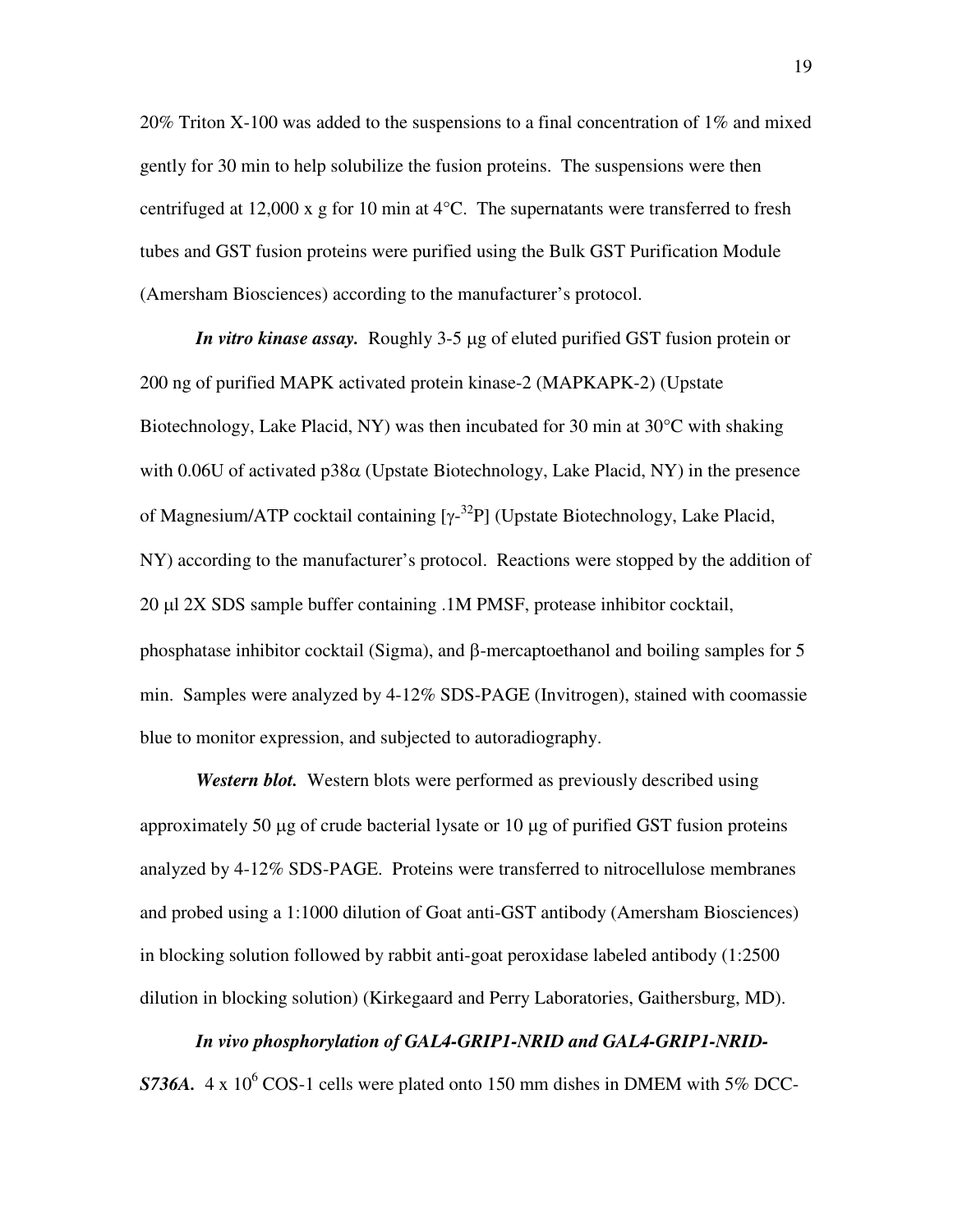FBS. After 24 h incubation, the cells were transfected with GAL4-GRIP1-NRID or GAL4-GRIP1-NRID-S736A using a non-recombinant adenovirus DNA transfer procedure. Briefly, plasmid DNA (100 ng/plate) was mixed with polylysine-coupled adenovirus and incubated for 30 min at room temperature. Before the addition of the adenovirus-plasmid particles to the cells, the medium was aspirated and replaced with serum-free DMEM. The adenovirus-plasmid particles were added to the cells at a 400:1 adenovirus:cell ratio and incubated for 2 h at 37°C. After incubation, an equal volume of DMEM with 5% DCC-FBS was added to each dish resulting in a final concentration of 2.5% DCC-FBS. 24 h after transfection, the medium was aspirated from the dishes and replaced with phosphate-free, serum-free DMEM, and the cells were incubated for 1 h at 37°C. The medium was removed and replaced with phosphate free DMEM-containing 1% dialyzed FBS before the addition of 0.27 mCi/ml  $[^{32}P]H_3PO_4$ . 1 h after addition of  $[3^{2}P]H_{3}PO_{4}$ , cells were incubated with either vehicle, 6  $\mu$ M SB203580, 25  $\mu$ M o,p'DDT, or 6  $\mu$ M SB203580 + 25  $\mu$ M o,p'DDT. Three plates were used for each treatment. Cells were incubated for 15 h at 37°C. Following this incubation, the medium was aspirated, the cells were rinsed two times with PBS, and the cells were collected by scraping and centrifugation. The cell pellet was then incubated with lysis buffer (10 mM Tris (pH 8.0), 0.4 M NaCl, 1 mM EDTA, 1 mM EGTA, 10 mM  $\beta$ -mercaptoethanol, 0.1% Triton-X-100, and cocktail protease inhibitor (Sigma)) for 10 min with vortexing and centrifuged at 16,000 rpm for 10 min at 4°C. Protein A-sepharose beads (Amersham Biosciences) were incubated with 2 µg of antibody to the GAL4 DNA binding domain (sc-577; Santa Cruz Biotechnology, Santa Cruz, CA) for 1 h at room temperature and then incubated with the cell lysate supernatant for 2 h while rotating at  $4^{\circ}$ C. As a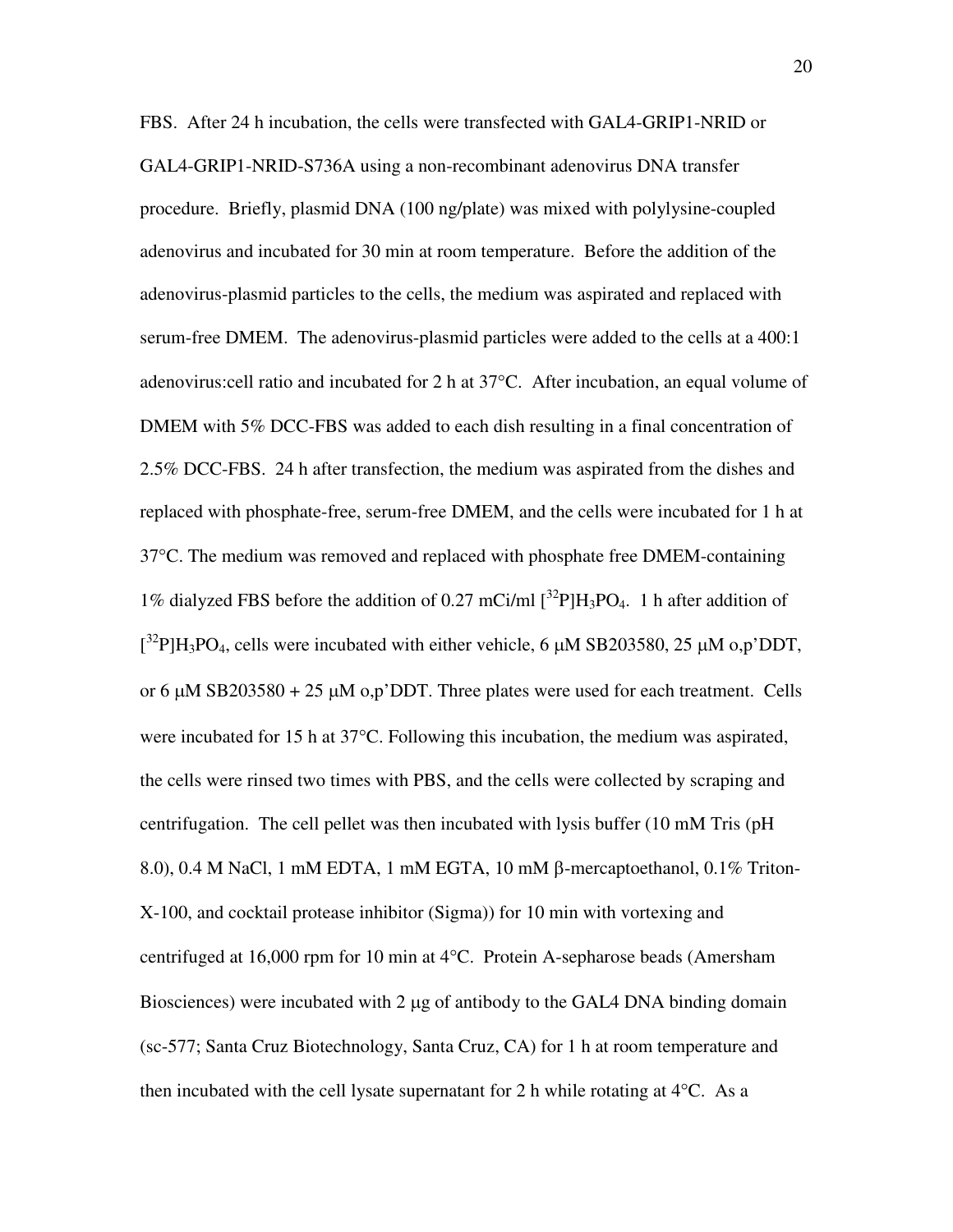negative control with respect to the GAL4 antibody, which was used in the IP to isolate the GAL4-GRIP1-NRID protein, a separate three plates of  $32P$ -labeled vehicle-treated GAL4-GRIP1-NRID transfected COS-1 cells were also harvested and incubated with lysis buffer for 10 min with vortexing, followed by centrifugation at 16,000 rpm for 10 min at  $4^{\circ}$ C. The cell lysate supernatant was incubated for 2 h at  $4^{\circ}$ C with normal mouse IgG (sc-2025, Santa Cruz Biotechnology) bound protein A sepharose beads. Before adding the cell lysate, protein A beads were incubated with normal mouse IgG for 1 h at room temperature. The beads of all samples were washed with 100 volumes of cold PBS followed by addition of Laemmli sample buffer. After boiling for 5 min, the samples were electrophoresed on a 10% SDS-polyacrylamide gel and transferred to a nitrocellulose membrane for autoradiography for approximately 30 minutes. The same membrane was subsequently used for Western blotting to detect GAL4-GRIP-NRID or GAL4-GRIP1-NRID-S736A using a horseradish peroxidase-conjugated antibody to the GAL4 DNA binding domain (sc-510HRP; Santa Cruz Biotechnology). The Western blot signal was developed with enhanced chemiluminescenc (ECL). Autoradiography signals were quantitated by densitometric scanning of films and ECL signals were quantitated using a Kodak Image Station 440CF.

#### *Creation of MCF-7-Vector and MCF-7-MKK6b(CA) stably transfected cell*

*lines.* MCF-7 cells were plated at  $5x10^6$  cells in 100 mm dishes in DMEM medium with 10% FBS and incubated overnight at 5%  $CO<sub>2</sub>$  and 37°C. The next morning 30 µl of FuGENE  $6^{TM}$  reagent was added to 5 ml of Opti-MEM (Invitrogen) and gently mixed and incubated at room temperature for 5 min. To this mixture were added 10  $\mu$ g pcDNA3.0 or pcDNA3.0-MKK6b(E) constitutive active mutant. After gently mixing, this solution was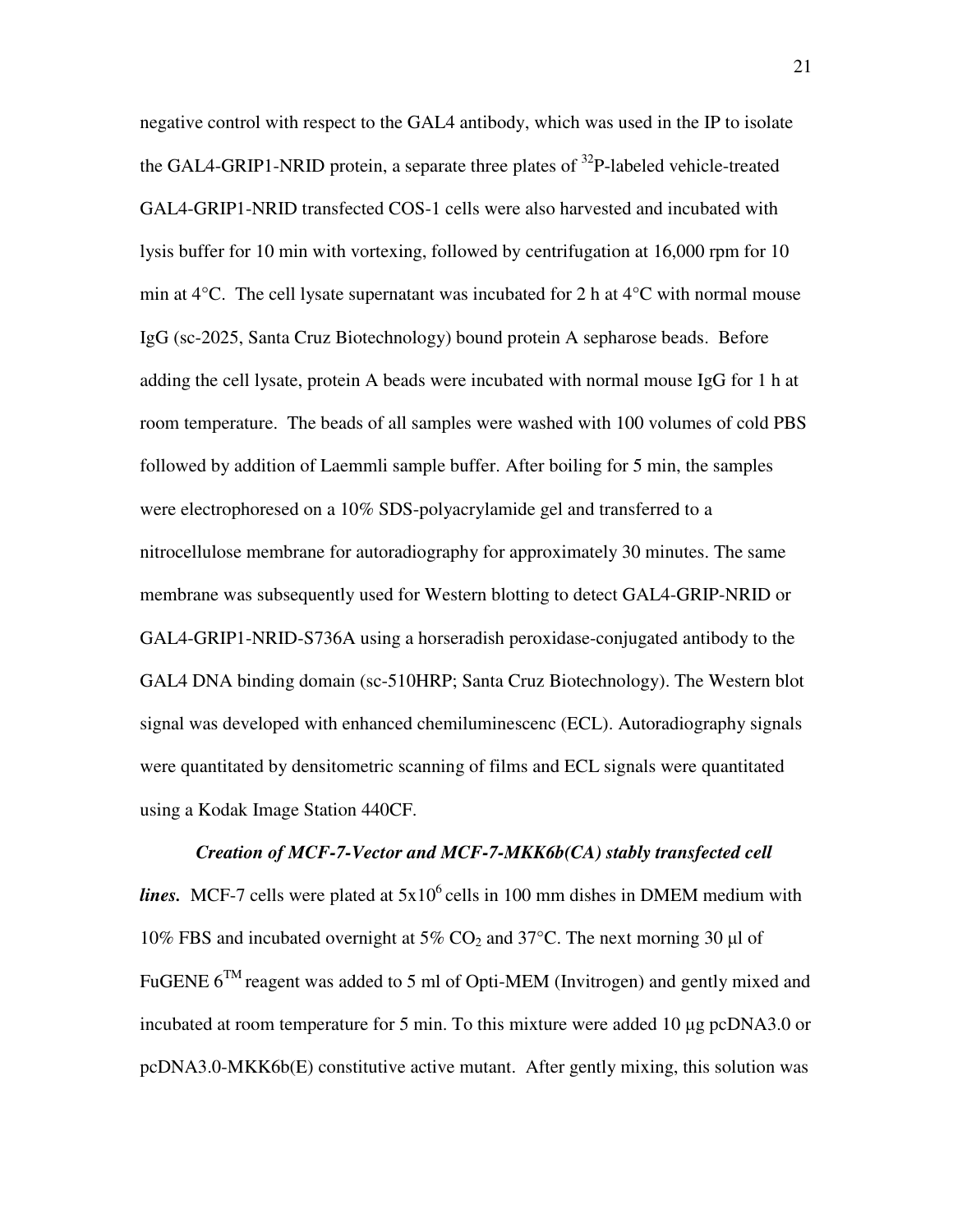incubated at room temperature for 30 min. The transfection mix was added to the 100 mm dish drop-wise and incubated overnight at  $5\%$  CO<sub>2</sub> and  $37^{\circ}$ C. The next day the media was changed and geneticin (Invitrogen) was added to the fresh media at a final concentration of 200  $\mu$ g/ml. The dish was incubated overnight at 5% CO<sub>2</sub> and 37°C. Over the next two weeks the cells were checked for cell death of non-transfected cells and colonies of surviving cells were harvested and expanded. Presence of functional CA-MKK6 was verified by Western blot analysis of phosphorylated p38 (data not shown).

*Statistical analysis.* Data was analyzed using one-way ANOVA and post hoc Tukey's multiple comparisons with GraphPad Prism, Version 3.02 (GraphPad Software, Inc.). Statistically significant changes were determined at the  $p < 0.05$ ,  $p < 0.01$ , or  $p <$ 0.001 level as indicated for each figure or table.

# **Acknowledgements**

We thank Dr. Scott Wadsworth and Johnson & Johnson for generous provision of RWJ67657 used in this study.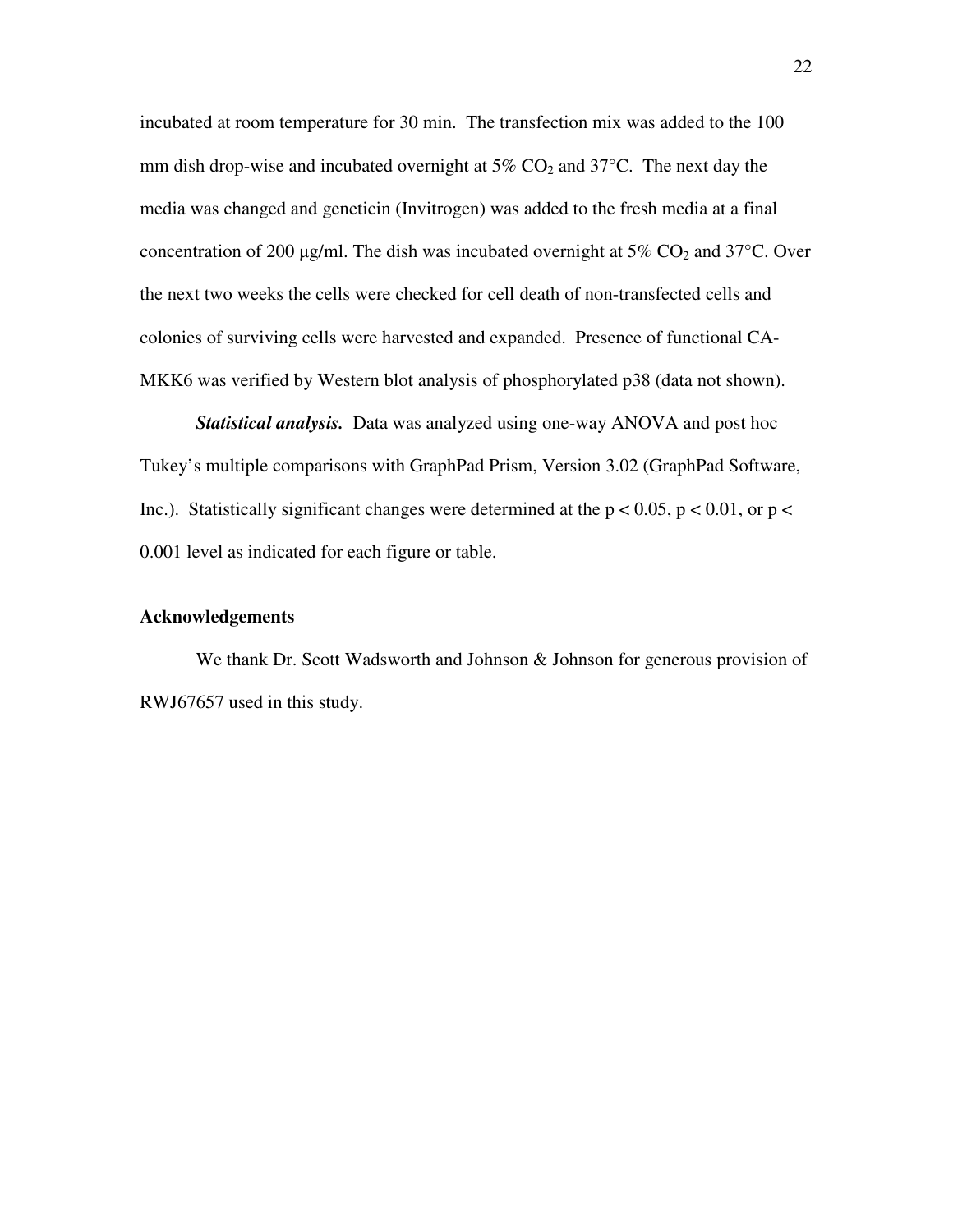# **References**

- 1. Hong H, Kohli K, Garabedian M, Stallcup M 1997 GRIP1, a transcriptional coactivator for the AF-2 transactivation domain of steroid, thyroid, retinoid, and vitamin D receptors. Mol Cell Biol 17:2735-2744
- 2. Goodman RH, Smolik S 2000 CBP/p300 in cell growth, transformation, and development. Genes Dev 14:1553-1577
- 3. Onate SA, Tsai SY, Tsai MJ, O'Malley BW 1995 Sequence and characterization of a coactivator for the steroid hormone receptor superfamily. Science 270:1354- 1357.
- 4. Torchia J, Rose DW, Inostroza J, Kamei Y, Westin S, Glass CK, Rosenfeld MG 1997 The transcriptional co-activator p/CIP binds CBP and mediates nuclearreceptor function. Nature 387:677-684.
- 5. Xu J, Li Q 2003 Review of the in vivo functions of the p160 steroid receptor coactivator family. Mol Endocrinol 17:1681-1692
- 6. Zanger K, Radovick S, Wondisford FE 2001 CREB binding protein recruitment to the transcription complex requires growth factor-dependent phosphorylation of its GF box. Mol Cell 7:551-558
- 7. Swope DL, Mueller CL, Chrivia JC 1996 CREB-binding protein activates transcription through multiple domains. J Biol Chem 271:28138-28145
- 8. Hu SC, Chrivia J, Ghosh A 1999 Regulation of CBP-mediated transcription by neuronal calcium signaling. Neuron 22:799-808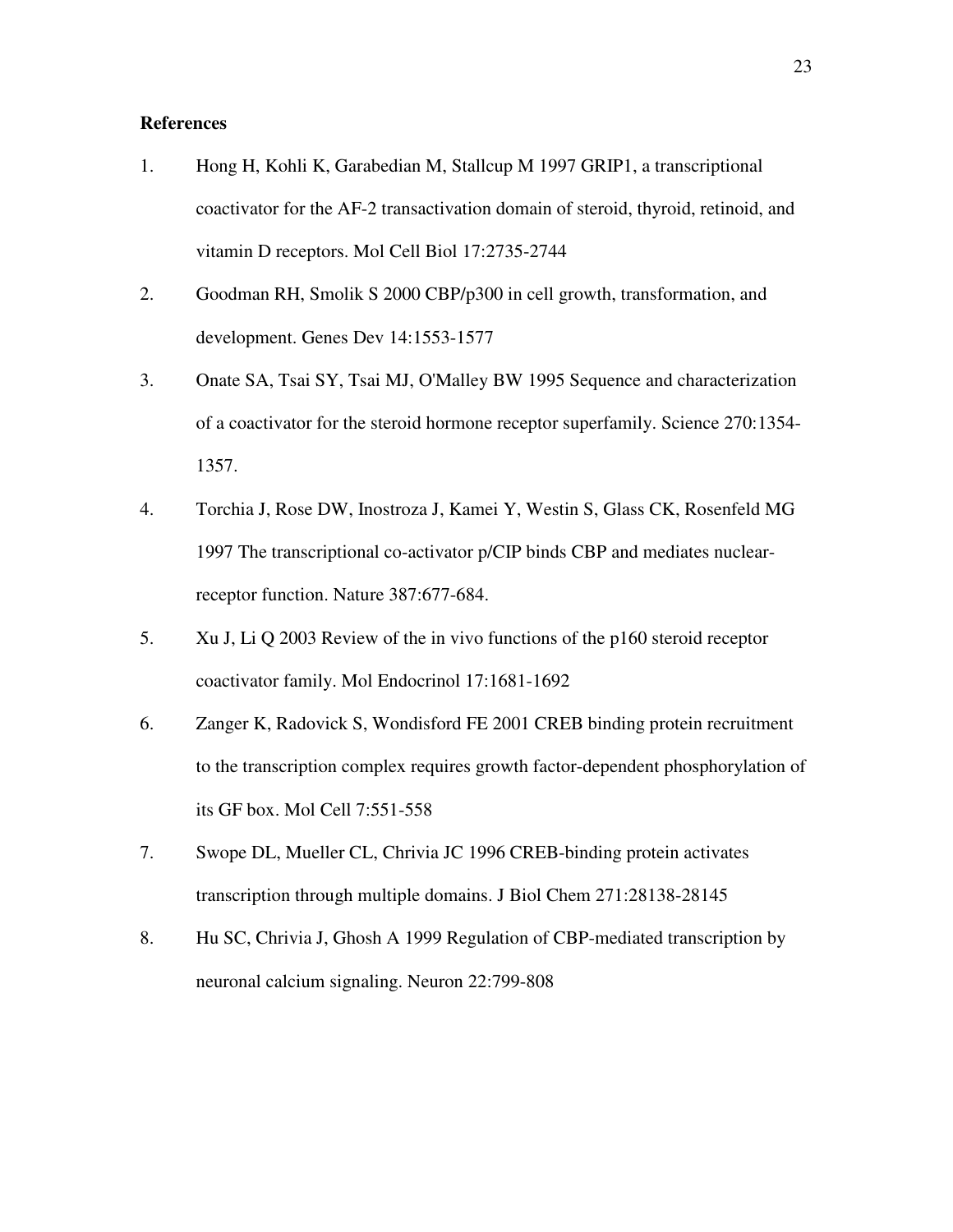- 9. Hardingham GE, Chawla S, Cruzalegui FH, Bading H 1999 Control of recruitment and transcription-activating function of CBP determines gene regulation by NMDA receptors and L-type calcium channels. Neuron 22:789-798
- 10. Janknecht R, Nordheim A 1996 MAP kinase-dependent transcriptional coactivation by Elk-1 and its cofactor CBP. Biochem Biophys Res Commun 228:831-837
- 11. Sang N, Stiehl DP, Bohensky J, Leshchinsky I, Srinivas V, Caro J 2003 MAPK signaling up-regulates the activity of hypoxia-inducible factors by its effects on p300. J Biol Chem 278:14013-14019
- 12. Ueda T, Mawji NR, Bruchovsky N, Sadar MD 2002 Ligand-independent activation of the androgen receptor by interleukin-6 and the role of steroid receptor coactivator-1 in prostate cancer cells. J Biol Chem 277:38087-38094
- 13. Rowan BG, Garrison N, Weigel NL, O'Malley BW 2000 8-Bromo-cyclic AMP induces phosphorylation of two sites in SRC-1 that facilitate ligand-independent activation of the chicken progesterone receptor and are critical for functional cooperation between SRC-1 and CREB binding protein. Mol Cell Biol 20:8720- 8730
- 14. Rowan BG, Weigel NL, O'Malley BW 2000 Phosphorylation of steroid receptor coactivator-1. Identification of the phosphorylation sites and phosphorylation through the mitogen- activated protein kinase pathway. J Biol Chem 275:4475- 4483.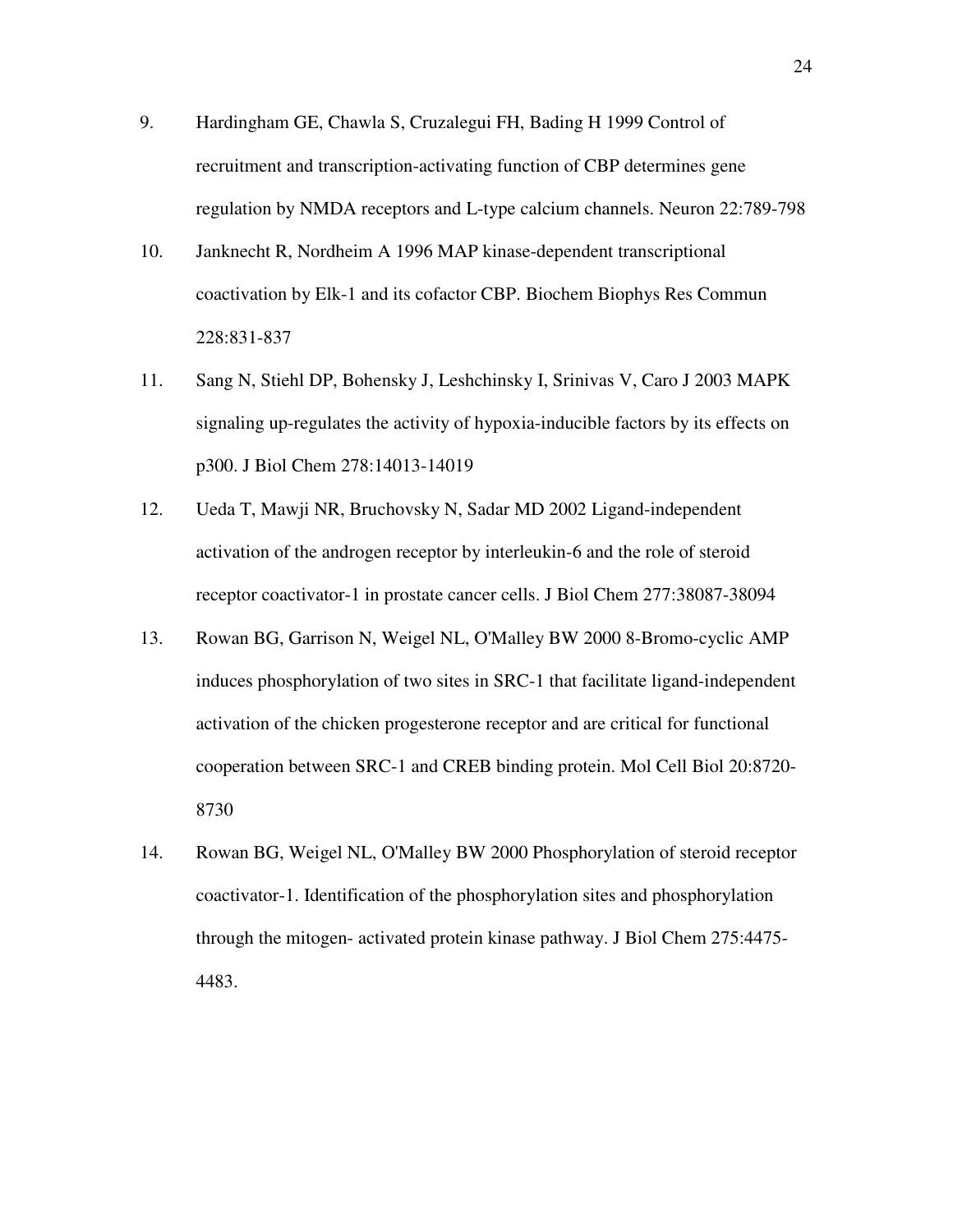- 15. Gusterson R, Brar B, Faulkes D, Giordano A, Chrivia J, Latchman D 2002 The transcriptional co-activators CBP and p300 are activated via phenylephrine through the p42/p44 MAPK cascade. J Biol Chem 277:2517-2524
- 16. See RH, Calvo D, Shi Y, Kawa H, Luke MP, Yuan Z 2001 Stimulation of p300 mediated transcription by the kinase MEKK1. J Biol Chem 276:16310-16317
- 17. Font de Mora J, Brown M 2000 AIB1 Is a Conduit for Kinase-Mediated Growth Factor Signaling to the Estrogen Receptor. Mol Cell Biol 20:5041-5047
- 18. Lopez GN, Turck CW, Schaufele F, Stallcup MR, Kushner PJ 2001 Growth factors signal to steroid receptors through mitogen-activated protein kinase regulation of p160 coactivator activity. J Biol Chem 276:22177-22182.
- 19. Lee H, Jiang F, Wang Q, Nicosia SV, Yang J, Su B, Bai W 2000 MEKK1 activation of human estrogen receptor alpha and stimulation of the agonistic activity of 4-hydroxytamoxifen in endometrial and ovarian cancer cells. Mol Endocrinol 14:1882-1896.
- 20. Driggers PH, Segars JH, Rubino DM 2001 The proto-oncoprotein Brx activates estrogen receptor beta by a p38 mitogen-activated protein kinase pathway. J Biol Chem 276:46792-46797.
- 21. Chen SL, Chang YJ, Wu YH, Lin KH 2003 Mitogen-activated protein kinases potentiate thyroid hormone receptor transcriptional activity by stabilizing its protein. Endocrinology 144:1407-1419
- 22. Lee H, Bai W 2002 Regulation of estrogen receptor nuclear export by ligandinduced and p38-mediated receptor phosphorylation. Mol Cell Biol 22:5835-5845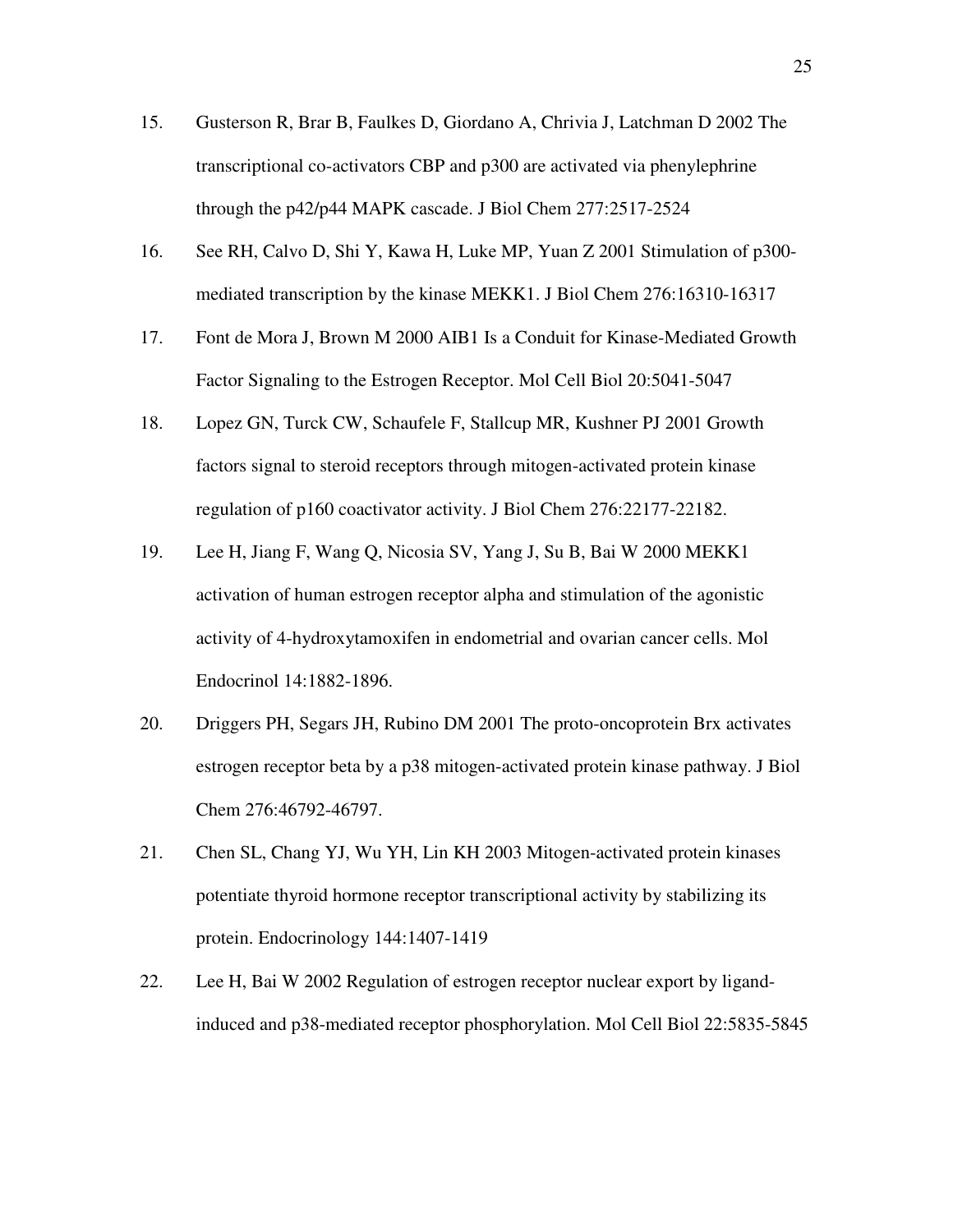- 23. Frigo DE, Tang Y, Beckman BS, Scandurro AB, Alam J, Burow ME, McLachlan JA 2004 Mechanism of AP-1-mediated gene expression by select organochlorines through the p38 MAPK pathway. Carcinogenesis 25:249-261
- 24. Kato S, Endoh H, Masuhiro Y, Kitamoto T, Uchiyama S, Sasaki H, Masushige S, Gotoh Y, Nishida E, Kawashima H, et al. 1995 Activation of the estrogen receptor through phosphorylation by mitogen- activated protein kinase. Science 270:1491-1494.
- 25. Feng W, Webb P, Nguyen P, Liu X, Li J, Karin M, Kushner PJ 2001 Potentiation of estrogen receptor activation function 1 (AF-1) by Src/JNK through a serine 118-independent pathway. Mol Endocrinol 15:32-45.
- 26. Jiang Y, Chen C, Li Z, Guo W, Gegner JA, Lin S, Han J 1996 Characterization of the structure and function of a new mitogen-activated protein kinase (p38beta). J Biol Chem 271:17920-17926
- 27. Wadsworth SA, Cavender DE, Beers SA, Lalan P, Schafer PH, Malloy EA, Wu W, Fahmy B, Olini GC, Davis JE, Pellegrino-Gensey JL, Wachter MP, Siekierka JJ 1999 RWJ 67657, a potent, orally active inhibitor of p38 mitogen-activated protein kinase. J Pharmacol Exp Ther 291:680-687
- 28. Fijen JW, Zijlstra JG, De Boer P, Spanjersberg R, Tervaert JW, Van Der Werf TS, Ligtenberg JJ, Tulleken JE 2001 Suppression of the clinical and cytokine response to endotoxin by RWJ-67657, a p38 mitogen-activated protein-kinase inhibitor, in healthy human volunteers. Clin Exp Immunol 124:16-20
- 29. Faas MM, Moes H, Fijen JW, Muller Kobold AC, Tulleken JE, Zijlstra JG 2002 Monocyte intracellular cytokine production during human endotoxaemia with or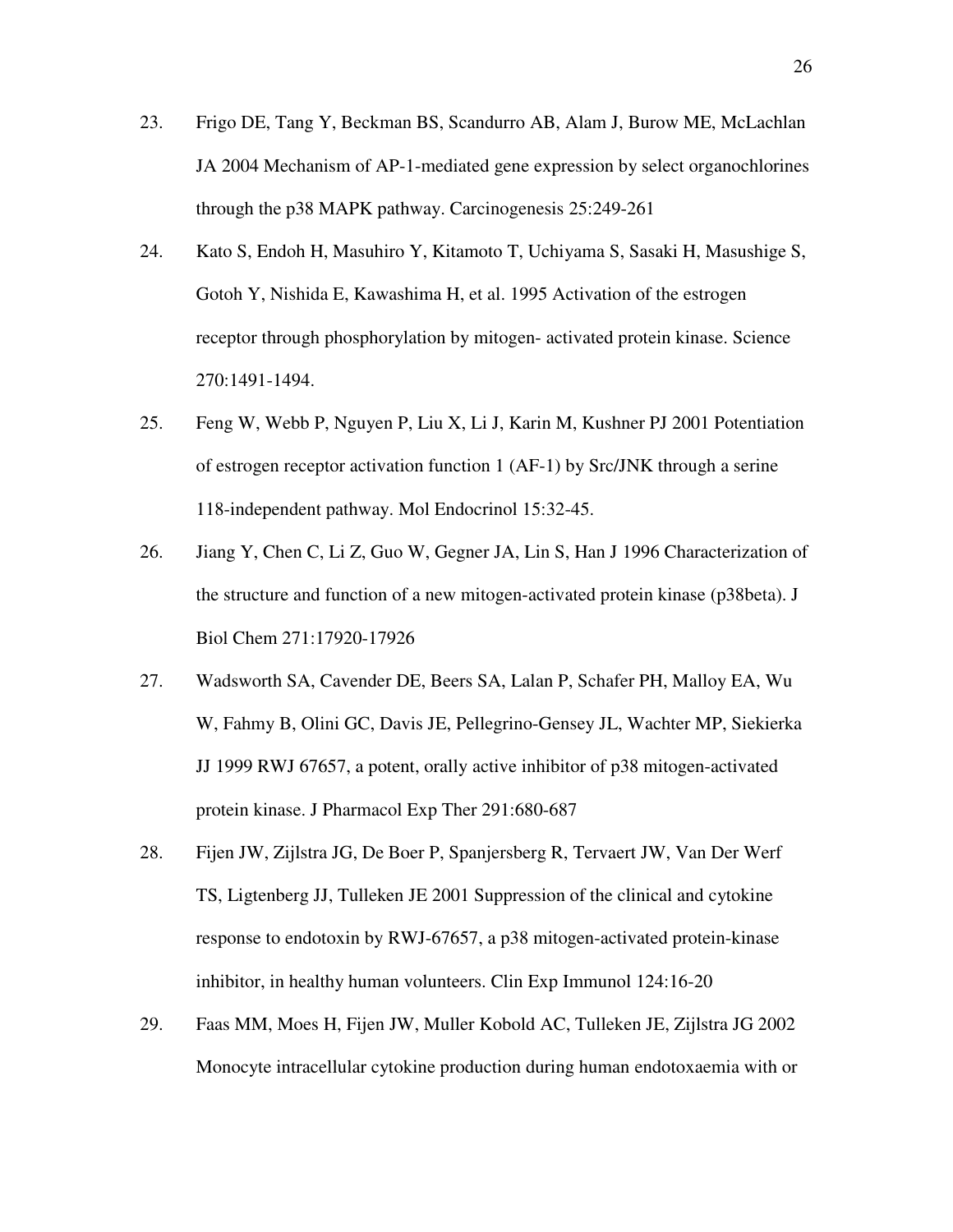without a second in vitro LPS challenge: effect of RWJ-67657, a p38 MAP-kinase inhibitor, on LPS-hyporesponsiveness. Clin Exp Immunol 127:337-343

- 30. Alam J, Wicks C, Stewart D, Gong P, Touchard C, Otterbein S, Choi AM, Burow ME, Tou J 2000 Mechanism of heme oxygenase-1 gene activation by cadmium in MCF-7 mammary epithelial cells. Role of p38 kinase and Nrf2 transcription factor. J Biol Chem 275:27694-27702.
- 31. Tsai PW, Shiah SG, Lin MT, Wu CW, Kuo ML 2003 Up-regulation of vascular endothelial growth factor C in breast cancer cells by heregulin-beta 1. A critical role of p38/nuclear factor-kappa B signaling pathway. J Biol Chem 278:5750- 5759
- 32. Alsayed Y, Uddin S, Mahmud N, Lekmine F, Kalvakolanu DV, Minucci S, Bokoch G, Platanias LC 2001 Activation of Rac1 and the p38 mitogen-activated protein kinase pathway in response to all-trans-retinoic acid. J Biol Chem 276:4012-4019
- 33. Ma H, Hong H, Huang SM, Irvine RA, Webb P, Kushner PJ, Coetzee GA, Stallcup MR 1999 Multiple signal input and output domains of the 160-kilodalton nuclear receptor coactivator proteins. Mol Cell Biol 19:6164-6173
- 34. Chen D, Ma H, Hong H, Koh SS, Huang SM, Schurter BT, Aswad DW, Stallcup MR 1999 Regulation of transcription by a protein methyltransferase. Science 284:2174-2177
- 35. Chen Z, Raman M, Chen L, Lee SF, Gilman AG, Cobb MH 2003 TAO (thousand-and-one amino acid) protein kinases mediate signaling from carbachol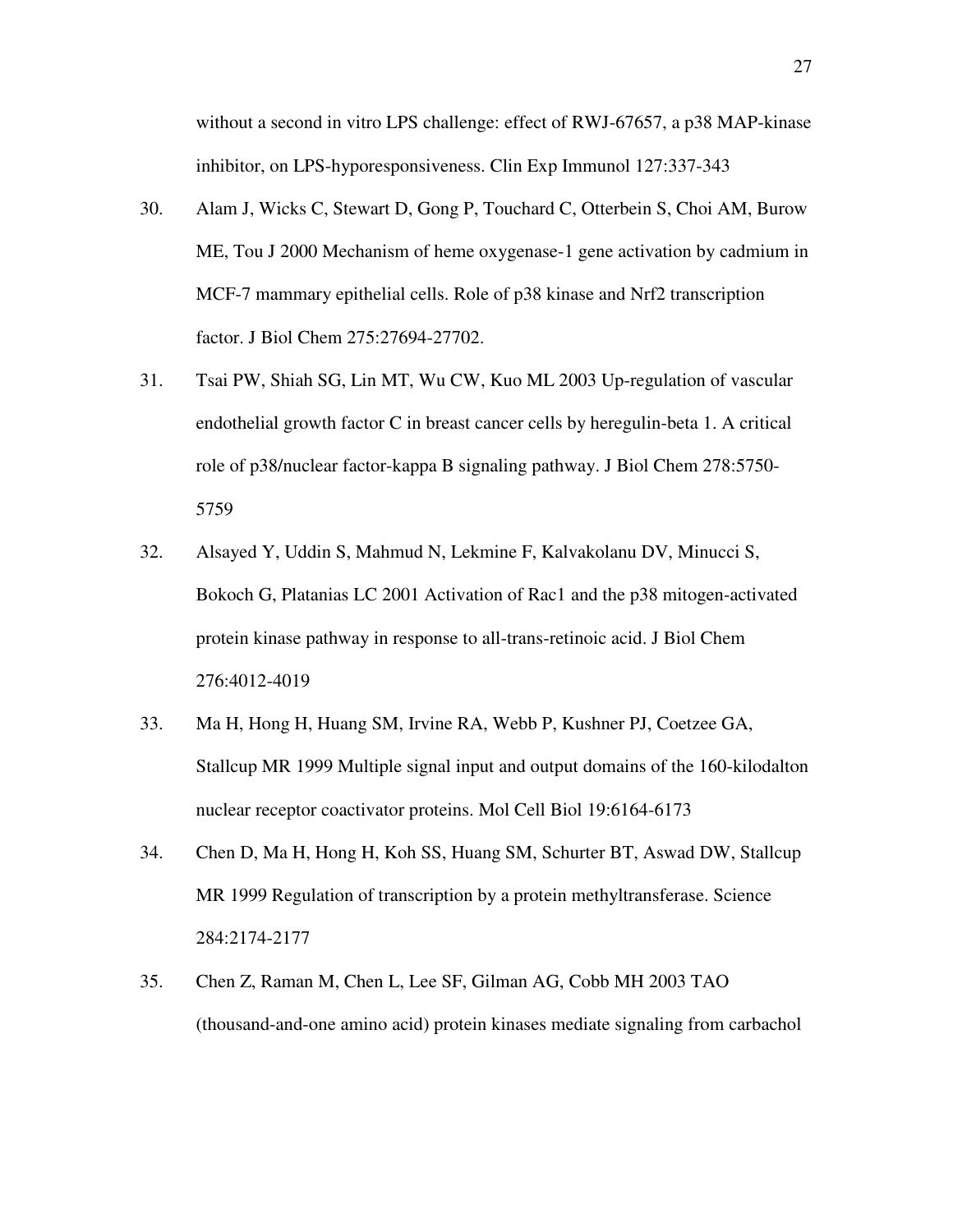to p38 mitogen-activated protein kinase and ternary complex factors. J Biol Chem 278:22278-22283

- 36. Ouwens DM, de Ruiter ND, van der Zon GC, Carter AP, Schouten J, van der Burgt C, Kooistra K, Bos JL, Maassen JA, van Dam H 2002 Growth factors can activate ATF2 via a two-step mechanism: phosphorylation of Thr71 through the Ras-MEK-ERK pathway and of Thr69 through RalGDS-Src-p38. Embo J 21:3782-3793
- 37. Bebien M, Salinas S, Becamel C, Richard V, Linares L, Hipskind RA 2003 Immediate-early gene induction by the stresses anisomycin and arsenite in human osteosarcoma cells involves MAPK cascade signaling to Elk-1, CREB and SRF. Oncogene 22:1836-1847
- 38. Collins-Burow BM, Burow ME, Duong BN, McLachlan JA 2000 Estrogenic and antiestrogenic activities of flavonoid phytochemicals through estrogen receptor binding-dependent and -independent mechanisms. Nutr Cancer 38:229-244
- 39. Frigo DE, Burow ME, Mitchell KA, Chiang TC, McLachlan JA 2002 DDT and Its Metabolites Alter Gene Expression in Human Uterine Cell Lines through Estrogen Receptor-Independent Mechanisms. Environ Health Perspect 110:1239- 1245.
- 40. Frigo DE, Duong BN, Melnik LI, Schief LS, Collins-Burow BM, Pace DK, McLachlan JA, Burow ME 2002 Flavonoid Phytochemicals Regulate Activator Protein-1 Signal Transduction Pathways in Endometrial and Kidney Stable Cell Lines. J Nutr 132:1848-1853.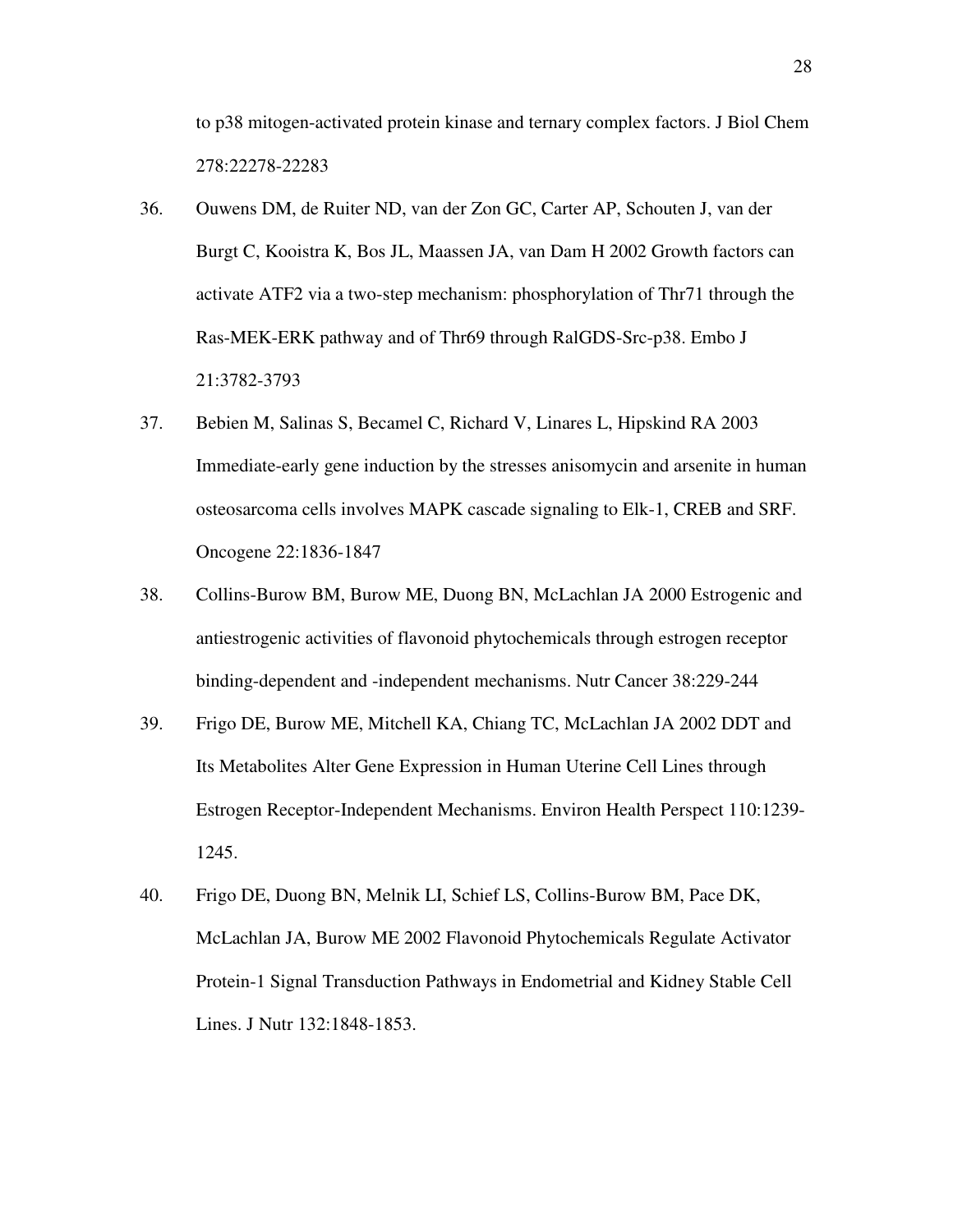- 41. Wong BR, Josien R, Lee SY, Vologodskaia M, Steinman RM, Choi Y 1998 The TRAF family of signal transducers mediates NF-kappaB activation by the TRANCE receptor. J Biol Chem 273:28355-28359
- 42. Fantz DA, Jacobs D, Glossip D, Kornfeld K 2001 Docking sites on substrate proteins direct extracellular signal-regulated kinase to phosphorylate specific residues. J Biol Chem 276:27256-27265
- 43. Alpert D, Schwenger P, Han J, Vilcek J 1999 Cell stress and MKK6b-mediated p38 MAP kinase activation inhibit tumor necrosis factor-induced IkappaB phosphorylation and NF-kappaB activation. J Biol Chem 274:22176-22183
- 44. Yang J, New L, Jiang Y, Han J, Su B 1998 Molecular cloning and characterization of a human protein kinase that specifically activates c-Jun Nterminal kinase. Gene 212:95-102
- 45. Kato Y, Kravchenko VV, Tapping RI, Han J, Ulevitch RJ, Lee JD 1997 BMK1/ERK5 regulates serum-induced early gene expression through transcription factor MEF2C. Embo J 16:7054-7066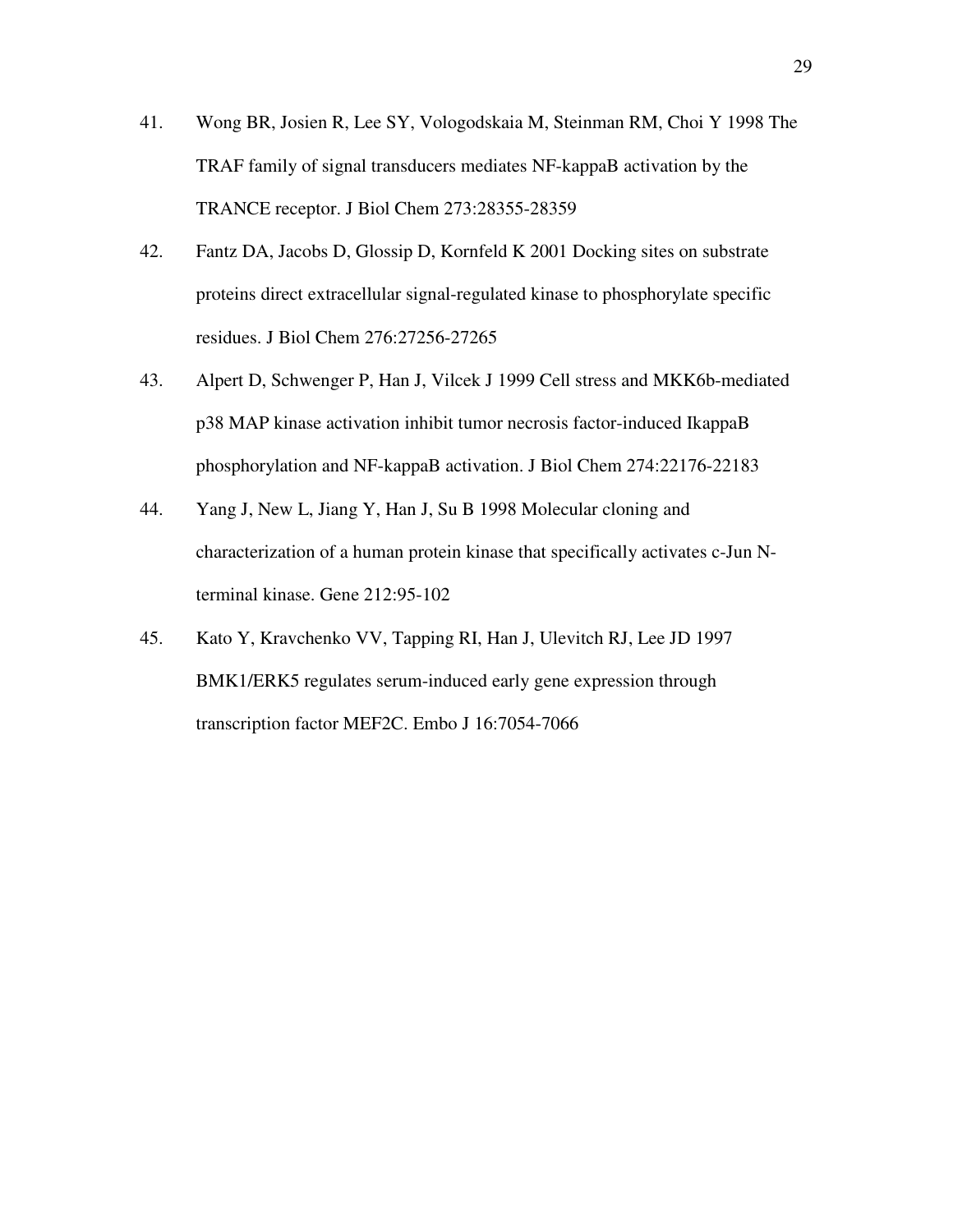# **Figure Legends**

**Fig. 1.** MKK6 enhances ERE-activity in breast and endometrial carcinoma cells. MCF-7 (A) or Ishikawa (B) cells were cotransfected for 6 h with ERE-luciferase and empty vector (VEC) or CA-MKK6. Cells were then treated with DMSO or increasing concentrations of E2 (0.001-1.0 nM). The following day the cells were harvested for luciferase activity. Data is represented as % ERE activity normalized to vector transfected 1 nM E2-treated groups  $\pm$  SE (n = 3).  $\degree$  p < 0.05,  $\degree$  p < 0.01; significant differences from vehicle.

**Fig. 2.** RWJ67657 inhibits basal and exogenous MKK6-enhanced estrogen signaling. MCF-7 cells were transfected with ERE-luciferase and either empty vector (VEC) or CA-MKK6. 4 h later cells were treated overnight with vehicle (DMSO) or increasing concentrations of E2 (0.001-1.0 nM) in combination with vehicle (Veh) or 10  $\mu$ M RWJ67657 (RWJ). The following day the cells were harvested for luciferase activity. Data is represented as % ERE activity normalized to vector transfected 1 nM E2-treated groups  $\pm$  SE (n = 3).  $\degree$  p < 0.05,  $\degree$  p < 0.01; significant differences from vehicle. **Fig. 3.** MKK6 enhancement of ERE-activity in breast and endometrial carcinoma cells is ER dependent. MCF-7 (A) or Ishikawa (B) cells were cotransfected for 6 h with EREluciferase and empty vector (VEC) or CA-MKK6. Cells were then treated with DMSO or E2 (1 nM) alone or in combination with 100 nM ICI 182,780 (ICI) or 4-OH-tamoxifen (TAM). The following day the cells were harvested for luciferase activity. Data is represented as % ERE activity normalized to vector transfected 1 nM E2-treated groups  $\pm$ SE (n = 3).  $\degree$  p < 0.05,  $\degree$  p < 0.01; significant differences from vehicle.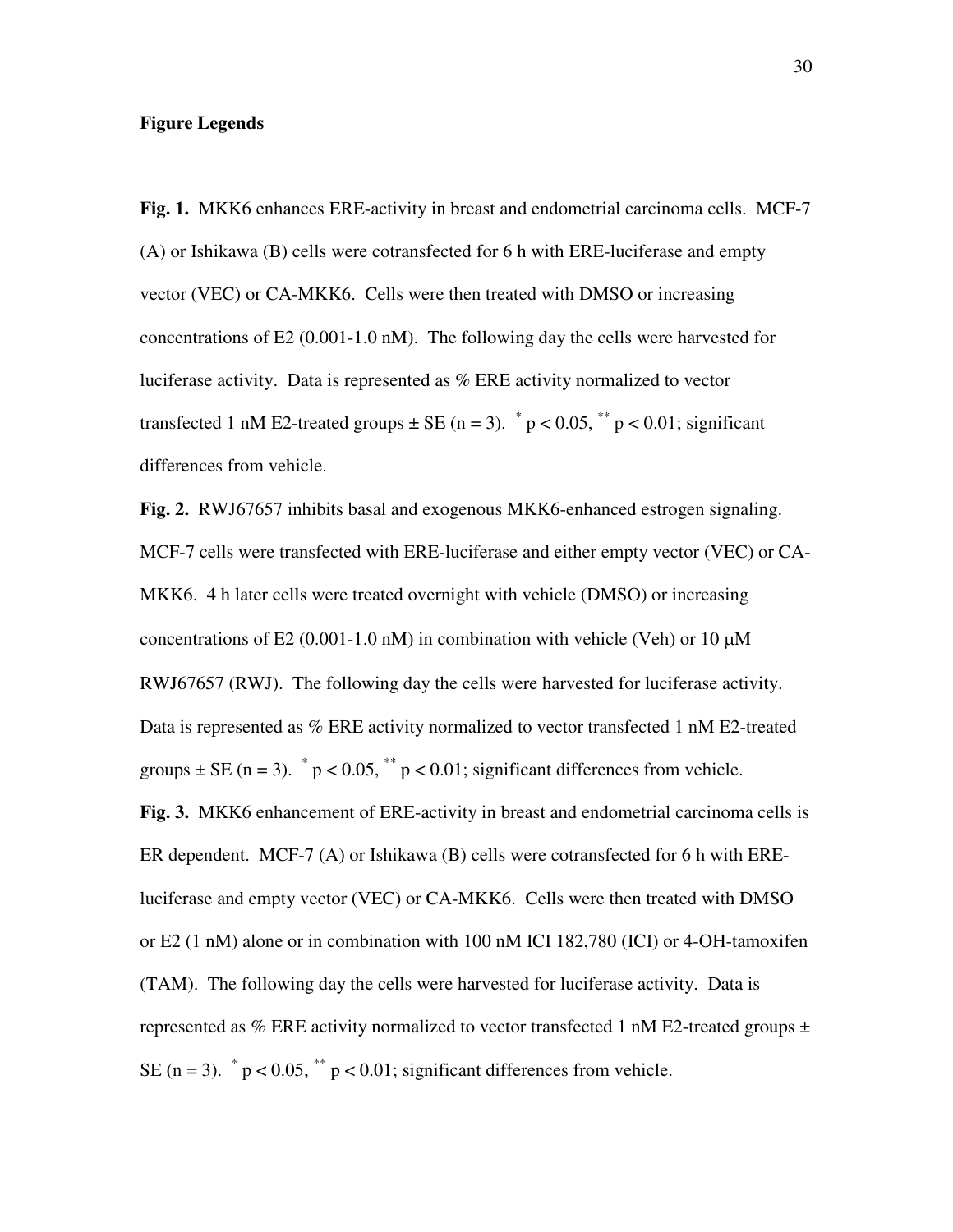**Fig. 4.** MKK6 enhances  $ER\alpha$  and  $ER\beta$  activity. HEK 293 cells were cotransfected for 6 h with ERE-luciferase and empty vector (VEC) or CA-MKK6 along with either hER $\alpha$  (A) or hER $\beta$  (B) expression plasmid. Cells were then treated overnight with DMSO or E2 (1 nM). The following day the cells were harvested for luciferase activity. Data is represented as % ERE activity normalized to vector transfected 1 nM E2-treated groups  $\pm$  SE (n = 3). \*\*\* p < 0.001; significant differences from vehicle.

**Fig. 5.** RWJ67657 inhibits estrogen-stimulated colony formation of MCF-7 cells. MCF-7 cells were grown for 3 days in 5% DCC-FBS DMEM media and 1 x  $10<sup>3</sup>$  cells were plated in 5% DCC-FBS DMEM dishes. The following day cells were treated with DMSO or E2 (1 nM) in combination with vehicle (DMSO) or 10  $\mu$ M RWJ67657 (RWJ) for 24 h. The following day the media was changed to fresh 5% DCC-FBS DMEM media and colony formation was determined after 2 weeks. Data is represented as average number of colonies per treatment group from 3 wells  $\pm$  SE (n = 3). <sup>\*\*</sup> p < 0.01, \*\*\* p < 0.001; significant differences from vehicle.

**Fig. 6.** MKK6 potentiates GRIP1. HEK 293 cells were cotransfected overnight with 25 ng of GAL4-GRIP1 full length along with a GAL4-luciferase reporter (50 ng) and 100 ng of empty expression vector or constitutively active MKK1, 5, 6, or 7. A CMV promoter drove all constitutive active MKK vectors. The following day luciferase activity was assayed. Results describe the fold induction over vehicle  $\pm$  SE (n = 4).  $\degree$  p < 0.05; significant increases from control.

**Fig. 7.** DDT and its metabolites stimulate the p160 coactivator GRIP1 through the p38 MAPK. A, HEK 293 cells were cotransfected for 6 h with 25 ng empty GAL4 expression plasmid or GAL4-GRIP1 full length along with a GAL4-luciferase reporter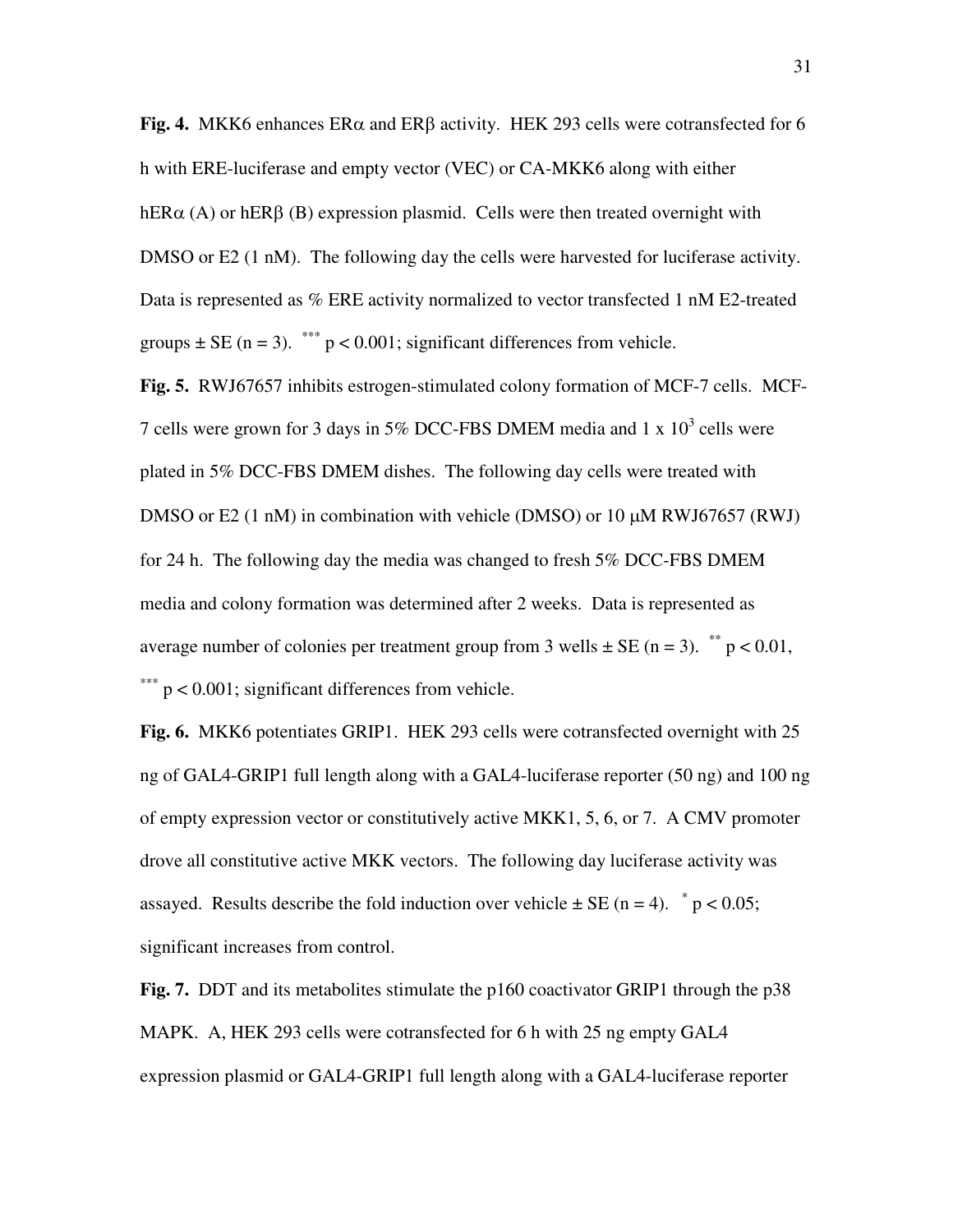(50 ng) followed by overnight treatment as indicated in figure. B+C, HEK 293 cells were cotransfected overnight with 10 ng of GAL4-GRIP1 full length along with a GAL4 luciferase reporter (50 ng) and 0, 50, 100, or 150 ng of the indicated MAPK dominantnegative mutant (DN); either ERK2, JNK1, or  $p38\alpha$ . A CMV promoter drove all dominant negative mutant expression vectors. Total DNA was equalized with an empty mammalian expression vector containing the same CMV promoter. The following day cells were treated overnight with DMSO (vehicle) (B) or 50  $\mu$ M o,p'DDT (C). D, HEK 293 cells were cotransfected for 6 h with 25 ng empty GAL4 expression plasmid or GAL4-GRIP1 full length along with a GAL4-luciferase reporter (50 ng). After this period, the indicated concentration of kinase inhibitor was added, followed 30 min later by the addition of DMSO (vehicle) or  $o,p'DDT(50 \mu M)$ . A-D, the day after treatments luciferase activity was assayed. A+D, results describe the fold induction over vehicle  $\pm$ SE ( $n = 4$ ). B+C, Each data point, presented as % of luciferase activity in the absence of MAPK mutants, represents the mean  $\pm$  SE (n = 4-6).  $\degree$  p < 0.05,  $\degree$  p < 0.01,  $\degree$  = p < 0.001; significant differences from vehicle or o,p'DDT treatment without inhibitor. **Fig. 8.** Activated p38 phosphorylates GRIP1 *in vitro*. A, schematic of GST-fusion proteins used for *in vitro* kinase assays. B, GST fusion proteins were purified as described in "Materials and Methods" and standardized according to protein concentration. Purified activated p38 was then used to phosphorylate the GST-GRIP1 fragment in the presence of  $[\gamma^{-32}P]ATP$  at 30°C. Reactions were terminated by adding 2X sample loading buffer and running on SDS-PAGE gels. Gels were then dried and autoradiographed (right). Coomassie stained gels of GST proteins are on the left. Lower bands represent breakdown products of the GST fusion proteins as proven by the western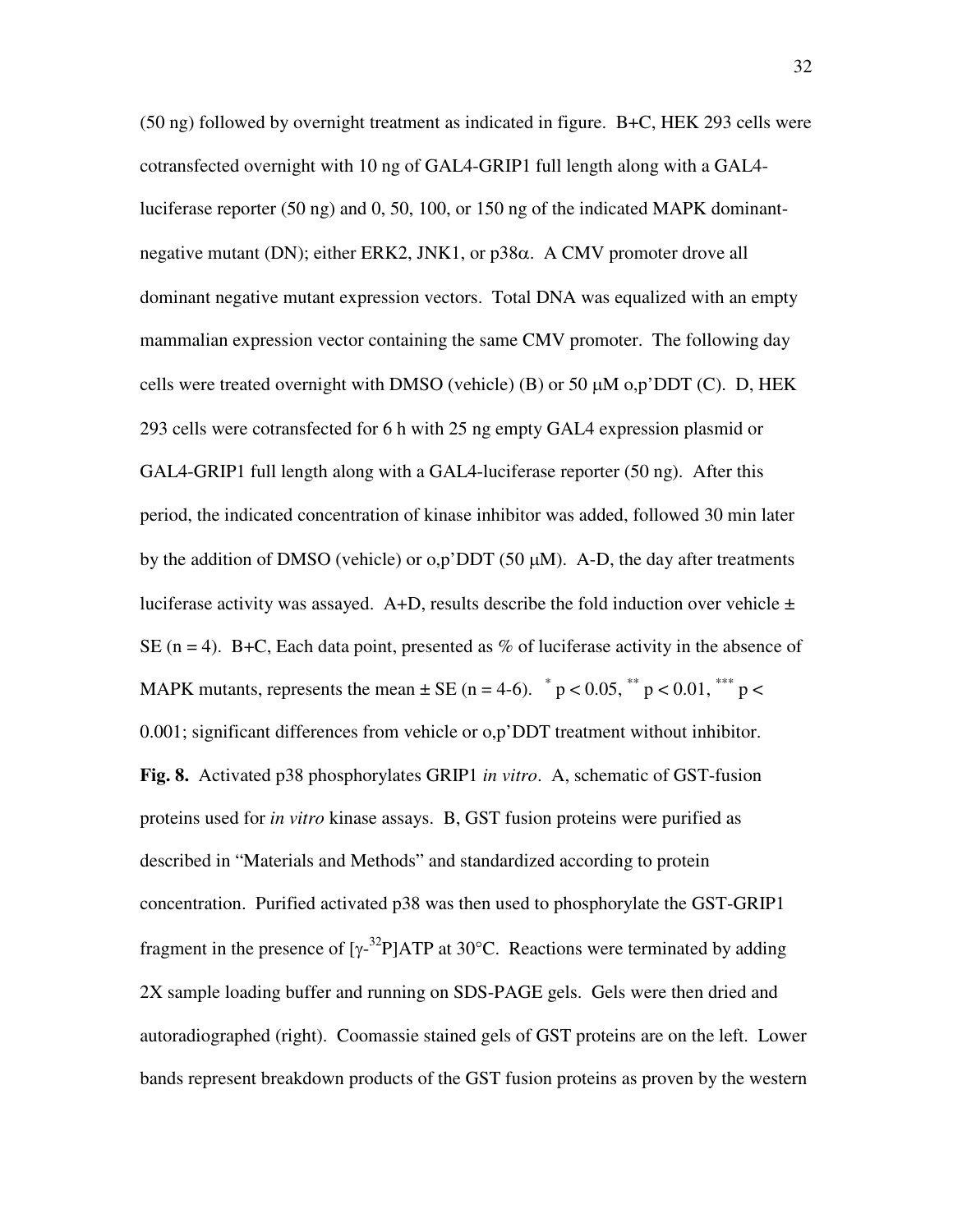blot (data not shown). Proteins are identified by their size (kDa) with reference to molecular marker (lane 1). GST-MAPKAPK-2 was used as a positive control for p38 activity. Open arrow indicates phosphorylated GST-MAPKAPK-2 location. Closed arrows indicate phosphorylated GST-GRIP1 locations. Similar results were obtained in 3 independent experiments.

**Fig. 9.** Effect of p38 inhibitor (SB) and DDT on GAL4-GRIP1-NRID phosphorylation *in vivo*. A, COS-1 cells were transfected with expression vector GAL4-GRIP1-NRID followed by incubation with 0.27 mCi/ml  $[^{32}P]H_3PO_4$  and treatment with vehicle (Veh), 6  $\mu$ M SB203580 (SB), 25  $\mu$ M o,p'DDT (DDT), or 6  $\mu$ M SB + 25  $\mu$ M DDT for 15 hours. Immunopurified GAL4-GRIP1-NRID was electrophoresed on a 10% SDSpolyacrylamide gel. A non-radioactive GAL4-GRIP1-NRID control was also included. The proteins were transferred to a nitrocellulose membrane and the membrane was exposed to X-AR film for autoradiography for 30 min (upper panel). Following autoradiography, the membrane was subjected to Western blotting with anti-GAL4 horseradish peroxidase antibody (lower panel). B, Normalized phosphorylation values for GAL4-GRIP1-NRID were calculated by dividing the value for the  $[32P]$  signal by the value for the protein signal. Data were plotted as change in phosphorylation relative to vehicle treatment set at a value of  $1 \pm SE$  (n = 3).  $p < 0.05$ , significant changes from vehicle;  $\uparrow p < 0.05$ , significant changes from DDT alone treated.

**Fig. 10.** Effect of constitutive active MKK6 or o,p'DDT on the transcriptional activity of different GRIP1 domains/mutants. A, Schematic of GAL4-fusion protein constructs used for mammalian one-hybrid assays. B, HEK 293 cells were cotransfected for 6 h with 25 ng of GAL4 empty expression vector or different GAL4-GRIP1 full length or mutant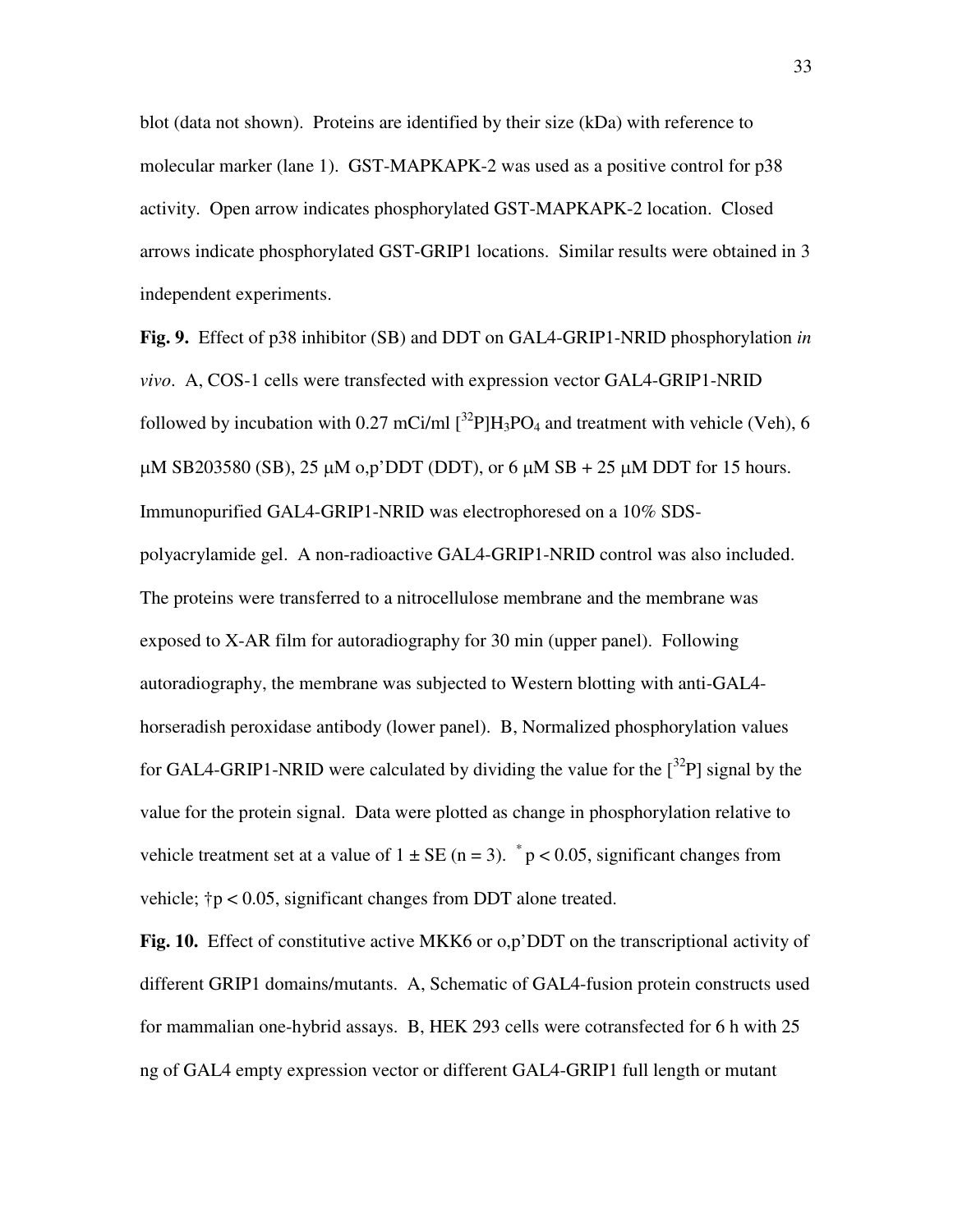vectors as indicated in the figures along with a GAL4-luciferase reporter (50 ng). Hashed bars represent cells that were also transfected overnight with 100 ng of empty expression vector or constitutive active MKK6 (CA-MKK6). Black bars represent cells that were then treated overnight with DMSO (vehicle) or  $o,p'$ DDT (50  $\mu$ M). The following day luciferase activity was assayed. Results describe the fold stimulation over vehicletransfected cells (hashed bars) or vehicle treated cells (black bars)  $\pm$  SE (n = 4).  $\degree$  p < 0.05,  $*$   $p$  < 0.01,  $*$   $p$  < 0.001; significant changes from control.

**Fig. 11.** Effect of p38 inhibitor (SB) and DDT on GAL4-GRIP1-NRID S736A phosphorylation *in vivo*. A, COS-1 cells were transfected with expression vector GAL4- GRIP1-NRID or GAL4-GRIP1-NRID-S736A followed by incubation with 0.27 mCi/ml  $[3^{2}P]H_{3}PO_{4}$  and treatment with vehicle (Veh), 6  $\mu$ M SB203580 (SB), 25  $\mu$ M o,p'DDT (DDT), or 6  $\mu$ M SB + 25  $\mu$ M DDT for 15 hours. Immunopurified GAL4-GRIP1-NRID or GAL4-GRIP1-NRID-S736A was electrophoresed on a 10% SDS-polyacrylamide gel. GAL4-GRIP1-NRID protein immunopurified with normal mouse IgG was also run as a negative control. A non-radioactive GAL4-GRIP1-NRID control was also included. The proteins were transferred to a nitrocellulose membrane and the membrane was exposed to X-AR film for autoradiography for 30 min (upper panel). Following autoradiography, the membrane was subjected to Western blotting with anti-GAL4-horseradish peroxidase antibody (lower panel). B, Normalized phosphorylation values for GAL4-GRIP1-NRID constructs were calculated by dividing the value for the  $[32P]$  signal by the value for the protein signal. Data were plotted as change in phosphorylation relative to NRID(wt) vehicle treatment set at a value of  $1 \pm SE$  (n = 3). \* p < 0.05, significant changes from NRID(wt)-vehicle treatment.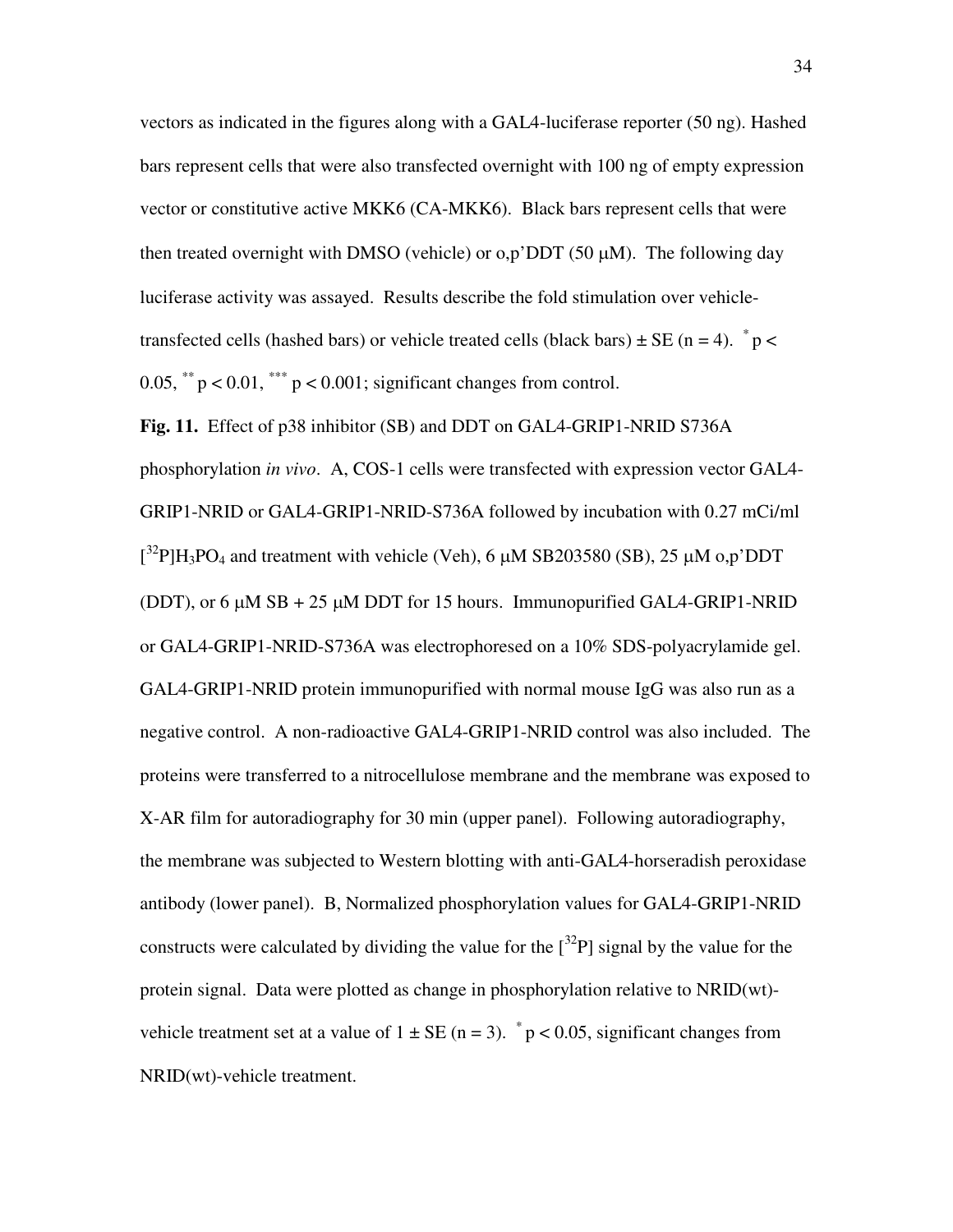**Fig. 12.** The GRIP1 mutation S736A blocks MKK6's ability to potentiate ER-mediated transcription. MCF-7 cells stably transfected with either empty expression vector (MCF-7-Vec; white bars) or CA-MKK6 (MCF-7-MKK6; grey bars) were cotransfected for 5 h with 300 ng pERE-Luc and 200 ng of pSG5, pSG5-GRIP1, or pSG5-GRIP1 S736A. Cells were then treated overnight with vehicle (DMSO) or 100 pM E2. The following day luciferase activity was assayed. Results are described as mean activity normalized to E2 induction (set at 100%) of MCF-7-Vec cells transfected with empty  $pSG5 \pm SE$  (n = 3).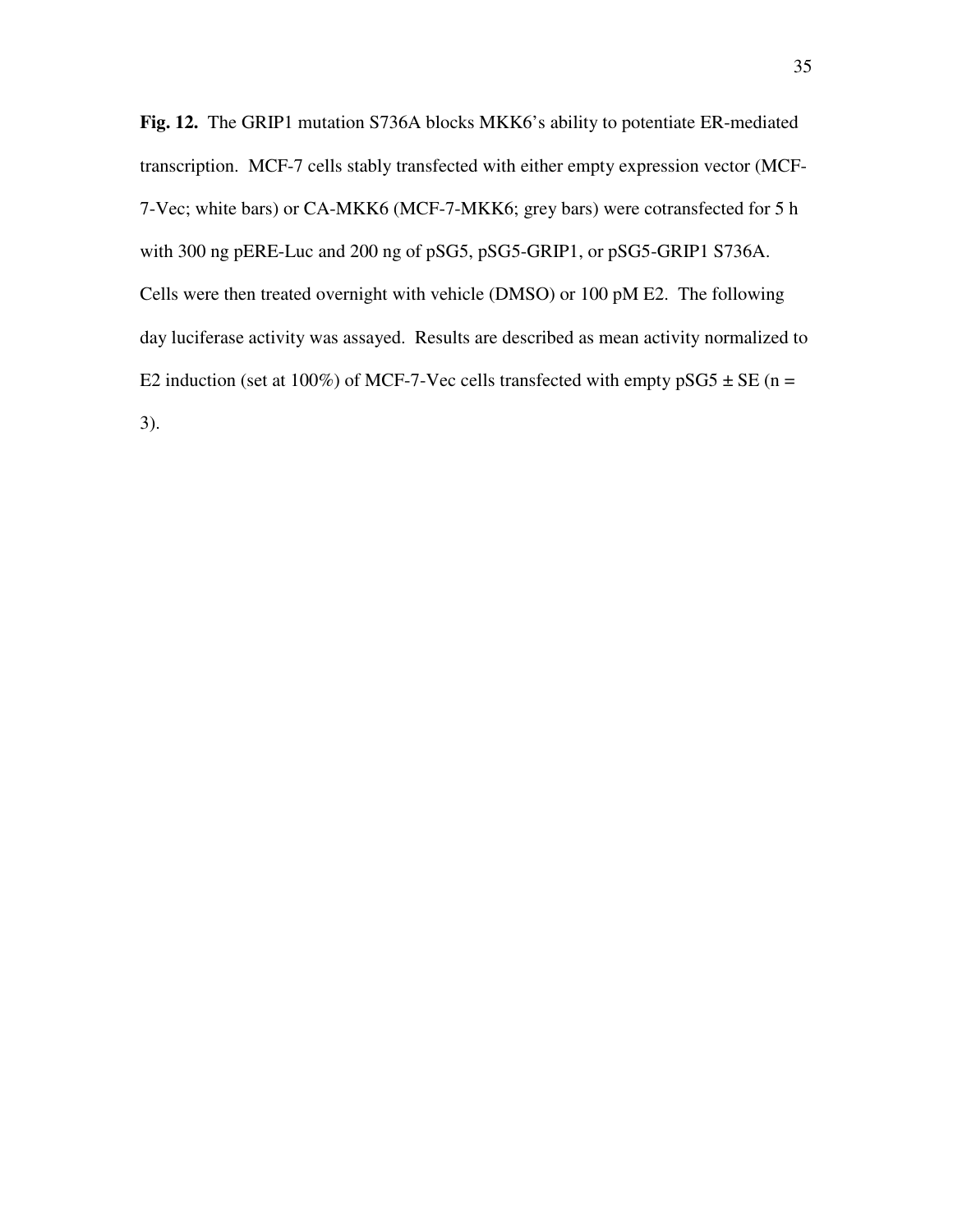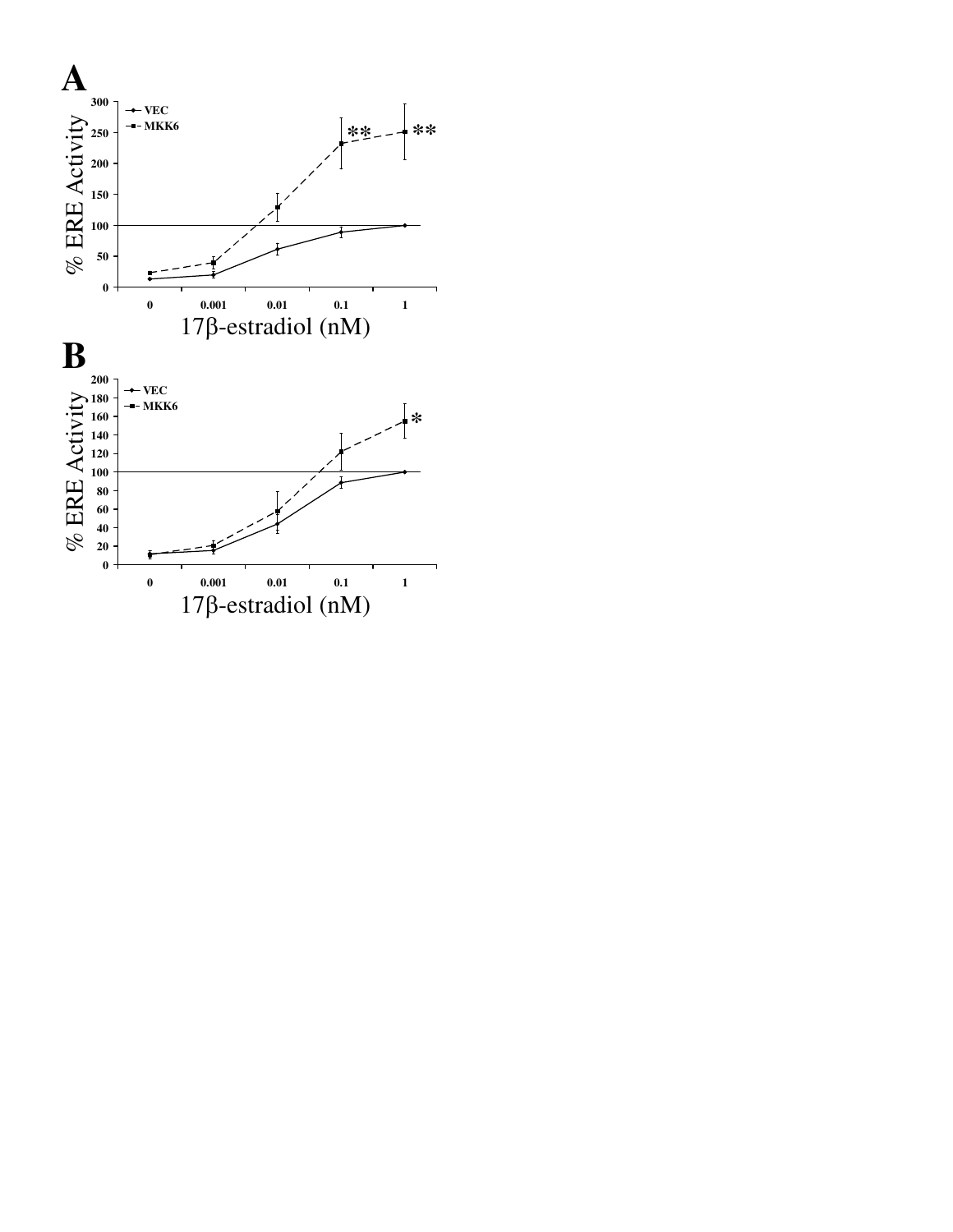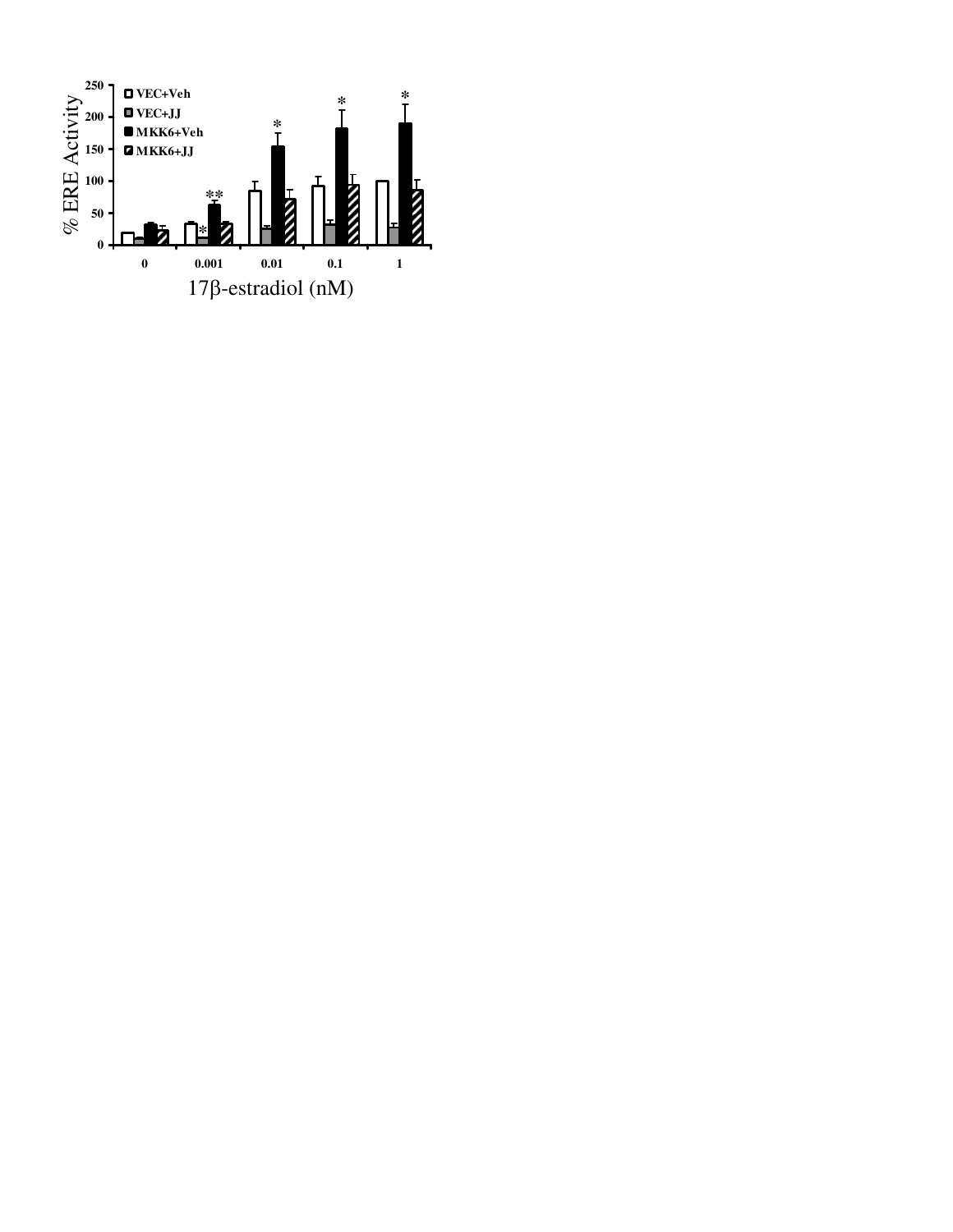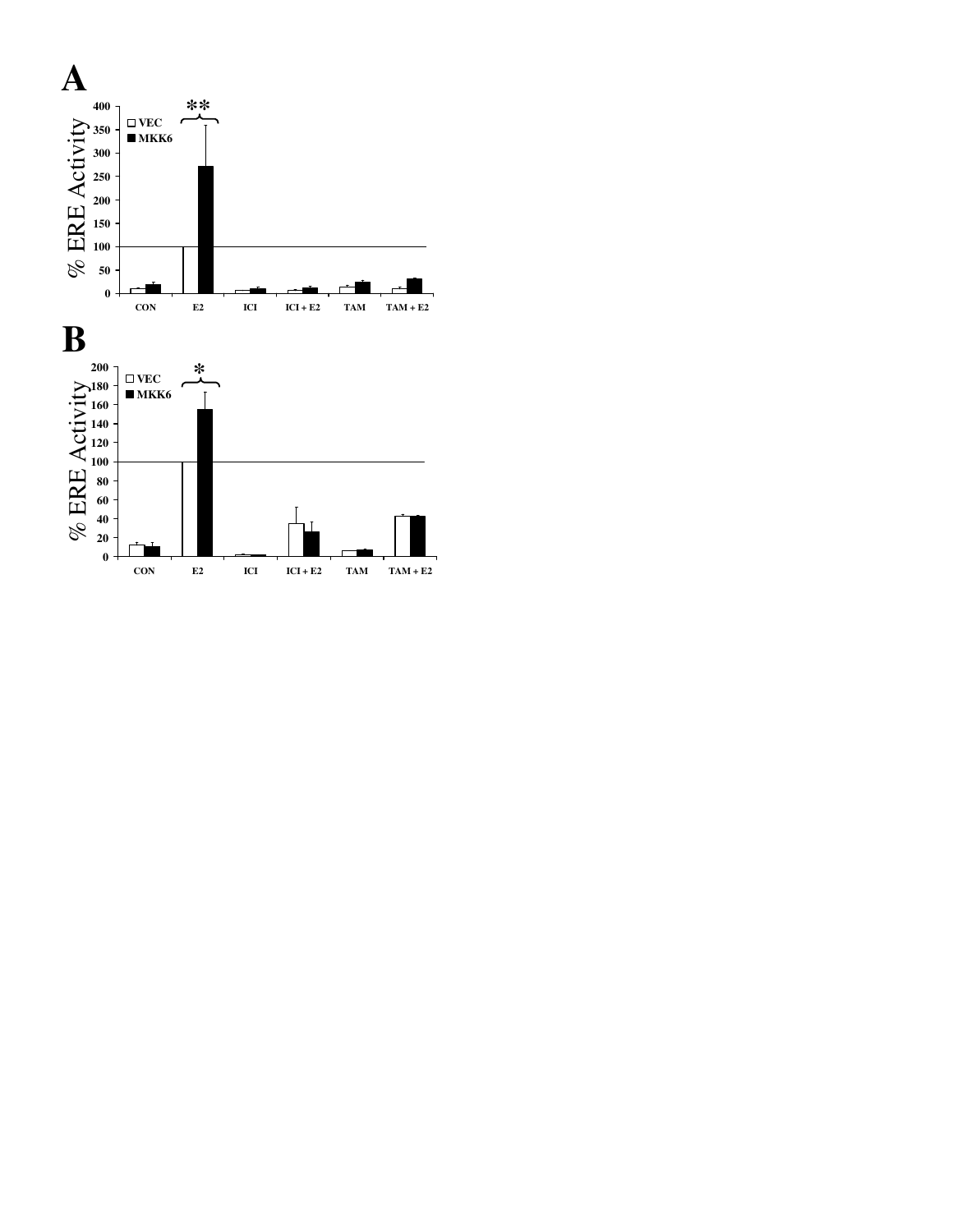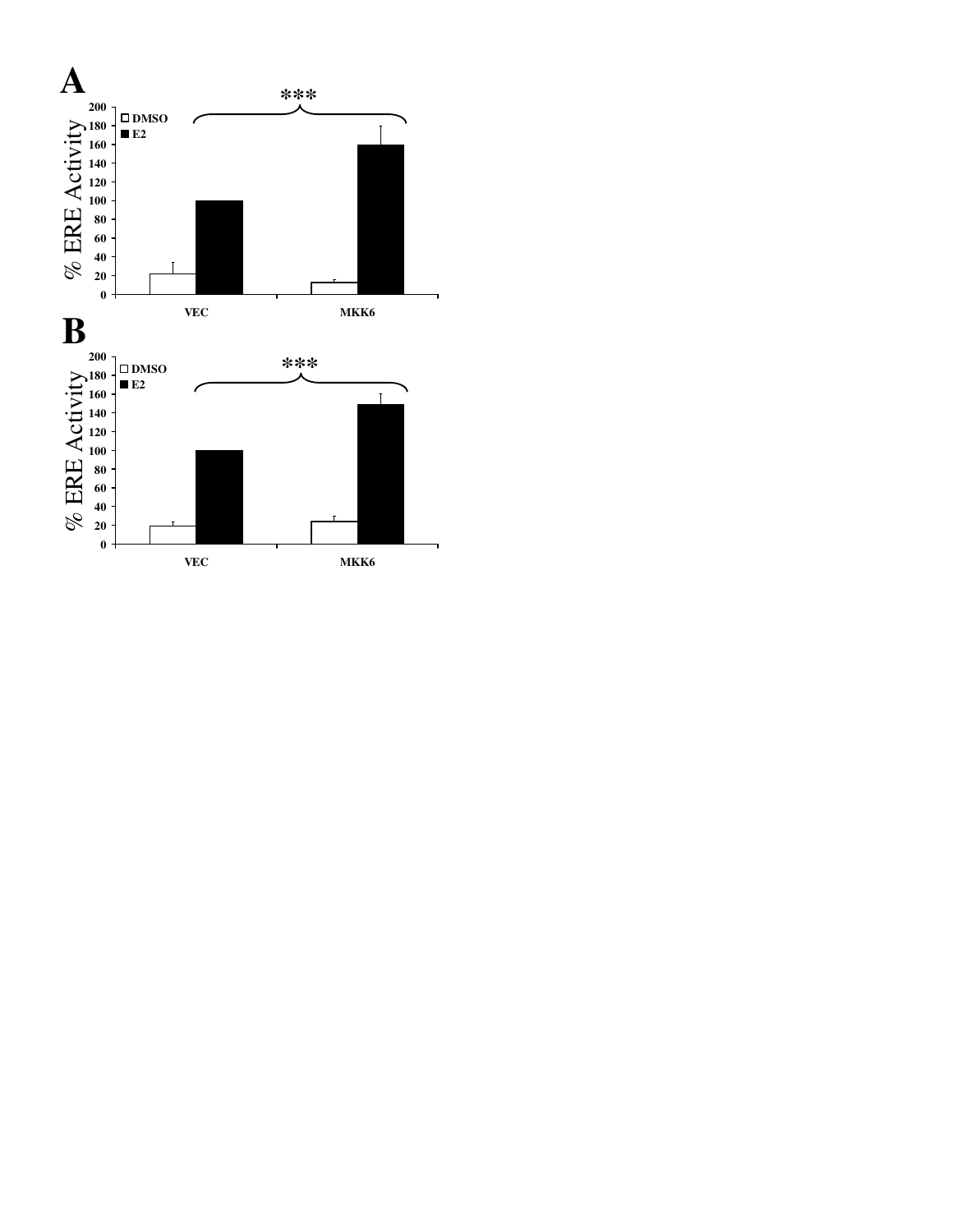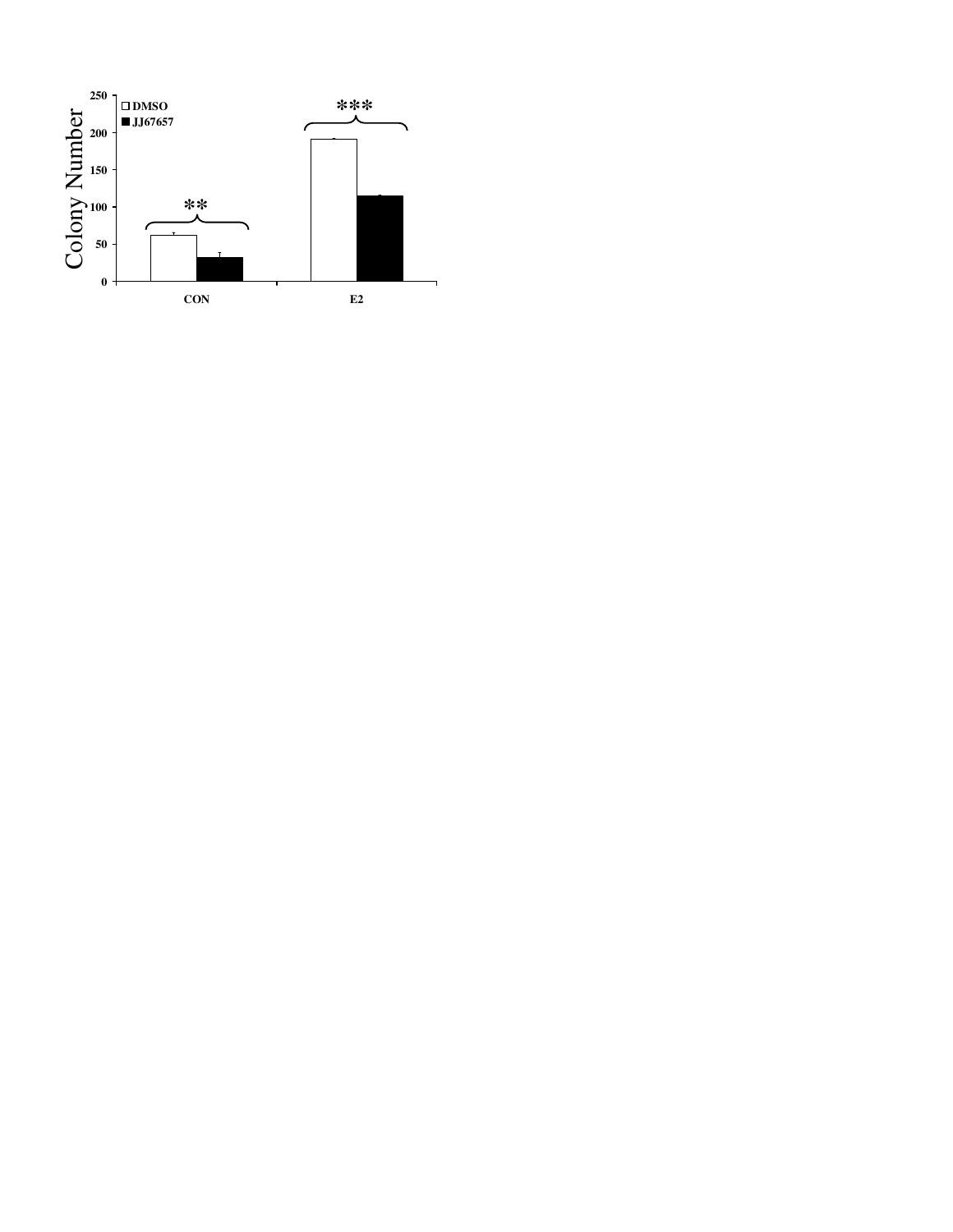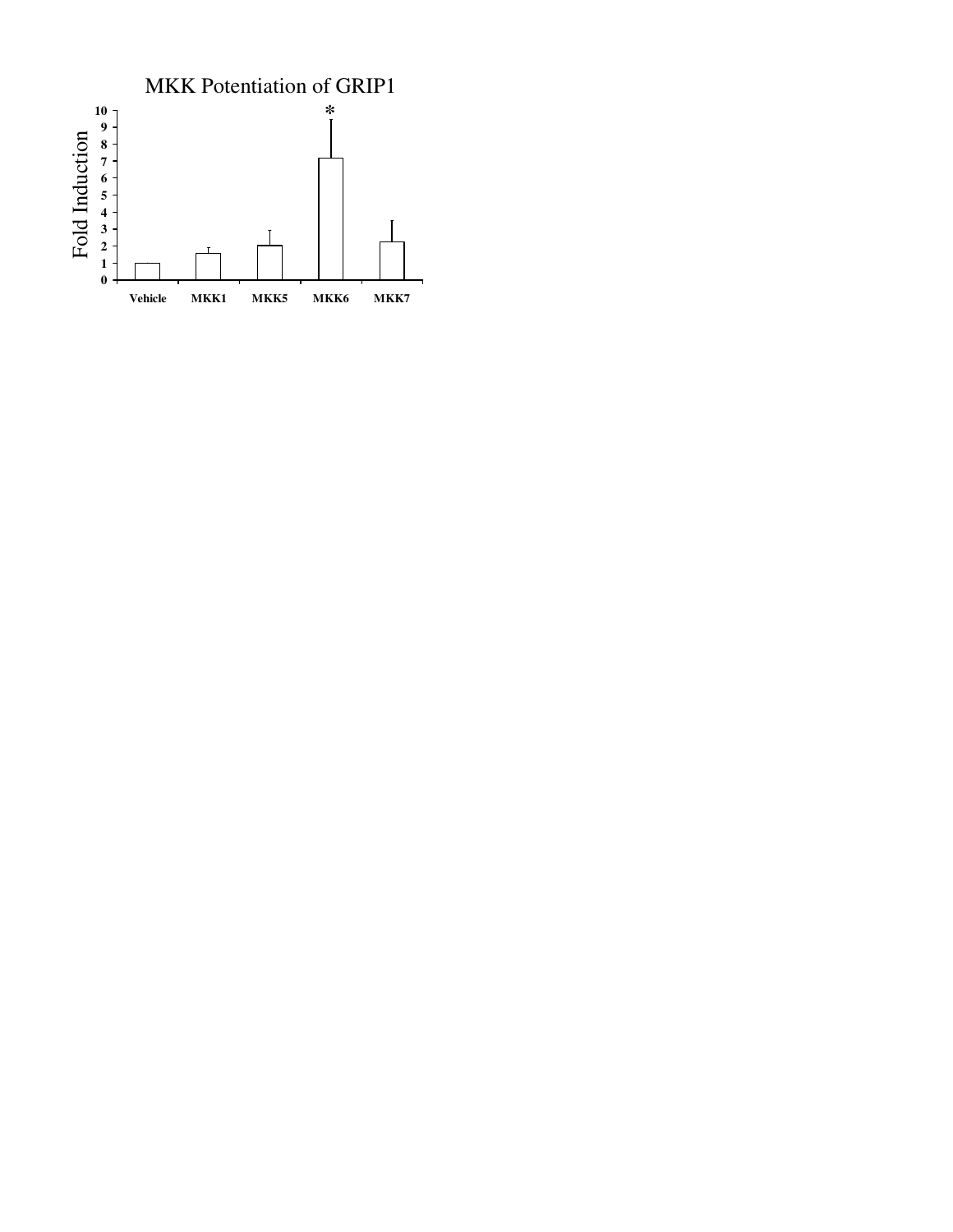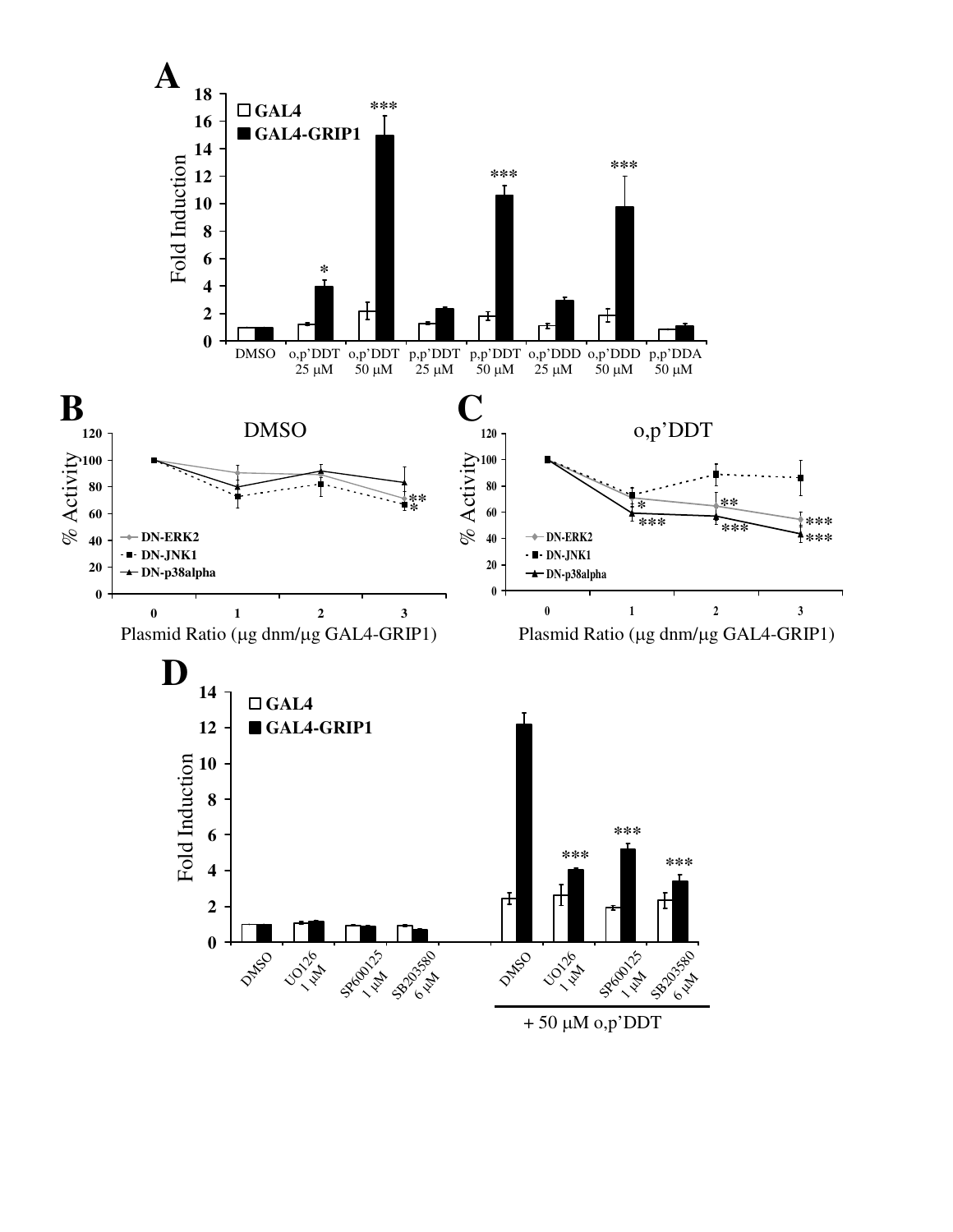# **A**

|                        | <b>GST</b>                        |               |     | GST                         |               |     |                                     |  |
|------------------------|-----------------------------------|---------------|-----|-----------------------------|---------------|-----|-------------------------------------|--|
|                        | GST-MAPKAPK-2 GST<br>(w/ myc tag) |               |     | 40                          | 400           | my  | ND                                  |  |
|                        |                                   |               |     | GST-GRIP1 (aa: 184-766) GST | 184           |     | 77<br>766                           |  |
| B<br>$\underline{kDa}$ | Marker                            | GST-MAPKAPK-2 | GST | 1GST-GRIP1 (aa 184-766)     | GST-MAPKAPK-2 | GST | $^{1GST\text{-}GRIP1}$ (aa 184-766) |  |
| 150                    |                                   |               |     |                             |               |     |                                     |  |
| 100<br>75              |                                   |               |     |                             |               |     |                                     |  |
| 50                     |                                   |               |     |                             |               |     |                                     |  |
| 37                     |                                   |               |     |                             |               |     |                                     |  |
| 25<br>20               |                                   |               |     |                             |               |     |                                     |  |

**Staining Phosphorylation**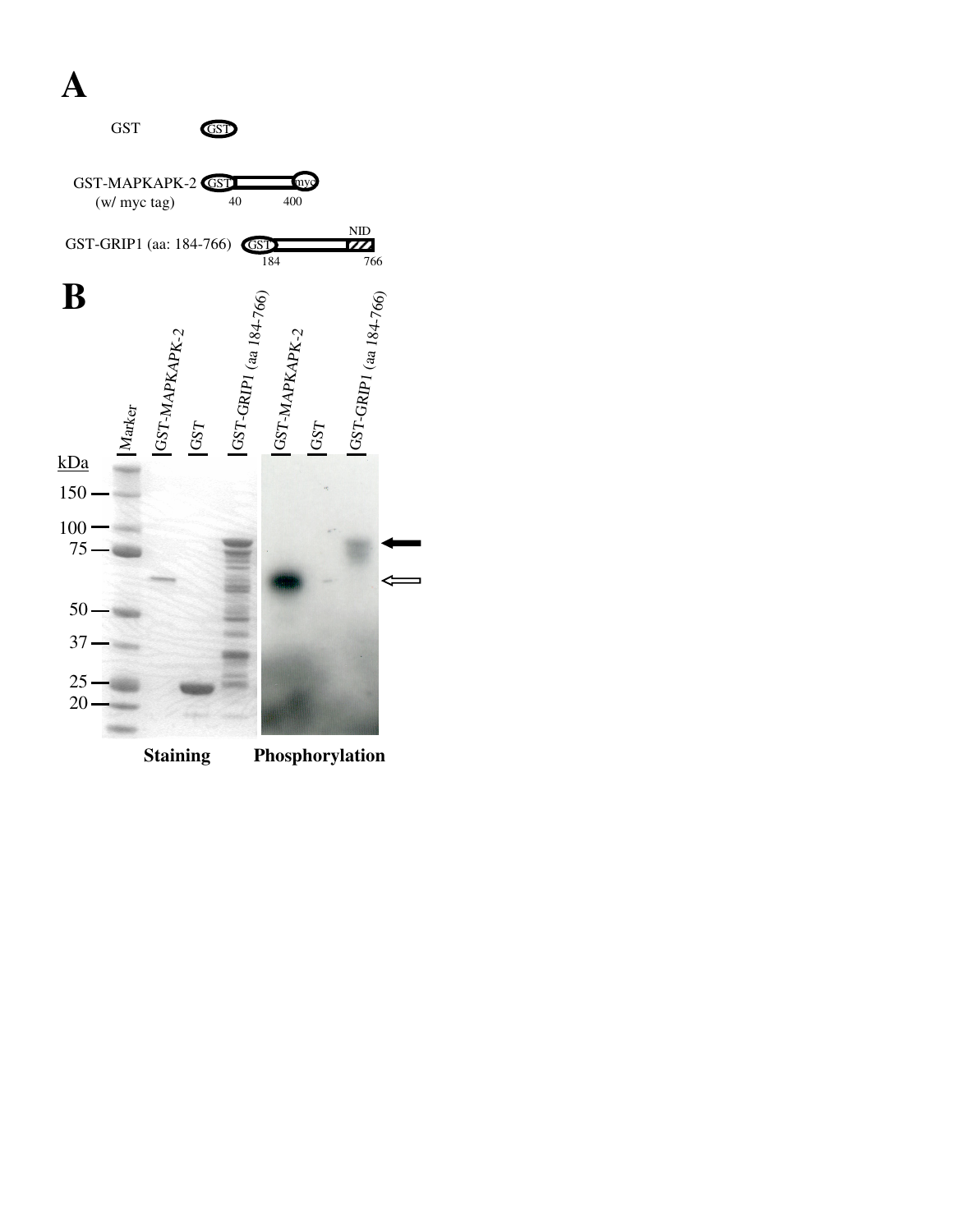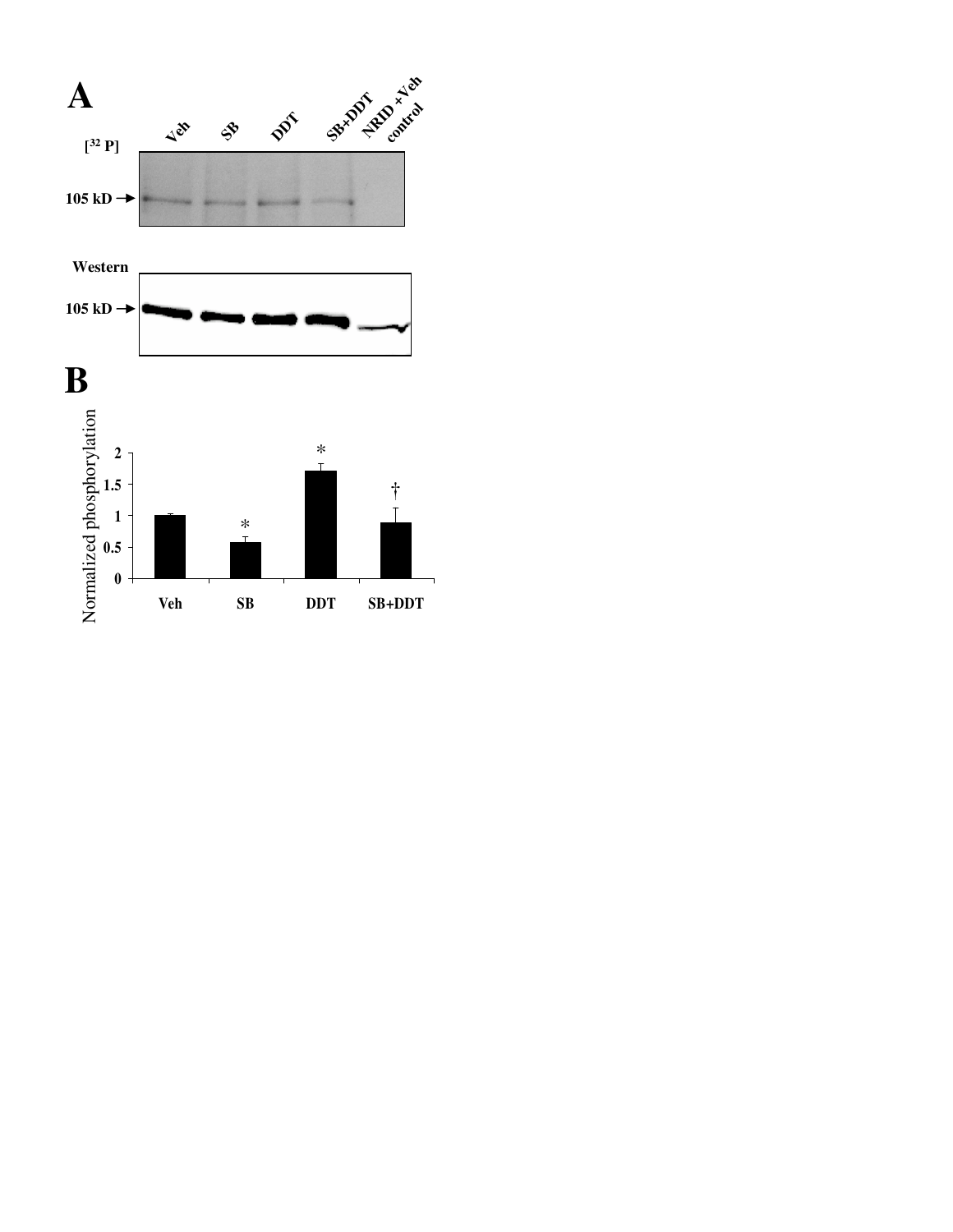





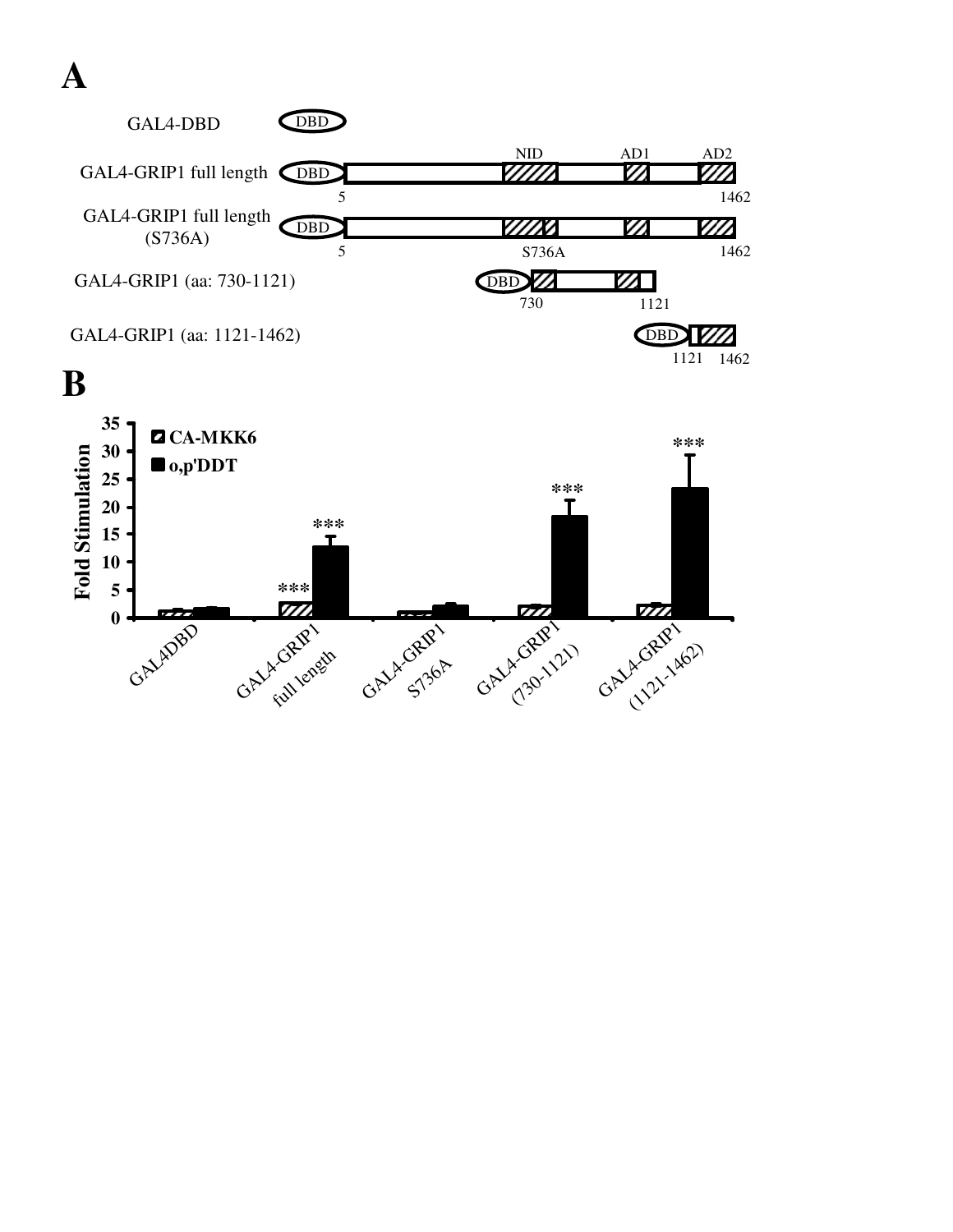